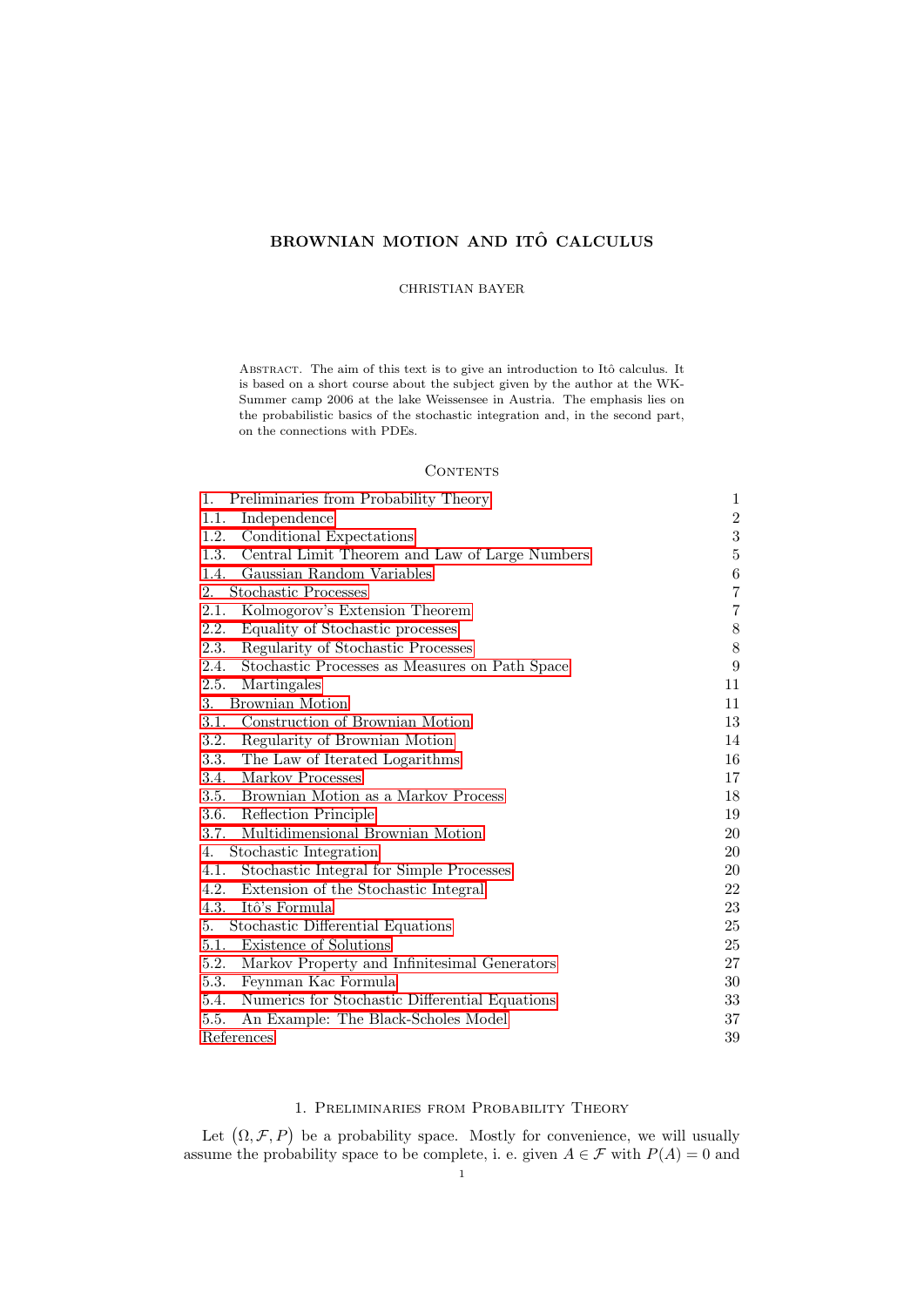$B \subset A$ , then  $B \in \mathcal{F}$ . Completeness allows us to avoid formulations like "property" . . . is satisfied outside a set with probability 0" in favor of "property . . . is satisfied almost surely (a. s.)", and the assumption does not cost us anything, since it is always possible to pass to the completion of a probability space.

<span id="page-1-0"></span>1.1. Independence. One of the most important notions of probability is the notion of *independence*, which plays a dominant rôle in statistics and somehow separates probability theory from measure theorem. We start with the elementary definition.

**Definition 1.1.** Given two measurable sets  $A$  and  $B$ . The sets are called *indepen*dent if

$$
P(A \cap B) = P(A)P(B).
$$

We write  $A \perp B$ .

This definition is not satisfying, since we are really interested whether two  $-$  or more – given random variables are independent or not. By a random variable we understand a measurable function from the measurable space  $(\Omega, \mathcal{F})$  to a polish – i. e. seperable, complete, metrizeable – space endowed with its Borel  $\sigma$ -field. Usually, this space will be  $\mathbb{R}$  or  $\mathbb{R}^d$ , but in some situations we will consider random variables taking values in more general polish spaces. Polish spaces are attractive since integration theory can be constructed using the same ideas as in the case of finite-dimensional vector spaces. We do not go into details her and refer to Teichmann[\[10\]](#page-38-1).

**Definition 1.2.** Given n random variables  $X_1, \ldots, X_n$  taking values in some polish space  $(H, \mathcal{B}(H))$ , where  $\mathcal{B}(H)$  denotes the Borel  $\sigma$ -field on H.  $X_1, \ldots, X_n$  are called independent if for all bounded and measurable functions  $f_i: H \to \mathbb{R}, i = 1, \ldots, n$ , we have

$$
E(f_1(X_1)\cdots f_n(X_n))=E(f_1(X_1))\cdots E(f_n(X_n)).
$$

A family  $\{X_i, i \in I\}$  is called independent if the elements of each finite subset are independent. Again we use the symbol ⊥⊥ to indicate independence of random variables.

Remark 1.3. As the following example shows, it is not enough to require that each  $X_i$  is (pairwise) independent of each  $X_j$ ,  $i, j = 1, \ldots, n$ .

**Example 1.4.** Let X and Y be two independent random variables with  $P(X =$ 1) =  $P(Y = 1) = \frac{1}{2}$  and  $P(X = -1) = P(Y = -1) = \frac{1}{2}$ , i. e.

$$
P(X = (-1)^{i}, Y = (-1)^{j}) = \frac{1}{4}, \quad i, j \in \{0, 1\}.
$$

Define the random variable  $Z = XY$ , i. e.  $Z(\omega) = X(\omega)Y(\omega)$ . Elementary calculations show that both  $X \perp Z$  and  $Y \perp Z$ , but the three random variables  $X, Y$ , and Z are obviously not independent.

**Lemma 1.5.** Let  $\mu_i = (X_i)_*P$  be the law of the random variable  $X_i$ ,  $i = 1, \ldots, n$ , i. e.  $\mu_i$  is the probability measure on  $\mathcal{B}(H)$  satisfying  $\mu_i(A) = P(X_i \in A)$  for  $A \in \mathcal{B}(H)$ . The random variables  $X_1, \ldots, X_n$  are independent if and only if their joint law  $\mu$  on  $\mathcal{B}(H^n)$ , i. e. the law of the random vector  $X = (X_1, \ldots, X_n)$ , is the product measure of the  $\mu_i s$ , in symbols  $\mu = \mu_1 \otimes \cdots \otimes \mu_n$ .

*Proof.* The lemma follows easily using the fact that  $\mathcal{B}(H^d)$  is generated by the system of all measurable rectangles  $A_1 \times \cdots \times A_n$ ,  $A_i \in \mathcal{B}(H)$ ,  $i = 1, \ldots, n$ .

Even this definition is not really satisfactory for us. The notion of independence of  $\sigma$ -fields allows us to say that a random variable is independent of a  $\sigma$ -field, i. e. of every random variable measurable with respect to this  $\sigma$ -field.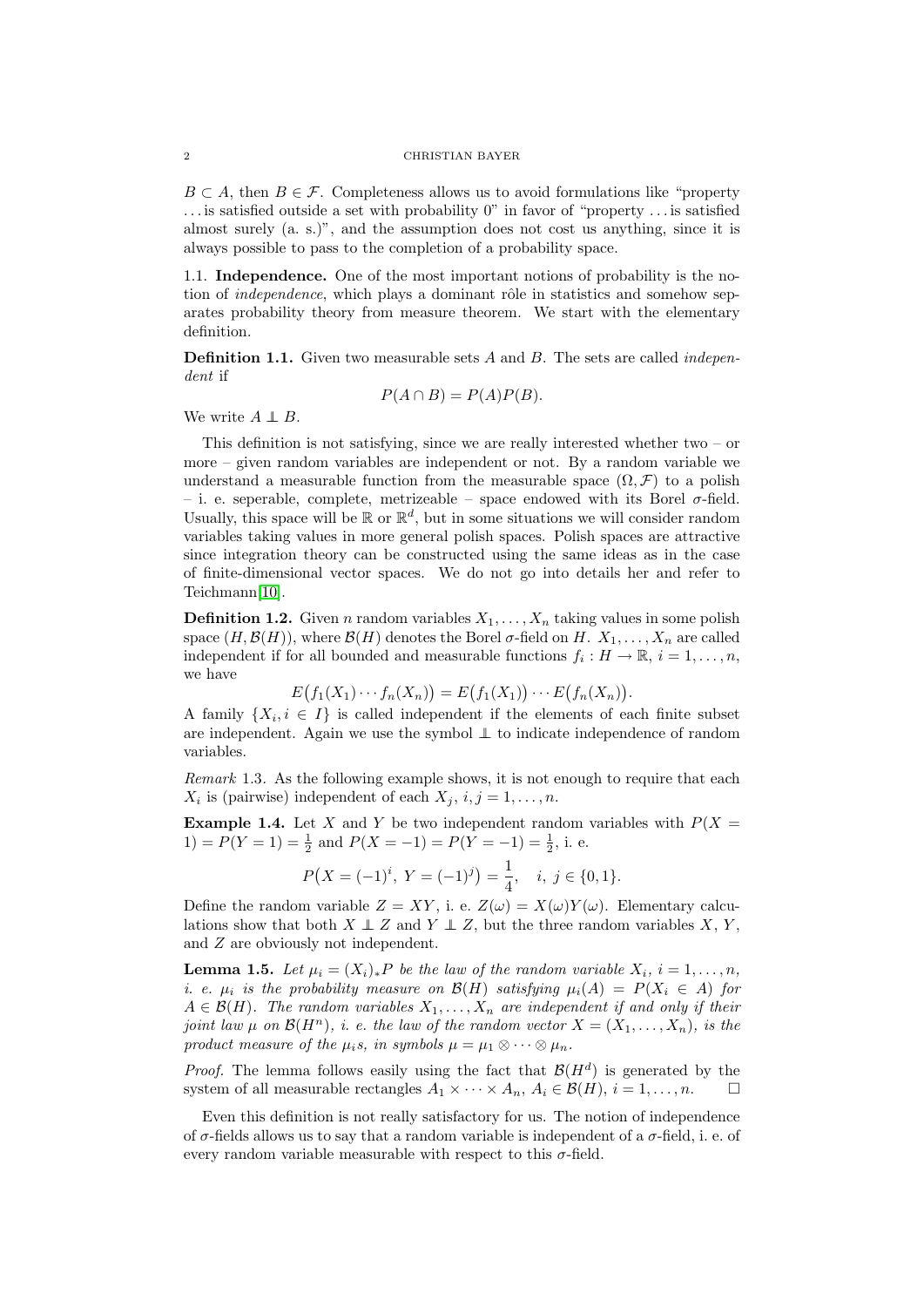**Definition 1.6.** Let  $\{\mathcal{G}_i, i \in I\}$  be a family of  $\sigma$ -fields on  $\Omega$ ,  $\mathcal{G}_i \subset \mathcal{F}$ ,  $\forall i \in I$ . The σ-fields  $\mathcal{G}_i$  are independent if  $\forall n \in \mathbb{N}, \forall i_1, \ldots, i_n \in I$  with  $i_j \neq i_l$  for  $j \neq 1$  and for all  $\mathcal{G}_{i_j}$ -measurable random variables  $X_{i_j}$ ,  $j = 1, \ldots, n$  we have: the random variables  $X_{i_1}, \ldots, X_{i_n}$  are independent.

*Remark* 1.7. Note that a collection of random variables  $\{X_i, i \in I\}$  is independent if and only if the collection of the respective generated  $\sigma$ -fields  $\{\sigma(X_i), i \in I\}$  is independent. Recall that the  $\sigma$ -field  $\sigma(f)$  generated by a function  $f : \Omega \to H$  is the smallest  $\sigma$ -field on  $\Omega$  such that f is Borel-measurable.

<span id="page-2-0"></span>1.2. Conditional Expectations. The concept of conditional expectations and probabilities is maybe one of the most difficult concepts in probability theory, since often rather subtle problems appear. We begin with the general definition. Note that we work with R-valued random variables in this subsection. The generalization to  $\mathbb{R}^d$ -valued ones is obvious, as is the generalization to Banach space valued random variables.

<span id="page-2-1"></span>**Definition 1.8.** Given  $X \in L^1(\Omega, \mathcal{F}, P)$  and a sub- $\sigma$ -field  $\mathcal{G} \subset \mathcal{F}$ . The conditional expectation of X with respect to  $\mathcal G$  is the unique  $\mathcal G$ -measurable random variable  $Z \in L^1(\Omega, \mathcal{G}, P)$  such that

$$
E(YZ) = E(YX), \quad \forall Y \in L^{\infty}(\Omega, \mathcal{G}, P).
$$

We write  $Z = E(X|\mathcal{G})$ . (Note that we used the same symbol for the measure P on  $\mathcal F$  and its restriction to  $\mathcal G$ .)

*Proof of existence.* Let us first assume that  $X \geq 0$  and define the measure  $\mu_X$  on  $(\Omega, \mathcal{G})$  by

$$
\mu_X(C) = E(\mathbf{1}_C X), \quad C \in \mathcal{G},
$$

where the *indicator function* of the set  $C$  is defined by

$$
\mathbf{1}_C(\omega) = \begin{cases} 1 & \omega \in C \\ 0 & \omega \notin C \end{cases}.
$$

This measure is absolutely continuous with respect to  $P$ , therefore the Radon-Nikodym theorem implies existence of a (unique) density, i. e. of a (non-negative) function  $Z \in L^1(\Omega, \mathcal{G}, P)$  such that

$$
E(YX) = \int_{\Omega} Y(\omega)\mu_X(d\omega) = \int_{\Omega} Y(\omega)Z(\omega)P(d\omega) = E(ZY)
$$

for  $Y \in L^{\infty}(\Omega, \mathcal{G}, P)$ .

The proof in the general case follows by considering the positive and the negative part of X separately.

Remark 1.9. The conditional expectation is an almost surely defined random variable. It is unique as an element of  $L^1(\Omega, \mathcal{G}, P)$ .

Remark 1.10 (Conditional expectation as an orthogonal projection). Assume that  $\mathcal G$ contains all *F*-measurable sets of *P*-measure 0. Then we may consider  $L^2(\Omega, \mathcal{G}, P) \subset$  $L^2(\Omega, \mathcal{F}, P)$  and it is easy to see that  $L^2(\mathcal{G})$  is even a closed subspace of  $L^2(\mathcal{F})$ . Therefore, there is an orthogonal projection  $L^2(\mathcal{F}) \to L^2(\mathcal{G})$ , and this orthogonal projection is nothing else but the conditional expectation. In other words, the conditional expectation of an  $L^2$ -random variable is the best approximation by a G-measurable random variable in the least square sense.

Proposition 1.11. The conditional expectation has the following properties. (1) Linearity:  $\alpha, \beta \in \mathbb{R}, X, Y \in L^1(\Omega, \mathcal{F}, P)$ , then

$$
E(\alpha X + \beta Y | \mathcal{G}) = \alpha E(X | \mathcal{G}) + \beta E(Y | \mathcal{G}),
$$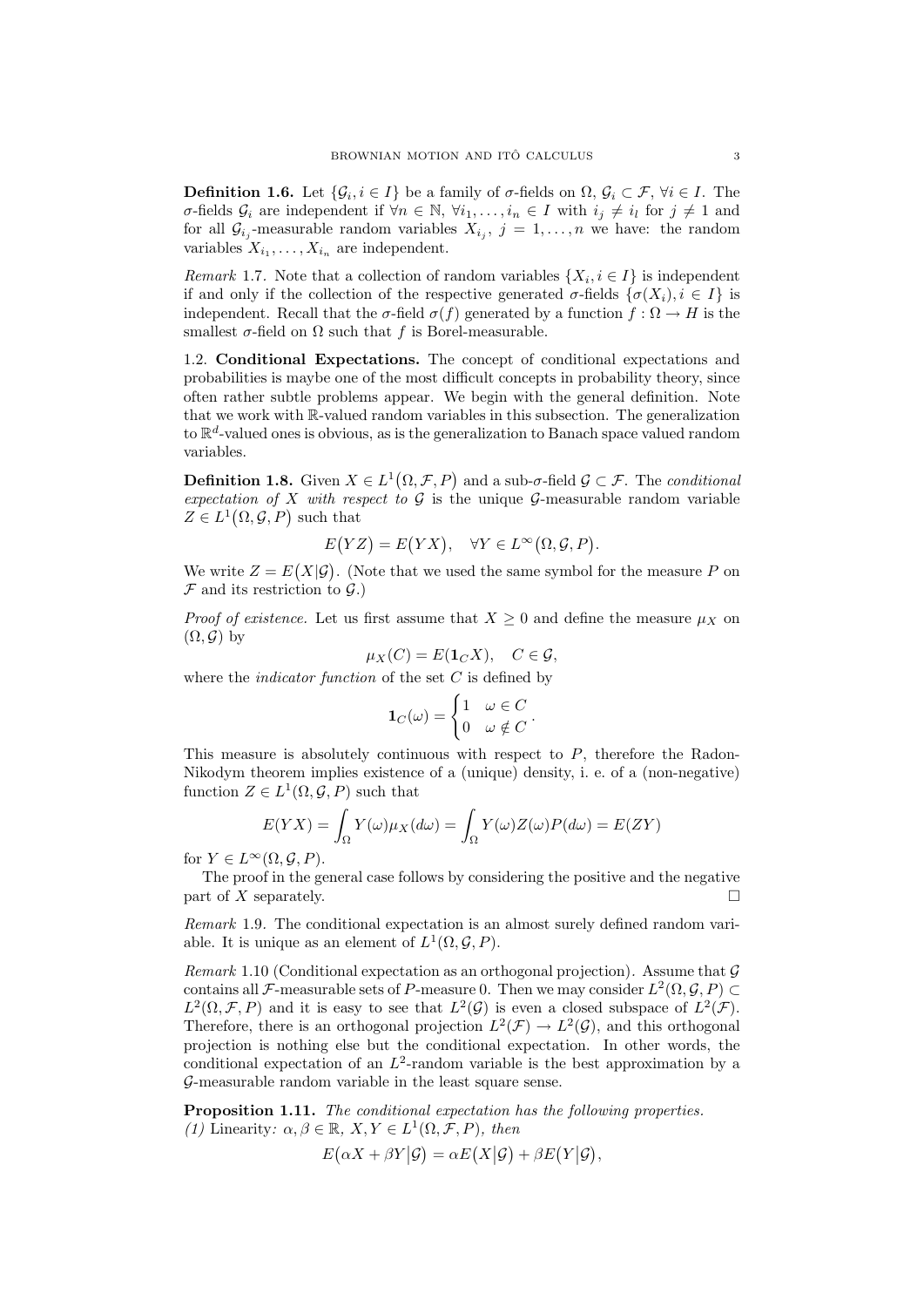where the equality, as usual, is understood in  $L^1$ , i. e. a. s.

(2) Monotonicity:  $X, Y \in L^1(\mathcal{F}), X \geq Y$  a.s., then  $E(X|\mathcal{G}) \geq E(Y|\mathcal{G})$  a.s.

(3) Jensen's inequality:  $X \in L^1(\mathcal{G})$ ,  $\varphi : \mathbb{R} \to \mathbb{R}$  convex, then  $E(\varphi(X)|\mathcal{G}) \ge$  $\varphi(E(X|\mathcal{G}))$  a.s.

(4) Continuity:  $E(\cdot|\mathcal{G}): L^1(\Omega, \mathcal{F}, P) \to L^1(\Omega, \mathcal{G}, P)$  is continuous. More precisely,  $E(|E(X|\mathcal{G})|) \leq E(|X|), \quad X \in L^1(\Omega, \mathcal{F}, P).$ 

By restriction, we get continuous maps  $E(\cdot|\mathcal{G}) : L^p(\Omega, \mathcal{F}, P) \to L^p(\Omega, \mathcal{G}, P)$ , 1 <  $p < \infty$ .

(5) For any  $X \in L^1(\mathcal{F})$  we have  $E(E(X|\mathcal{G})) = E(X)$ .

(6) If  $X \in L^1(\mathcal{F})$  is actually G-measurable, then  $E(X|\mathcal{G}) = X$  a.s. In contrast, if  $X \perp \!\!\!\perp \mathcal{G}$  (i. e.  $\sigma(X) \perp \!\!\!\perp \mathcal{G}$ , then  $E(X|\mathcal{G}) = E(X)$  a.s.

(7) Tower law: Given another  $\sigma$ -field  $\mathcal{H} \subset \mathcal{G} \subset \mathcal{F}$  and  $X \in L^1(\mathcal{F})$ , then we have the equality (in  $L^1(\Omega, \mathcal{H}, P)$ )

$$
E(E(X|\mathcal{G})|\mathcal{H})=E(X|\mathcal{H}).
$$

(8) For  $X \in L^p(\mathcal{F})$  and  $Y \in L^q(\mathcal{G}), 1 \leq p \leq \infty$ ,  $\frac{1}{p} + \frac{1}{q} = 1$ , we get

$$
E(XY|\mathcal{G}) = YE(X|\mathcal{G}), \quad \text{a. s.}
$$

*Proof.* (1) and (2) are easily seen, (3) follows using similar ideas as for Jensen's inequality for the expectation.

(5) is proved by using the G-measurable function  $Y \equiv 1$  in the defining property of the conditional expectation, see Definition [1.8.](#page-2-1) Note that (5) can be interpreted as a special case of the tower law for the trivial  $\sigma$ -field  $\mathcal{H} = {\emptyset, \Omega}.$ 

For the proof of (4) note that monotonicity implies that  $|E(X|\mathcal{G})| \leq E(|X||\mathcal{G})$ and the above inequality follows by property (5). Continuity of the restriction to  $L^p$  follows in the same way, using the Jensen inequality.

The first part of (6) follows immediately from the definition. Given  $X \perp \!\!\!\perp \mathcal{G}$ ,  $X \in L^1(\mathcal{F}), Y \in L^\infty(\mathcal{G})$  we have, using  $X \perp Y$ ,

$$
E(XY) = E(X)E(Y) = E(E(X)Y).
$$

Thus, we can choose  $E(X) = E(X|\mathcal{G})$ .

For the proof of (8), choose  $V \in L^{\infty}(\mathcal{G})$  and note that

$$
E(XYY) = E(E(XY|\mathcal{G})V)
$$

and – using an  $L^{\infty}$ -approximation of  $YV$  –

$$
E(XYY) = E(E(X|{\mathcal{G}})YV),
$$

and consequently  $E(XY|\mathcal{G}) = YE(X|\mathcal{G}).$ 

For the tower law we need to verify that  $E(E(X|\mathcal{G})Y) = E(XY)$ , for all Y  $\in$  $L^{\infty}(\mathcal{H})$ . Using properties (5) and (8), we can argue as follows:

$$
E(E(X|\mathcal{G})Y) = E(E(XY|\mathcal{G})) = E(XY).
$$

**Definition 1.12.** The *conditional probability* of a set  $A \in \mathcal{F}$  with respect to the  $\sigma$ -field G is the random variable  $P(A|\mathcal{G}) = E(\mathbf{1}_A|\mathcal{G})$ .

Note that the conditional probability does not necessarily define a random measure, i. e. it might not be true that for almost all  $\omega$  the function  $\mathcal{F} \to \mathbb{R}$ ,  $A \mapsto$  $P(A|\mathcal{G})(\omega)$  is a probability measure. Indeed, for a given set  $A \in \mathcal{F}$  it is certainly true (due to monotonicity of the conditional expectation) that  $P(A|G)(\omega) \in [0, 1]$ , for almost all  $\omega$ . If, however,  $\mathcal F$  contains an uncountably infinite number of sets, we cannot be sure that  $\forall A \in \mathcal{F} : P(A|\mathcal{G})(\omega) \in [0,1]$  for almost all  $\omega$ , since the intersection of uncountably many sets with probability 1 does not need to have probability 1.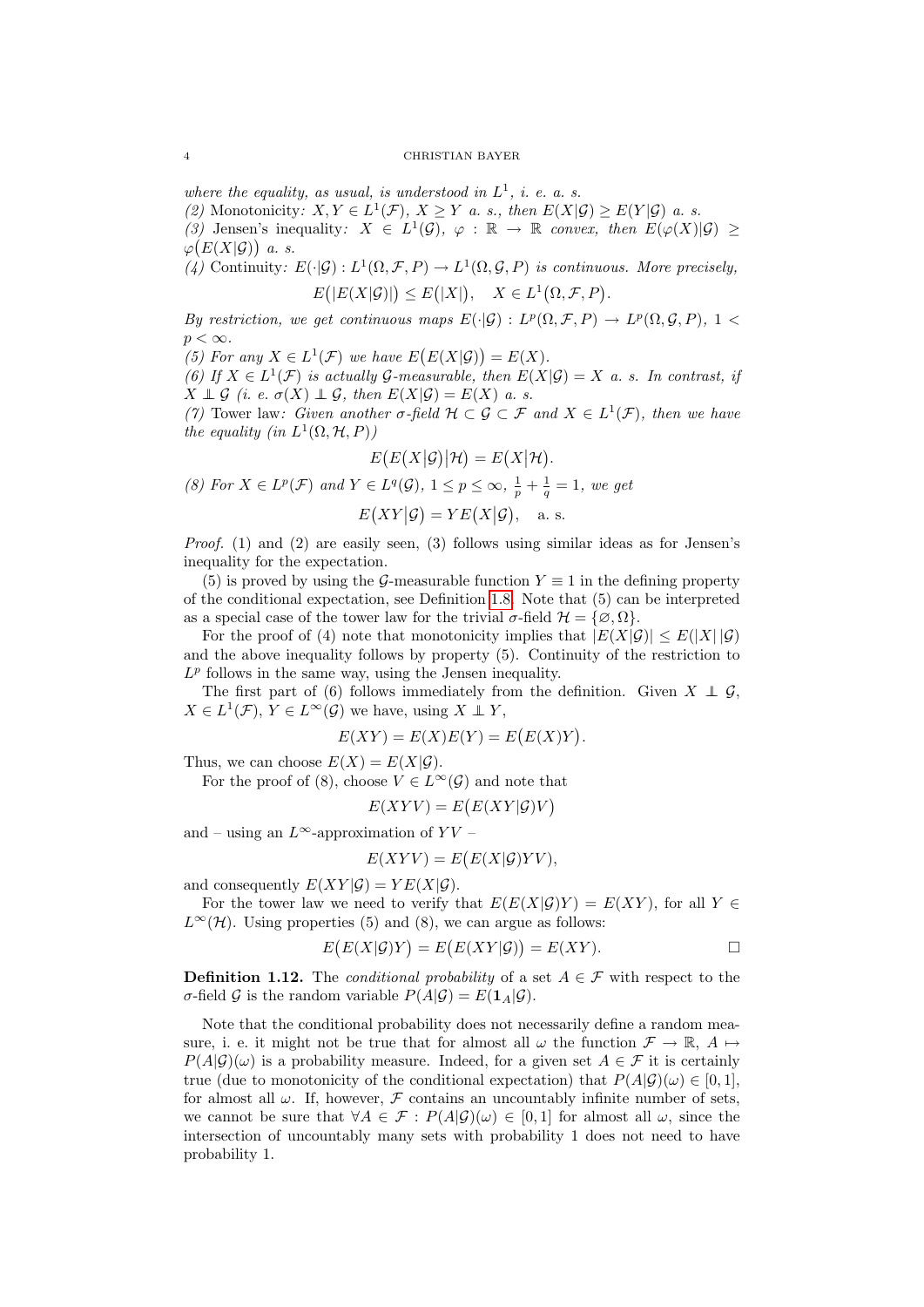It is always possible to choose the conditional probability of a probability measure on  $\mathbb{R}$  (or  $\mathbb{R}^d$ ) as a random measure, and we will do so.

We will also need the notion of the conditional expectation of one random variable conditioned on the event that some other random variable takes a certain value. Given two random variables X and Y on  $(\Omega, \mathcal{F}, P)$ , it is rather obvious to define the conditional expectation of  $X$  given  $Y$  by

$$
E(X|Y) = E(X|\sigma(Y)).
$$

**Definition 1.13.** Let  $h : \mathbb{R} \to \mathbb{R}$  be a Borel-measurable, Y<sub>\*</sub>P-integrable function such that  $E(X|Y)(\omega) = h(Y(\omega))$  for almost all  $\omega$ . Then we define the expectation of X given  $Y = y$  by

$$
E(X|Y = y) = h(y), \quad y \in \mathbb{R}.
$$

Note that such a function h always exists and is  $Y_*P$ -a. s. unique.

<span id="page-4-0"></span>1.3. Central Limit Theorem and Law of Large Numbers. The central limit theorem is one of the most important theorems in probability and statistics. It roughly says that the average of independent random variables is asymptotically normal. In many cases, the central limit theorem is applied as follows: one is given a random variable  $X$  which is either explicitly given as an average of many independent random variables – for example, in Monte-carlo approximations – or can at least be interpreted in that way. Then, if the number of independent variables is large enough, one replaces the unknown true distribution of  $X$  by a normal distribution.

We make precise what we mean by "asymptotic normality" by formulating one version of the theorem.

<span id="page-4-2"></span>**Theorem 1.14.** Let  $(X_n)_{n\in\mathbb{N}}$  be a sequence of independent, identically distributed (i. i. d.) real random variables such that both the expected value  $m = E(X_1)$  and the variance  $\sigma^2 = E((X_1 - m)^2)$  exist. Let  $S_n = \sum_{i=1}^n X_i$ . Then

$$
\sqrt{n}\frac{\frac{1}{n}S_n - m}{\sigma} \rightharpoonup \mathcal{N}(0, 1),
$$

where  $\mathcal{N}(0,1)$  is a standard normal distribution and the limit is understood in the sense of weak convergence.

Remark 1.15. Recall that a sequence of probability measures  $(\mu_n)_{n\in\mathbb{N}}$  on some polish space  $(H, \mathcal{B}(H))$  converges weakly to some probability measure  $\mu$  on  $(H, \mathcal{B}(H))$ if for all continuous, bounded  $f : H \to \mathbb{R}$  we have

$$
\int_H f(x)\mu_n(dx) \to \int_H f(x)\mu(dx).
$$

A sequence of random variables converges weakly to some distribution if their laws converges weakly to the distribution in the above sense.

A similar theorem holds for  $\mathbb{R}^d$ -valued random variables, and we will later encounter an infinite-dimensional version.

The *strong law of large numbers* says that the average of an i. i. d. sequence of integrable random variables converges almost surely to the expected value of the random variable. It is very helpful if we want to approximate the expected value of a given random variable  $X \in L^1(\Omega, \mathcal{F}, P)$ . Given a sequence  $X_n$  of independent copies of X, i. e. the  $(X_n)_{n\in\mathbb{N}}$  are independent and all of them have the same law as X. Consequently,  $X_n \in L^1(\Omega, \mathcal{F}, P)$  for each n.

<span id="page-4-1"></span>**Theorem 1.16.** Let  $S_n = X_1 + \cdots + X_n$ ,  $n \in \mathbb{N}$ , denote the sequence of partial sums of  $(X_n)$ . Then

$$
\lim_{n \to \infty} \frac{S_n}{n} = E(X) \quad a. s.
$$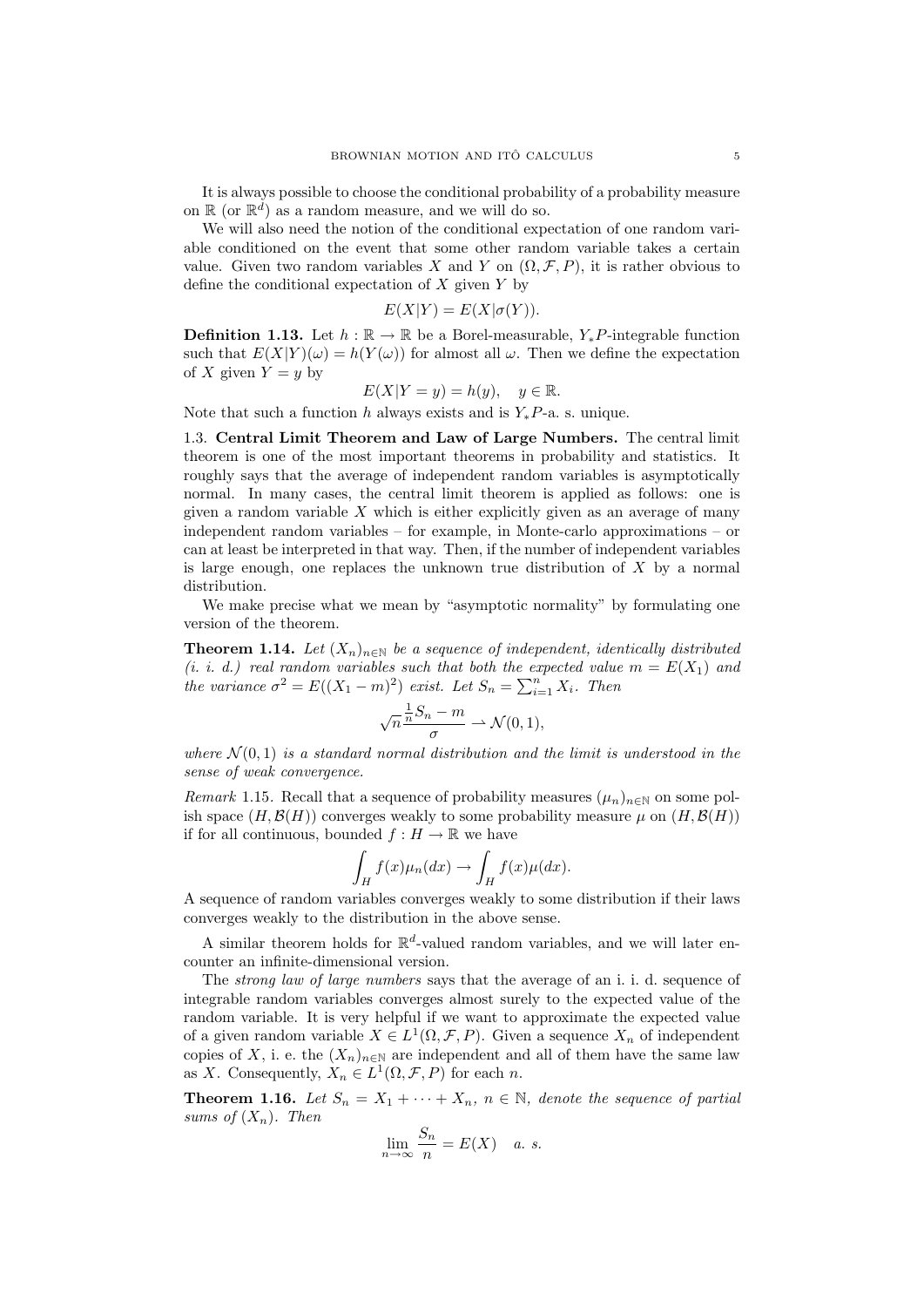For proofs and more general formulations of the central limit theorem and the strong law of large numbers see, for example, Bauer[\[1\]](#page-38-0) or Billingsley[\[3\]](#page-38-2).

<span id="page-5-0"></span>1.4. Gaussian Random Variables. In this subsection we study properties of multi-dimensional Gaussian random variables. Recall that the one-dimensional Gaussian measure with mean  $m \in \mathbb{R}$  and variance  $\sigma^2 > 0$  has the density  $p(x) =$  $\frac{1}{\sqrt{2}}$  $\frac{1}{2\pi\sigma^2} \exp\left(-\frac{(x-m)^2}{2\sigma^2}\right)$  $\frac{(-m)^2}{2\sigma^2}$ ).

**Definition 1.17.** Given an  $\mathbb{R}^d$ -valued random variable X. Define the vector  $m =$  $E(X) = (E(X_1), \ldots, E(X_d))$  and the covariance matrix  $\Sigma = (\sigma_{ij})_{i,j=1,\ldots,d}$  by  $\sigma_{ij} =$  $E((X_i - E(X_i))(X_j - E(X_j))), i, j = 1, \ldots, d$ . X follows a Gaussian distribution with mean m and covariance matrix  $\Sigma$ , symbolically  $X \sim \mathcal{N}(m, \Sigma)$ , if all the onedimensional projections have (one-dimensional) Gaussian distributions:

$$
\langle \lambda, X \rangle \sim \mathcal{N}(\langle \lambda, m \rangle, \langle \lambda, \Sigma \lambda \rangle), \quad \forall \lambda \in \mathbb{R}^d.
$$

Remark 1.18. Note that the covariance matrix is a symmetric, non-negative definite matrix. For us, Dirac distributions are Gaussian distributions (with variance 0). This is convenient for notational purposes and also because with this convention, the L 2 -limit of a sequence of Gaussian random variables is again a Gaussian random variable.

Furthermore, note that for an  $\mathbb{R}^d$ -valued Gaussian random variable X and an  $m\times$ d-matrix A, the random variable  $AX$  is nn  $\mathbb{R}^m$ -valued Gaussian random variable.

<span id="page-5-1"></span>Proposition 1.19. Given a d-dimensional Gaussian random variable X with pairwise uncorrelated components, i. e. with a diagonal covariance matrix. Then the components  $X_1, \ldots, X_d$  of X are independent.

Proof. The proof is rather simple, since for a diagonal covariance matrix the distribution function of the vector  $X$  is the product of the distribution functions of its components, which implies independence of the components.

Remark 1.20. Proposition [1.19](#page-5-1) says that uncorrelated random variables, which are jointly Gaussian, are independent. Of course, uncorrelatedness usually does not imply independence, which makes it so very hard to determine independence in practice. As the following example shows, this is not even true for Gaussian random variables which are not jointly Gaussian.

**Example 1.21.** Let  $X \sim \mathcal{N}(0, 1)$  and for each  $c \geq 0$  define the random variable  $Y_c$  by

$$
Y_c(\omega) = \begin{cases} X(\omega), & |X(\omega)| \le c \\ -X(\omega), & |X(\omega)| > c \end{cases}.
$$

Then, for each non-negative c,  $Y_c \sim \mathcal{N}(0, 1)$ . We calculate the correlation between X and  $Y_c$ . For  $c = 0$ ,  $Y_0 = -X$  and thus  $E(XY_0) = -1$ . In general,

$$
E(XY_c) = E(X^2 \mathbf{1}_{\{|X| \le c\}}) - E(X^2 \mathbf{1}_{\{|X| > c\}}).
$$

For  $c \to \infty$ , the second term on the right hand side converges to 0 by dominated convergence. Thus,  $\lim_{c\to\infty} E(XY_c) = 1$ , which implies – by continuity in c – existence of a  $c_0$  such that X and  $Y_{c_0}$  are uncorrelated. (Numerically,  $c_0 \approx 0.54$ .) But for each  $c$ ,

$$
P(X > c, Y_c > c) = 0 \neq P(X > c)P(Y_c > c),
$$

implying that X and  $Y_c$  are never independent. It is easy to see (directly) that the vector  $(X, Y_c)$  is not Gaussian.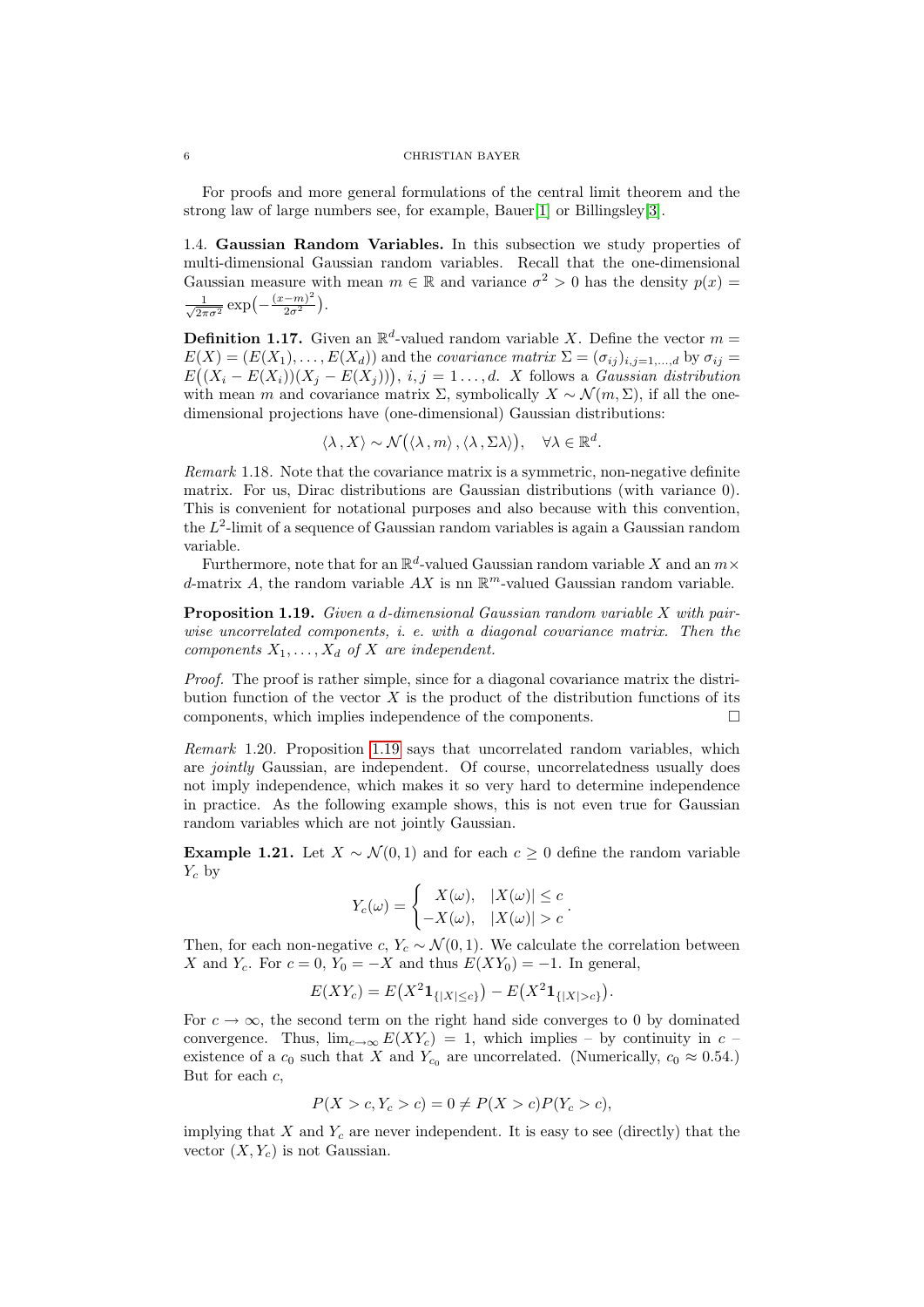### 2. Stochastic Processes

<span id="page-6-0"></span>**Definition 2.1.** Given a probability space  $(\Omega, \mathcal{F}, P)$  and an index set I, a stochastic process is a collection  $\{S_i, i \in I\}$  of random variables  $S_i : \Omega \to \mathbb{R}$  (or  $\mathbb{R}^d$ , we will not discuss more general processes),  $i \in I$ .

We are mainly interested in stochastic processes in continuous time, i. e. with  $I = [0, T]$  or  $I = [0, \infty[$  and then we write  $(S_t)_{t \in [0, T]}$  or  $(S_t)_{t \in [0, \infty[}$ , respectively.

<span id="page-6-1"></span>2.1. Kolmogorov's Extension Theorem. In modeling, one often postulates distributional properties of the finite dimensional projections  $(S_{i_1},...,S_{i_n}), i_1,...,i_n \in$ I, of a stochastic process and asks oneself whether it is possible to construct a process satisfying these properties (it might happen the some postulates contradict each other, even though it is not obvious from the beginning; we will see a few examples of this kind.)

More precisely, given the finite dimensional marginals, i. e. the distributions of all finite-dimensional projections of a process, is it possible to find a probability space such that one can define a stochastic process thereon having the required marginals? It is clear, that some consistency relations must hold: the distribution of  $(S_{i_1}, S_{i_2})$  already determines both the distributions of  $S_{i_1}$  and  $S_{i_2}$  and  $(S_{i_2}, S_{i_1})$ . It turns out, that this consistency requirement is already enough to guarantee the existence of a stochastic process.

<span id="page-6-2"></span>**Theorem 2.2.** Given an index set I and a family  $\{\mu_{i_1,\dots,i_n} \mid n \in \mathbb{N}, i_1,\dots,i_n \in I\},\$ where  $\mu_{i_1,\dots,i_n}$  is a probability measures on  $\mathbb{R}^n$  (or  $\mathbb{R}^{dn}$ ), satisfying the consistency relations

$$
\mu_{i_1,\dots,i_n}(A_{i_1}\times\cdots\times A_{i_n})=\mu_{i_{\sigma(1)},\dots,i_{\sigma(n)}}(A_{i_{\sigma(1)}}\times\cdots\times A_{i_{\sigma(n)}})
$$

for all  $n \in \mathbb{N}$ ,  $i_1, \ldots, i_n \in I$ ,  $A_{i_1}, \ldots, A_{i_n} \in \mathcal{B}(\mathbb{R})$  and all permutations  $\sigma$  of  $n$ numbers, and

$$
\mu_{i_1,\dots,i_n}(A_{i_1}\times\cdots\times A_{i_n})=\mu_{i_1,\dots,i_n,j_1,\dots,j_m}(A_{i_1}\times\cdots\times A_{i_n}\times\mathbb{R}\times\cdots\times\mathbb{R})
$$

for all  $n, m \in \mathbb{N}, i_1, \ldots, i_n, j_1, \ldots, j_m \in I, A_{i_1}, \ldots, A_{i_n} \in \mathcal{B}(\mathbb{R})$  (or the respective conditions for  $\mathbb{R}^d$  instead of  $\mathbb{R}$ ). Then there is a probability space  $(\Omega, \mathcal{F}, P)$  and a stochastic process  $(S_i)_{i\in I}$  thereon such that

 $\mu_{i_1,\dots,i_n}(A_{i_1}\times \dots \times A_{i_n})=P(S_{i_1}\in A_{i_1},\dots,S_{i_n}\in A_{i_n})$ 

for all  $n \in \mathbb{N}$ ,  $i_1, \ldots, i_n \in I$ ,  $A_{i_1}, \ldots, A_{i_n} \in \mathcal{B}(\mathbb{R})$ . In other words,  $\mu_{i_1, \ldots, i_n} =$  $(S_{i_1}, \ldots, S_{i_n})_* P$ .

Remark 2.3. The proof of Kolmogorov's extension theorem shows that we can choose the probability space  $\Omega = \mathbb{R}^I$  with the  $\sigma$ -field generated by the 1-dimensional projections, i. e.  $\mathcal{F} = \sigma(\{\pi_i, i \in I\}) = \mathcal{B}(\mathbb{R})^{\otimes I}$ , where  $\pi_i : \mathbb{R}^I \to \mathbb{R}$ ,  $(x_j)_{j \in I} \mapsto x_i$ , and  $S_i = \pi_i$ ,  $i \in I$ . In the case of  $I = [0, \infty)$ , we get the space of all functions  $[0,\infty[\rightarrow \mathbb{R}$  as our probability space. (Note that it is not surprising that one might need a large enough probability space.) This representation of the stochastic process – with  $\Omega = \mathbb{R}^I$ ,  $\mathcal{F} = \mathcal{B}(\mathbb{R})^{\otimes I}$ ,  $S_i(\omega) = \omega_i$  and P such that S has the prescribed marginals – is called canonical representation of the process.

The proof is quite technical. We refer to Bauer[\[1\]](#page-38-0) and Billingsley[\[3\]](#page-38-2) for a measure theoretic proof and to Teichmann[\[10\]](#page-38-1) for a functional analytic proof.

Remark 2.4. It is possible to interpret the newly constructed probability space  $(\Omega, \mathcal{F}, P)$  as the projective limit of the family of probability spaces  $(\mathbb{R}^n, \mathcal{B}(\mathbb{R}^n), \mu_{i_1,\dots,i_n})$ or the respective spaces in the d-dimensional case.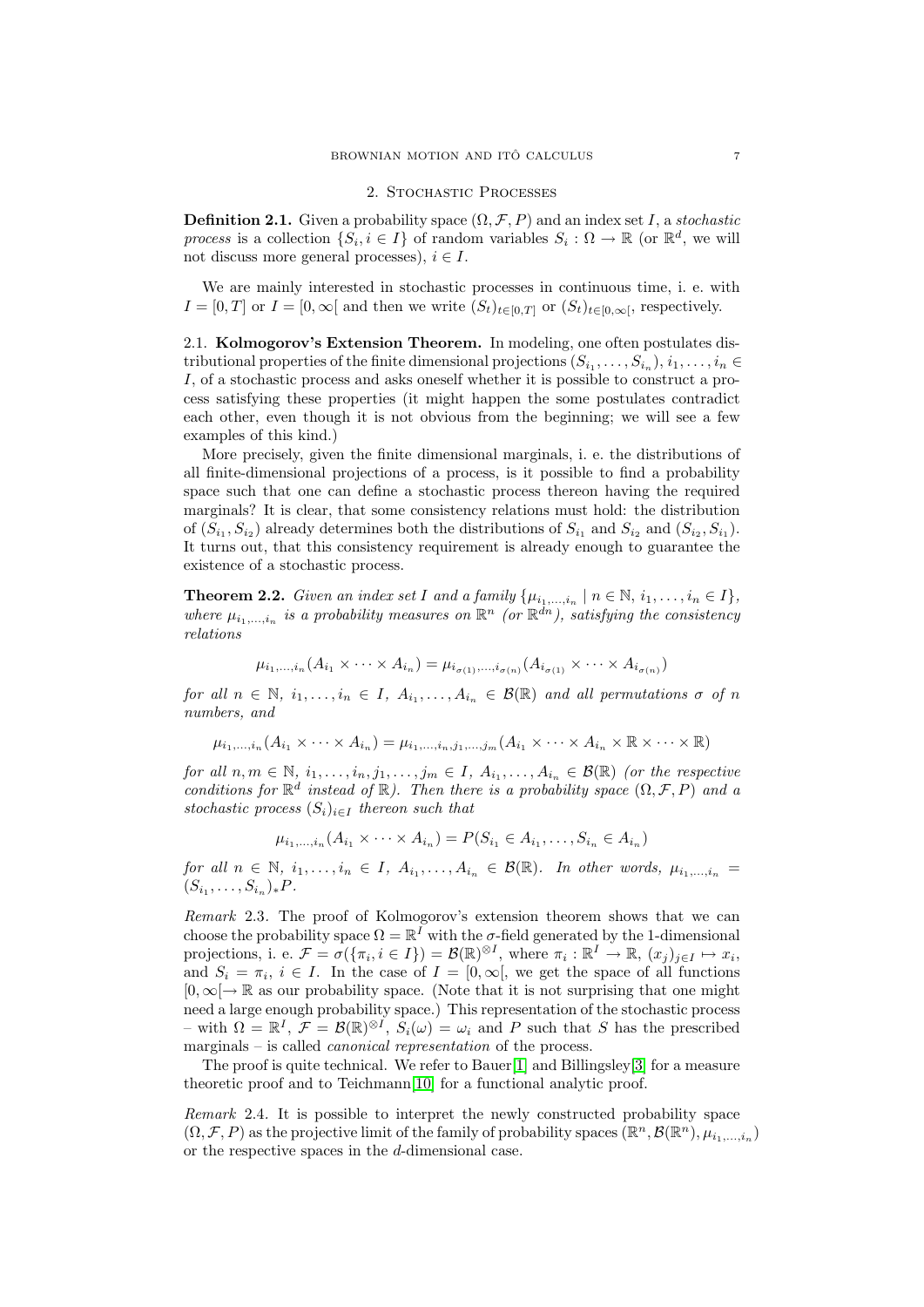<span id="page-7-0"></span>2.2. Equality of Stochastic processes. Apart from equality of stochastic processes in terms of finite-dimensional marginals, we will discuss two important notions of equality. In this subsection, we consider stochastic processes defined on some *complete* probability space  $(\Omega, \mathcal{F}, P)$  indexed by a general index set I.

<span id="page-7-3"></span>**Definition 2.5.** Two stochastic processes  $S$  and  $U$  are *indistinguishable* if

$$
P\Big(\{\omega \in \Omega \mid \forall i \in I : S_i(\omega) = U_i(\omega)\}\Big) = 1.
$$

This is one occasion where it is convenient to assume completeness of the probability space: otherwise, we could not be sure that the set above is even measurable, even if we knew that the inner measure of the set was 1.

Indistinguishability is a very strong notion, and, indeed, it is often too strong, as the following example shows.

**Example 2.6.** Let  $(\Omega, \mathcal{F}, P) = ([0, 1], \mathcal{B}([0, 1]), dx)$  and define the following stochastic processes (indexed by  $I = [0, 1]$ ) thereon:  $S_i(\omega) = 0$  for all  $\omega \in [0, 1]$  and

$$
U_i(\omega) = \begin{cases} 0 & \omega \neq i \\ 1 & \omega = i \end{cases},
$$

 $i, \omega \in [0, 1]$ . Then, even though for each  $i, U_i \neq 1$  in only one  $\omega$ , we have  $P(\{\forall i \in$  $[0, 1] : S_i = U_i$  = 0, there is not a single  $\omega$  such that  $S_i(\omega) = U_i(\omega)$  for all i. Nevertheless, the finite-dimensional marginals of these two processes are the same. This already shows that the finite-dimensional marginals do not uniquely determine a process. (This is rather obvious since the finite-dimensional marginals do not determine the probability space at all, provided it is rich enough.)

<span id="page-7-2"></span>**Definition 2.7.** Two stochastic processes  $S$  and  $U$  are versions or modifications of each other if

$$
\forall i \in I: \quad P(\{\omega \in \Omega \mid S_i(\omega) = U_i(\omega)\}) = 1.
$$

Naturally, Definition [2.7](#page-7-2) is much weaker than Definition [2.5.](#page-7-3) The two definitions are equivalent if the index set is at most countably infinite. Note that two processes which are versions of each others have the same finite-dimensional distributions.

<span id="page-7-1"></span>2.3. Regularity of Stochastic Processes. In this subsection, we consider a stochastic process  $(S_t)_{t\in[0,\infty]}$  in continuous time with values in R defined on a probability space  $(\Omega, \mathcal{F}, P)$ . It is easy to generalize the notions to processes with values in polish spaces.

**Definition 2.8.** S is called *measurable* if the mapping  $S : [0, \infty) \times \Omega \to \mathbb{R}$ ,  $(t, \omega) \mapsto$  $S_t(\omega)$  is measurable with respect to the product  $\sigma$ -field  $\mathcal{B}([0,\infty]) \otimes \mathcal{F}$ .

Despite being fairly natural, the notion of measurability of processes does not play a big rôle in the theory.

**Definition 2.9.** A stochastic process  $S$  is called *separable* if there is a countable. dense subset  $D \subset [0,\infty]$  and a measurable set  $N \in \mathcal{F}$  with  $P(N) = 0$  such that  $\forall t \in [0, \infty]$  and any sequence  $(t_n)_{n \in \mathbb{N}}$  with  $t_n \in D, n \in \mathbb{N}$ , and  $\lim_{n \to \infty} t_n = t$  we have:

$$
\exists \lim_{n \to \infty} S_{t_n}(\omega) = S_t(\omega), \quad \forall \omega \in N^c.
$$

**Definition 2.10.** S is called *continuous* if there is a measurable set  $N \in \mathcal{F}$  with  $P(N) = 0$  such that  $\forall \omega \in N^c$  the function  $t \mapsto S_t(\omega)$  is continuous.

Remark 2.11. For a fixed  $\omega$ , the function  $t \mapsto S_t(\omega)$  is called a trajectory or a path of the process.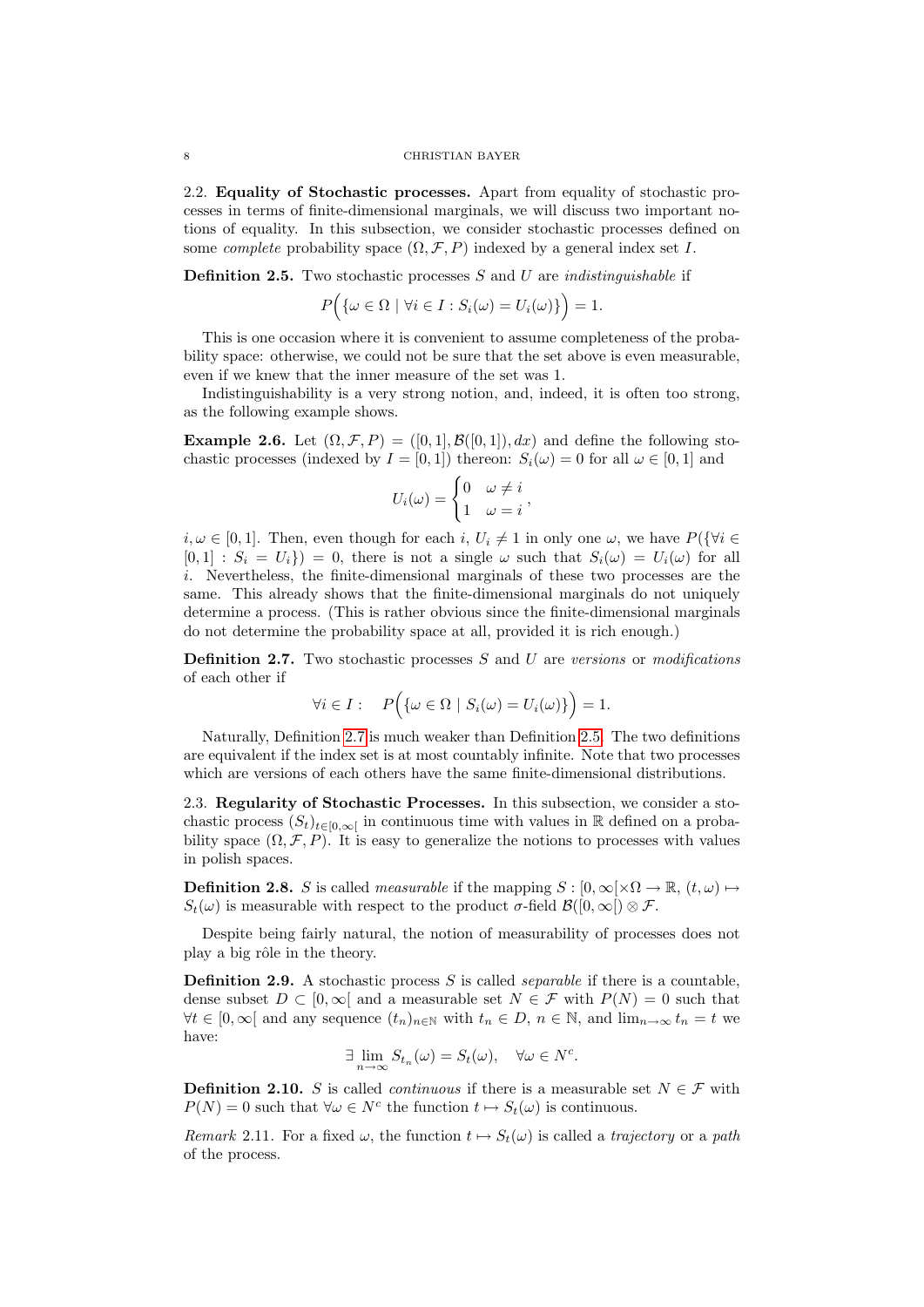Clearly, any continuous (separable) process allows for a modification such that continuity (separability) holds for all sample paths, i. e.  $\forall \omega$ . Any continuous process is also separable. It can be shown that each real-valued stochastic process has a separable modification (it might happen that the separable modification takes values in  $\overline{\mathbb{R}}$ ), see Billingsley<sup>[\[3\]](#page-38-2)</sup>, Theorem 38.1, but there are real-valued stochastic processes which do not have measurable modifications, see Stoyanov[\[9\]](#page-38-3).

Kolmogorov established a powerful method to determine whether a given process has a continuous modification. Recall that a function  $f : [0, \infty) \to \mathbb{R}$  is called *locally* Hölder continuous of order  $\gamma$  if  $\forall t_0 \in [0,\infty[$  we find a neighborhood U of  $t_0$  and a constant  $C > 0$  such that

$$
\sup_{s,t\in U,s\neq t}\frac{|f(s)-f(t)|^\gamma}{|s-t|}\leq C.
$$

<span id="page-8-1"></span>**Theorem 2.12** (Kolmogorov-Centsov). Given a stochastic process S such that there are positive constants  $\alpha$ ,  $\beta$ , c with

$$
E(|S_s - S_t|^{\alpha}) \le c |s - t|^{1+\beta}, \quad \forall s, t \in [0, \infty[.
$$

Then there is a modification  $S'$  of S such that all trajectories of  $S'$  are locally Hölder continuous of order  $\gamma$  for all  $0 < \gamma < \frac{\beta}{\alpha}$ . In particular, S' is continuous.

Again, the proof is rather technical and therefore omitted, e. g. see Bauer[\[1\]](#page-38-0) or Teichmann[\[10\]](#page-38-1).

Finally, we want to be able to define an integral with respect to stochastic processes. For this reason, it is natural to discuss processes with trajectories of finite variation. Given  $f : [0, \infty] \to \mathbb{R}$ , the variation of f on  $[0, t]$  is defined by

(2.1) 
$$
V(f)_t = \sup \Biggl\{ \sum_{i=1}^{n-1} |f(t_{i+1}) - f(t_i)| \ \Big| \ n \in \mathbb{N}, \ 0 = t_0 < \cdots < t_n = t \Biggr\}.
$$

The total variation of f is the function  $t \mapsto V(f)_t$  and we say that f has finite variation if  $V(f)_t < \infty$ ,  $\forall t \in [0, \infty]$ . Note that a function f of finite variation may have unbounded variation in the sense that  $\lim_{t\to\infty} V(f)_t = \infty$ .

**Definition 2.13.** A process  $S$  has *finite variation* if there is a measurable set  $N \in \mathcal{F}$  with  $P(N) = 0$  such that  $\forall \omega \in N^c$  the trajectories  $t \mapsto S_t(\omega)$  are functions of finite variation.

<span id="page-8-0"></span>2.4. Stochastic Processes as Measures on Path Space. Kolmogorov's extension theorem, Theorem [2.2,](#page-6-2) provides a construction of a probability measure P on the measurable space  $(\mathbb{R}^{[0,\infty[}, \mathcal{B}(\mathbb{R})^{\otimes [0,\infty[})$  such that the stochastic process given by the evaluation functionals  $S_t(\omega) = \pi_t(\omega) = \omega(t)$  has the prescribed finitedimensional marginals.

Now we try to take another point of view: regard a stochastic process  $(S_t)_{t\in[0,\infty]}$ – defined on a general probability space  $(\Omega, \mathcal{F}, P)$  – as a random variable taking values in a suitable space of curves, i. e. consider the random variable

(2.2) 
$$
\omega \mapsto S_{\cdot}(\omega) = (t \mapsto S_t(\omega)).
$$

Of course, S. is always a function, thus  $\forall \omega \in \Omega : S(\omega) \in \mathbb{R}^{[0,\infty[}$ , and we even have  $S: (\Omega, \mathcal{F}) \to (\mathbb{R}^{[0,\infty[}, \mathcal{B}(\mathbb{R})^{\otimes [0,\infty[}))$  is a measurable function. Indeed, measurability of S. with respect to  $(\mathcal{F}, \mathcal{B}(\mathbb{R})^{\otimes [0,\infty[})$  is equivalent to measurability of  $S_t$  with respect to  $(\mathcal{F}, \mathcal{B}(\mathbb{R}))$  for all  $t \in [0, \infty)$  – recall that  $\mathcal{B}(\mathbb{R})^{\otimes [0, \infty)}$  is nothing else but the  $\sigma$ -field generated by all the projections – and the latter is satisfied by definition of a stochastic process. Therefore, we can define the law  $(S_{\cdot})_* P$  of S<sub>i</sub>, which is a probability measure on  $(\mathbb{R}^{[0,\infty[}, \mathcal{B}(\mathbb{R})^{\otimes [0,\infty[}),$  in fact, the law of S is just the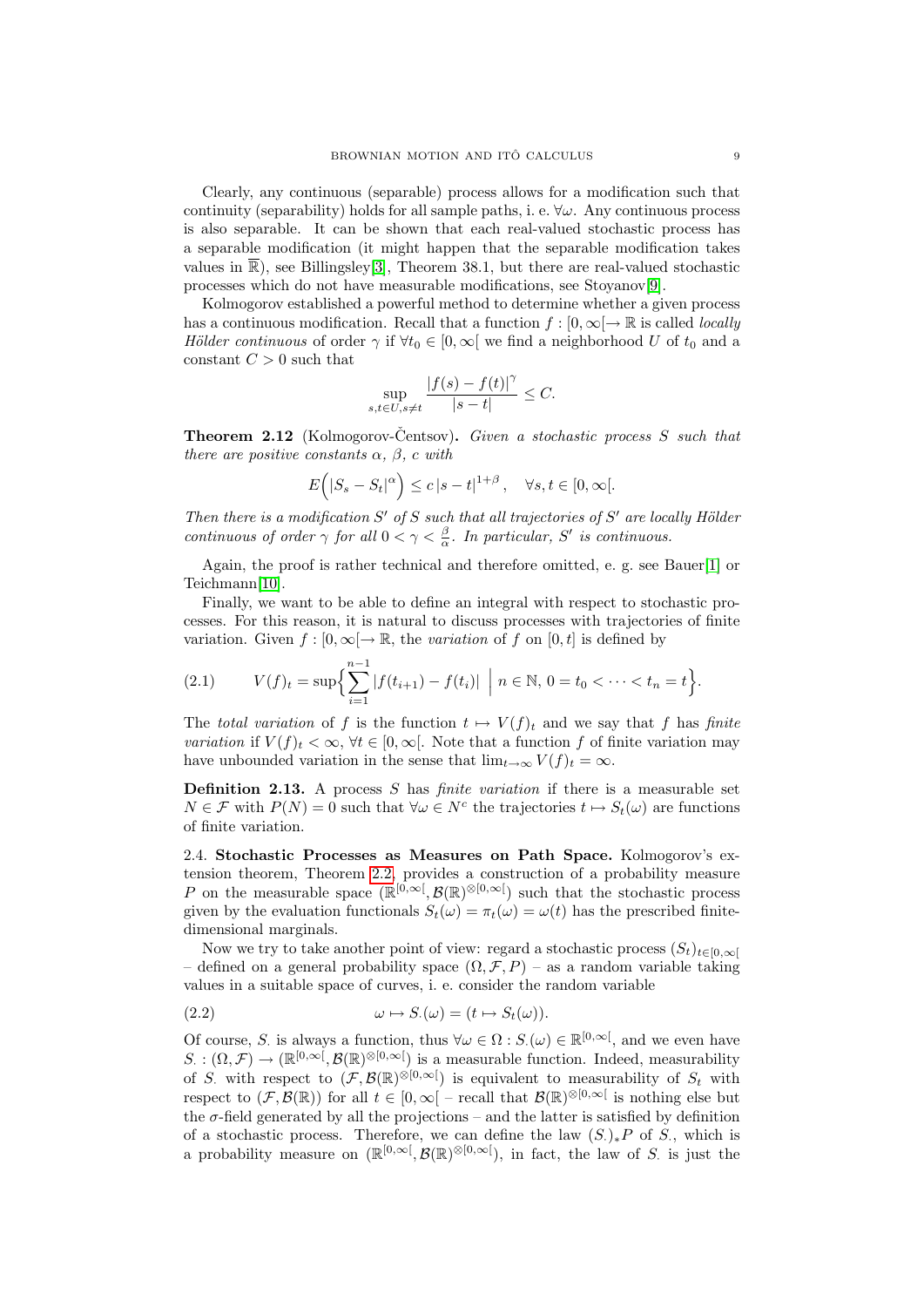probability measure given in the canonical representation of the process, i. e. the probability measure given by Kolmogorov's extension theorem!

Remark 2.14. In some sense, one wants to use the canonical representation of a stochastic process (as a measure on its path-space), since this contains all necessary information and it is often easier to work with a more concrete space than with the general, abstract probability space. Sometimes, one also uses the additional structure of path space, like the vector space structure.

While the canonical representation of a process is appealing because of its generality, it has severe restrictions: some very natural, interesting subsets of  $\mathbb{R}^{[0,\infty]}$ turn out to be non-measurable.

<span id="page-9-0"></span>**Lemma 2.15.**  $\forall A \in \mathcal{B}(\mathbb{R})^{\otimes [0,\infty[} \exists I \subset [0,\infty[ \text{ with } |I| \leq \aleph_0 \text{ such that } \forall x \in \mathbb{R}^{[0,\infty[} \exists I \subset [0,\infty[ \text{ with } |I| \leq \aleph_0 \text{ such that } \forall x \in \mathbb{R}^{[0,\infty[} \exists I \subset [0,\infty[ \text{ with } |I| \leq \aleph_0 \text{ such that } \forall x \in \mathbb{R}^{[0,\infty[} \exists I \subset [0,\infty[ \text{ with } |I| \leq$ and  $\forall y \in A$  we have:

$$
\forall t \in [0, \infty[:x(t) = y(t) \Longrightarrow x \in A.
$$

Less formal, Lemma [2.15](#page-9-0) says that a  $\mathcal{B}(\mathbb{R})^{\otimes [0,\infty[}$ -measurable set is already determined by countably many time points. For a proof of the lemma see Bauer[\[1\]](#page-38-0) or Billingsley[\[3\]](#page-38-2).

**Corollary 2.16.** Let  $C([0,\infty[) \subset \mathbb{R}^{[0,\infty[}$  denote the set of all continuous functions  $f:[0,\infty[\to\mathbb{R}$ . Then  $C([0,\infty[\right)\notin\mathcal{B}(\mathbb{R})^{\otimes[0,\infty[}$ . In other words: a statement like "the process S almost surely has continuous paths" does not make sense.

*Proof.* Assume that  $C([0,\infty))$  is measurable and let y be any continuous function. Let  $I$  be the countable set from Lemma [2.15.](#page-9-0) We can certainly find a non-continuous function  $x : [0, \infty] \to \mathbb{R}$  such that  $\forall t \in I : x(t) = y(t)$ . By assumption, we may conclude that  $x \in C([0,\infty])$ , i. e. x is continuous, a contradiction.

Remark 2.17. If we work with the canonical representation, a statement like " $P(C([0,\infty])) = 0.7$ " is not well-defined. In the case of continuous processes, we could, of course, pass to the completion. Nevertheless, it is unsatisfactory that sets like the set of continuous functions or the set of separable functions are not measurable.

If we are given a continuous stochastic process  $S$  it just does not make sense to work with the full canonical probability space: after all, we know that the (outer) probability of all non-continuous paths is 0, i. e. the process is concentrated on a very small subspace. There are basically two possible approaches to define S as a random variable on the space of continuous functions, both of which lead to the same result. Recall that  $C([0,\infty])$  is a polish space when endowed with the topology of uniform convergence on compact subsets.

**Lemma 2.18.** The trace  $\sigma$ -field  $C([0,\infty]) \cap \mathcal{B}(\mathbb{R})^{\otimes [0,\infty)} = \{C([0,\infty]) \cap A \mid A \in$  $\mathcal{B}(\mathbb{R})^{\otimes [0,\infty[}$  coincides with the Borel  $\sigma$ -field on  $C([0,\infty[)$ .

$$
C([0,\infty[)\cap \mathcal{B}(\mathbb{R})^{\otimes [0,\infty[}=\mathcal{B}(C([0,\infty[)).
$$

For the proof see Bauer[\[1\]](#page-38-0). Now we can either restrict P to  $C([0,\infty])$  by considering the trace probability  $P'(A \cap C([0,\infty])) = P(A)$  for  $A \cap C([0,\infty])$  or we again consider the map  $S: \Omega \to C([0,\infty])$ , this time as a random variable taking values in the measurable space  $(C([0,\infty]), \mathcal{B}(C([0,\infty]))$ , and define P' as the law of S., i. e.  $P' = (S_{\cdot})_{*}P$ .

Summarizing this subsection, when working with a continuous stochastic process, we can always assume that  $\Omega = C([0,\infty[) \text{ (or } C([0,T]))$  endowed with its Borel  $\sigma$ field.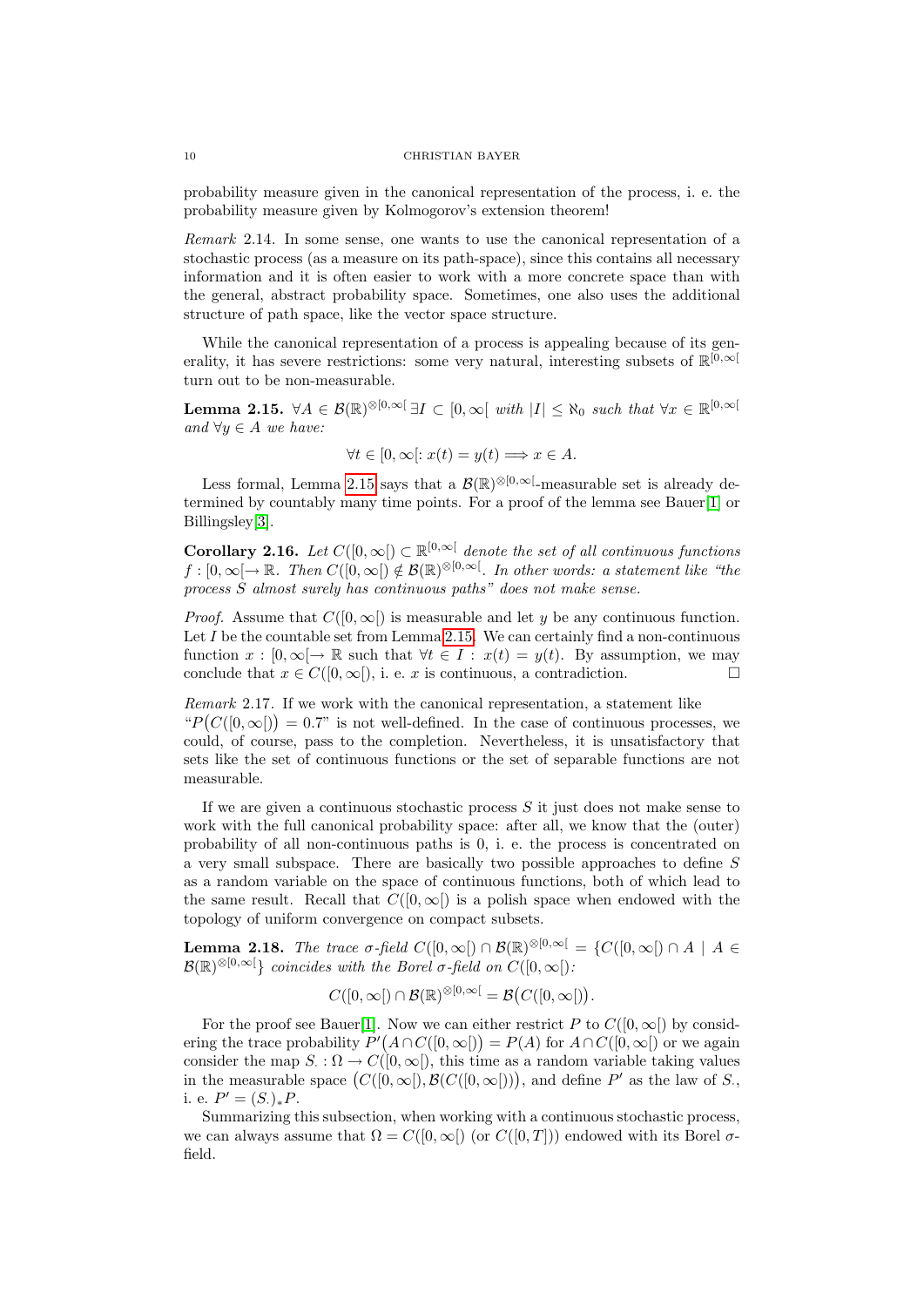<span id="page-10-0"></span>2.5. Martingales. The concepts of martingales is one of the most fundamental concepts in the theory of stochastic processes. Unfortunately, lack of time and space does not allow us to go into details, so this subsection is nothing more but a collection of a few definitions. We start with a probability space  $(\Omega, \mathcal{F}, P)$ .

<span id="page-10-2"></span>**Definition 2.19.** A *filtration* is an increasing family  $(\mathcal{F}_t)_{t\in[0,\infty[}$  (or  $t\in[0,T]$ , or  $t \in \mathbb{N}, \ldots$  of sub- $\sigma$ -fields of  $\mathcal{F},$  i. e.  $\forall t : \mathcal{F}_t \subset \mathcal{F}$  and for  $s < t$  we have  $\mathcal{F}_s \subset \mathcal{F}_t$ . The quadruple  $(\Omega, \mathcal{F}, (\mathcal{F}_t), P)$  is called a *filtered probability space*.

A stochastic process  $(S_t)_{t\in[0,\infty]}$  is called *adapted* to the filtration  $(\mathcal{F}_t)_{t\in[0,\infty]}$  if  $S_t$ is  $\mathcal{F}_t$ -measurable for all  $t \in [0,\infty[$ .

Definition 2.20. Given a filtered probability space as in Definition [2.19.](#page-10-2) A martingale is an adapted stochastic process S such that for all  $t \in [0,\infty]$  we have  $S_t \in L^1(\Omega, \mathcal{F}, P)$  and

$$
E(S_t | \mathcal{F}_s) = S_s \text{ a.s. }, \quad \forall s < t.
$$

Note that the martingale property depends on the filtration and on the probability measure. The problems whether a martingale remains a martingale or whether a specific stochastic process becomes a martingale under a change of the filtration or a change of the probability measure are interesting and often very difficult.

Remark 2.21. If the index  $t$  actually represents time, a filtration is often interpreted as a model of the flow of information:  $\mathcal{F}_t$  is thought to represent all the information available at time  $t - e$ , g. available to all the traders on the market. Then, a martingale could be interpreted as a *fair game*: the best guess – in the least square sense – of the future value  $S_T$  at the present time t is the current value  $S_t$ .

**Definition 2.22.** A *stopping time* is a random variable  $\tau : \Omega \to [0,\infty]$  such that  $\{\omega \mid \tau(\omega) \leq t\} \in \mathcal{F}_t$ ,  $\forall t \in [0,\infty]$ . Note that a stopping time may have the value  $+\infty$ .

In stochastic analysis, one often assumes the following condition on the underlying filtered probability space.

<span id="page-10-3"></span>Definition 2.23. A filtered probability space is said to satisfy the usual conditions if (1)  $(\Omega, \mathcal{F}, P)$  is a complete probability space and  $\forall t$  the  $\sigma$ -field  $\mathcal{F}_t$  contains all the sets of  $\mathcal F$  with probability 0 and

(2) The filtration is right-continuous, i. e.  $\forall t$ 

$$
\mathcal{F}_t = \bigcap_{s>t} \mathcal{F}_s.
$$

Definition 2.24. A locale martingale is a stochastic process S such that there is a sequence  $(\tau_n)_{n\in\mathbb{N}}$  of stopping times with  $\tau_n \to \infty$  for  $n \to \infty$  such that the stopped process

$$
S_t^{\tau_n} = S_{t \wedge \tau_n} = S_{\min(t, \tau_n)}
$$

is a martingale for each  $n \in \mathbb{N}$ . The sequence  $(\tau_n)_{n \in \mathbb{N}}$  is called *localizing sequence* for the locale martingale S.

# 3. Brownian Motion

<span id="page-10-1"></span>Brownian motion is named after the British botanist Robert Brown, who first observed the shivery motion of pollen particles in liquid. As a mathematical model, it was first introduced by Thorvald Thiele in 1880. Independently, Louis Bachelier used Brownian motion as a model for stock markets already in his PhD thesis in 1900. 5 years later, Albert Einstein introduced (the mathematical) Brownian motion to physics. Brownian motion is also known as Wiener process after Norbert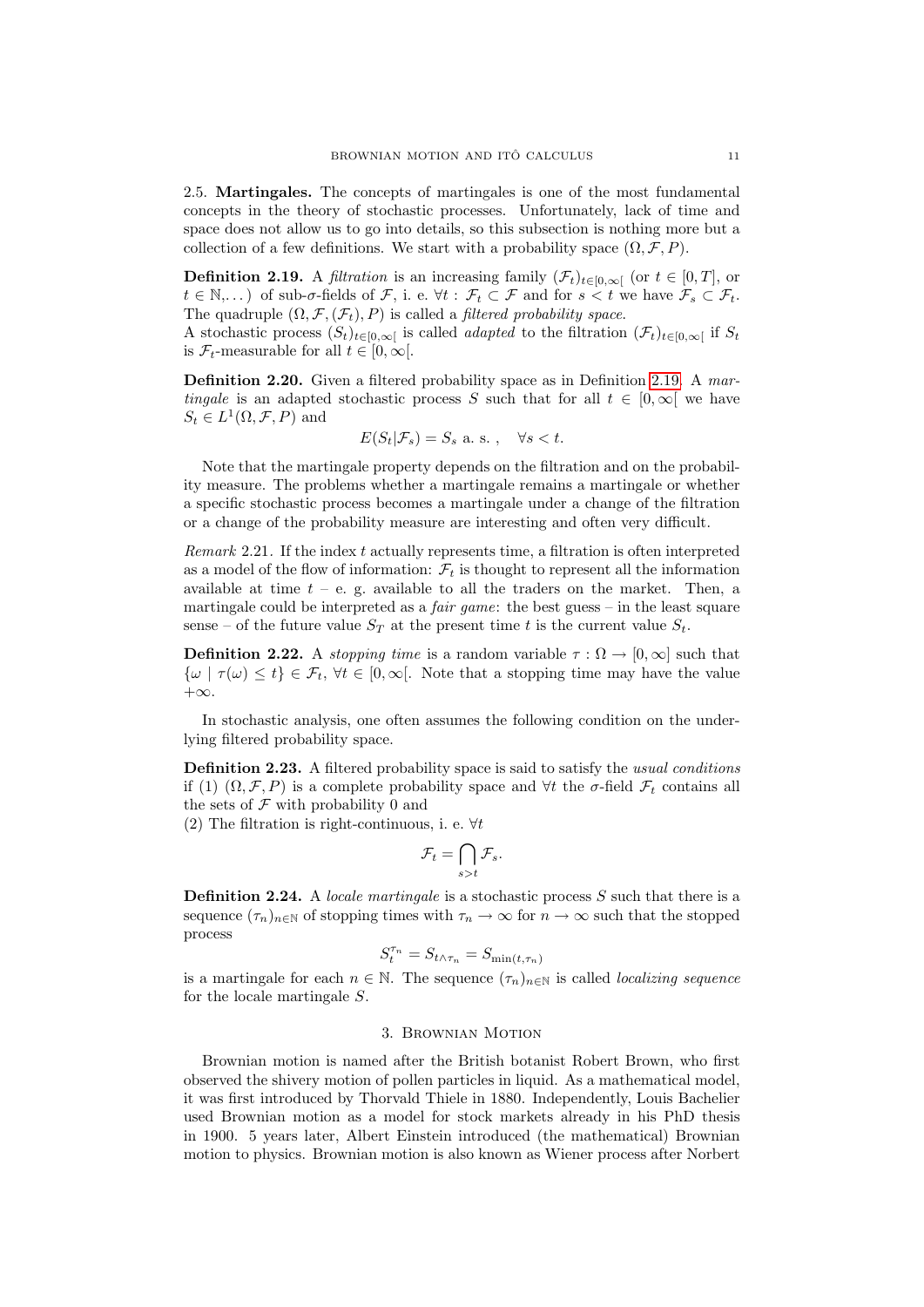Wiener who – together with Paul Lévy – made important contributions to the analysis of Brownian motion in the 1920s.

From now on, we always work with a complete probability space  $(\Omega, \mathcal{F}, P)$ . Whenever we use a filtered probability space, we assume the usual conditions to be in force, c. f. Definition [2.23.](#page-10-3)

<span id="page-11-0"></span>**Definition 3.1.** An R-valued stochastic process  $B = (B_t)_{t \in [0,\infty[}$  is called Wiener process if

(i) B is a Gaussian process, i. e.  $\forall n \in \mathbb{N}, \forall (t_1, \ldots, t_n) \in [0, \infty[^n]$  the random vector  $(B_{t_1},...,B_{t_n})$  is an *n*-dimensional Gaussian random variable and

(ii) the mean value function satisfies  $E(B_t) = 0, t \in [0,\infty)$ , and the covariance function is given by  $E(B_tB_s) = t \wedge s = \min(t, s), s, t \in [0, \infty)$ .

Definition [3.1](#page-11-0) specifies all the finite-dimensional marginals since a Gaussian distribution is uniquely determined by its first and second moments. Thus, we could immediately construct a Wiener process by appealing to Kolmogorov's extension theorem – the consistency requirements are satisfied. We will, however, give a more constructive, less abstract construction later on.

Proposition 3.2. *(i)* The Wiener process has stationary and independent increments, i. e.  $B_{t+h} - B_t \sim \mathcal{N}(0,h)$   $\forall t \ (h > 0)$  and for  $0 \le s \le t \le u \le v$  we have  $B_t - B_s \perp \!\!\!\perp B_v - B_u.$ 

(ii) The Wiener process has a continuous modification.

*Proof.* By Gaussianity,  $(B_t, B_{t+h}) \sim \mathcal{N}(0, \Sigma)$  with  $\Sigma = \begin{pmatrix} t & t \\ t & t+h \end{pmatrix}$ , implying that  $B_{t+h}-B_t$  is again Gaussian and we are only left to check the parameters:  $E(B_{t+h}-B_t)$  $B_t$ ) = 0 and  $E((B_{t+h}-B_t)^2) = (t+h) - 2t + t = h$ . Thus,  $B_{t+h} - B_t \sim \mathcal{N}(0,h)$ .

By a similar reasoning we see that  $(B_t - B_s, B_v - B_u)$  is 2-dimensional Gaussian random variable with covariance  $E((B_t - B_s)(B_v - B_u)) = t - t - s + s = 0$ . As a consequence of Proposition [1.19,](#page-5-1) we get  $B_t - B_s \perp B_v - B_u$ .

By induction (or using the Laplace transform), one can prove that

$$
E((B_t - B_s)^{2k}) = \frac{(2k)!}{k!2^k}(t - s)^k
$$

for  $s < t$  and  $k \in \mathbb{N}$ . Now apply the Kolmogorov-Centsov theorem, Theorem [2.12,](#page-8-1) with  $\alpha = 2k$ ,  $\beta = k - 1$ . This gives existence of Hölder-continuous paths of order  $0 < \gamma < \frac{k-1}{2k}$  and for  $k \to \infty$  existence of a Hölder-continuous modification of order  $0 < \gamma < \frac{1}{2}$ . In particular, there is a continuous modification.

Henceforth, we will always work with a continuous version of the Wiener process, and we add a third requirement in Definition [3.1:](#page-11-0)

(*iii*) 
$$
\forall \omega \in \Omega : t \mapsto W_t(\omega)
$$
 is continuous.

In stochastic analysis, one needs the richer structure of a filtered probability space  $(\Omega, \mathcal{F}, (\mathcal{F}_t)_{t \in [0,\infty[}, P)$  (satisfying the usual conditions).

**Definition 3.3.** A *Brownian motion* is an adapted process  $B = (B_t)_{t \in [0,\infty]}$  satisfying:

(1) B is a Gaussian process with  $E(B_t) = 0$  and  $E(B_s B_t) = s \wedge t$  for  $s, t \in [0, \infty)$ .

(2) all sample paths of B are continuous, i. e.  $\forall \omega \in \Omega : t \mapsto B_t(\omega)$  is continuous, (3)  $B_t - B_s \perp \mathcal{F}_s$  for all  $s, t \in [0, \infty[, s < t.$ 

Remark 3.4. The main difference between a Wiener process and a Brownian motion is adaptedness of Brownian motion and the fact that the Brownian increment  $B_t$  −  $B_s$  is independent of all the information  $\mathcal{F}_s$  at time s. Note that our nomenclature – distinguishing between Wiener processes and Brownian motion – is by no means canonical: for most authors, these two names are synonyms. We want, however,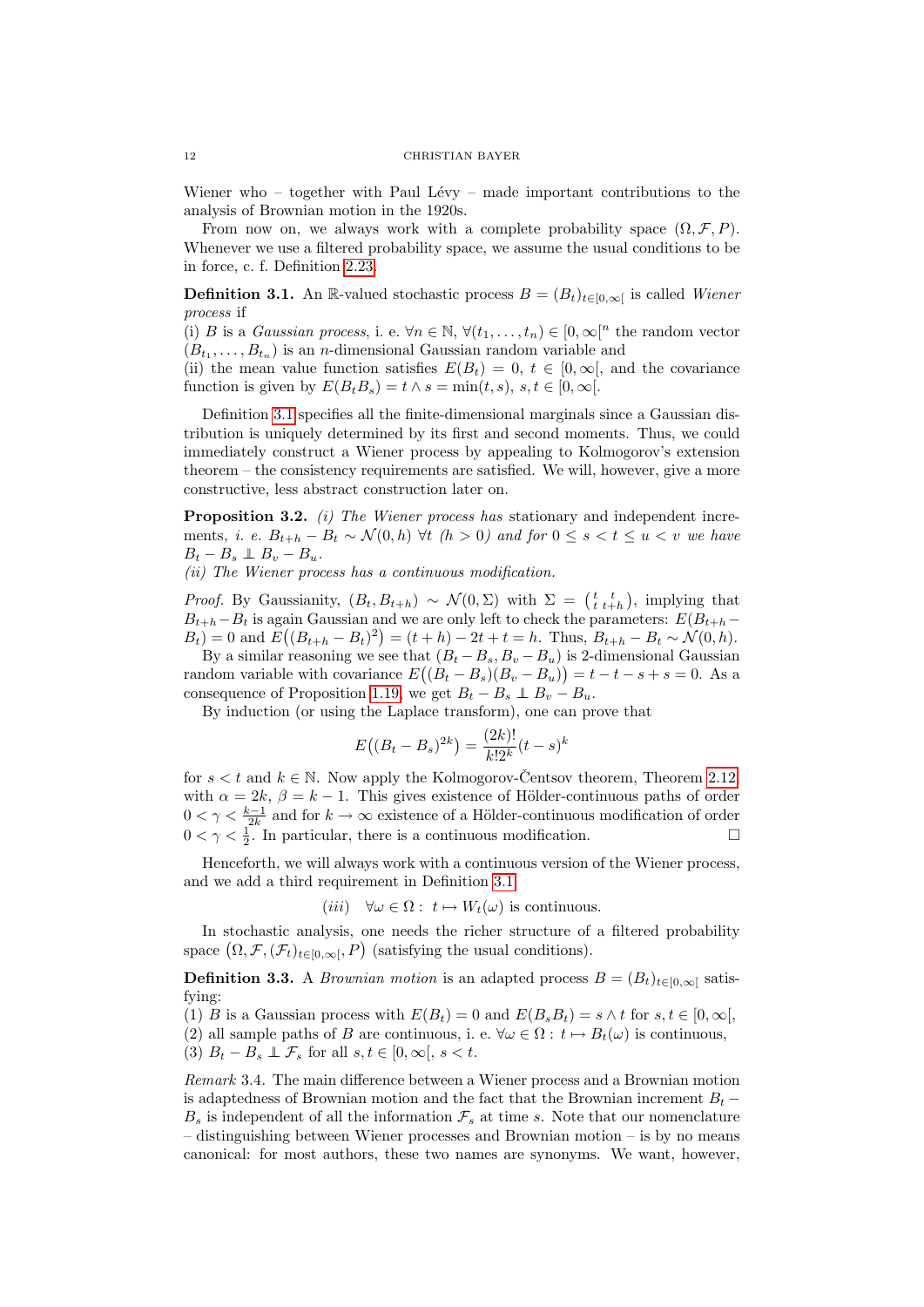to stress the aforementioned difference: in stochastic analysis, one needs to work with Brownian motion, not with Wiener processes. An alternative way to stress this difference would be to call a Wiener process an intrinsic Brownian motion, since it is determined only by "inner" properties  $-$  i. e. by the relations between the distributions at different points in time – whereas Brownian motion has to account for "extern" factors, namely the given filtration.

More precisely, let  $B$  be a Wiener process (with continuous paths). Then we may define its natural filtration by  $\mathcal{F}_t = \sigma(B_s, 0 \leq s \leq t)$ , the  $\sigma$ -field generated by all the random variables  $B_s$  with  $s \leq t$ . One can show that the completion – with respect to the null sets of  $\mathcal{F}$  – satisfies the usual conditions and B is a Brownian motion with respect to this (special) filtered probability space. In this sense, each Wiener process is a Brownian motion. This, of course, is not true for a fixed, given filtration, which might also take other sources of information into account.

To summarize, each Brownian motion is a Wiener process, but the converse is not true. We only have that for each Wiener process there is a filtration such that the Wiener process is a Brownian motion with respect to that filtration.

From now on, we always use the natural filtration of a Wiener process, so from now on we use both names synonymously.

Remark 3.5. It is a rather surprising fact that we do not really need to require Gaussianity. Given a stochastic process  $S$  with stationary and independent increments,  $S_0 = 0$ ,  $E(S_t) = 0$ ,  $E(S_s S_t) = s \wedge t$  and with continuous sample paths, then  $S$  is a Gaussian process and, hence, a Wiener process.

As discussed before, we can interpret the Brownian motion as a probability measure P on the measurable space  $(C([0,\infty]), \mathcal{B}(C([0,\infty]))$ . The probability space  $(C([0,\infty]), \mathcal{B}(C([0,\infty]))$ , P is called Wiener space.

<span id="page-12-0"></span>3.1. Construction of Brownian Motion. We have already remarked that Kolmogorov's extension theorem guarantees the existence of Brownian motion. Here, we give two alternative, more concrete constructions. As a prerequisite, note that for any distribution we can find a sequence of independent random variables all of which having the given distribution. This fact, which we have already used without much thought, is actually a special case of Kolmogorov's extension theorem: the case of a countable index set, where all the finite-dimensional marginals are given by the product measure of the distribution of the 1-dimensional marginals and where all 1-dimensional marginals are the same.

The first approach approximates Brownian motion by random walks. For simplicity, we restrict ourselves to the construction of a Brownian motion defined on [0, 1]. General Brownian motion can then be obtained by "sticking together" a sequence of independent Brownian motions on [0, 1].

**Theorem 3.6** (Donsker's Theorem). Given an i. i. d. sequence  $(X_n)_{n\in\mathbb{N}}$  of random variables with  $E(X_n) = 0$  and  $E(X_n^2) = 1$ , e. g. take  $P(X_n = -1) = P(X_n = 1) =$  $\frac{1}{2}$ . Now fix  $n \in \mathbb{N}$  and define the process  $B^{(n)}$  on  $[0,1]$  by

$$
B_t^{(n)}(\omega) = \frac{1}{\sqrt{n}} S_{[nt]}(\omega) + (nt - [nt]) \frac{1}{\sqrt{n}} X_{[nt]+1}(\omega),
$$

where  $S_m = \sum_{i=1}^m X_i$  and  $[x]$  denotes the largest integer smaller than x. In other words,  $B^{(n)}$  is a piecewise linear interpolation of the random walk  $\frac{1}{\sqrt{n}}S_m$ ,  $m =$  $0,\ldots,n.$  Denote by  $B^{(n)}_*P$  the corresponding distribution on  $C([0,1])$  and denote by  $B_*P$  the distribution of the Wiener process on [0, 1]. Then

$$
B_*^{(n)}P \rightharpoonup B_*P, \quad n \to \infty,
$$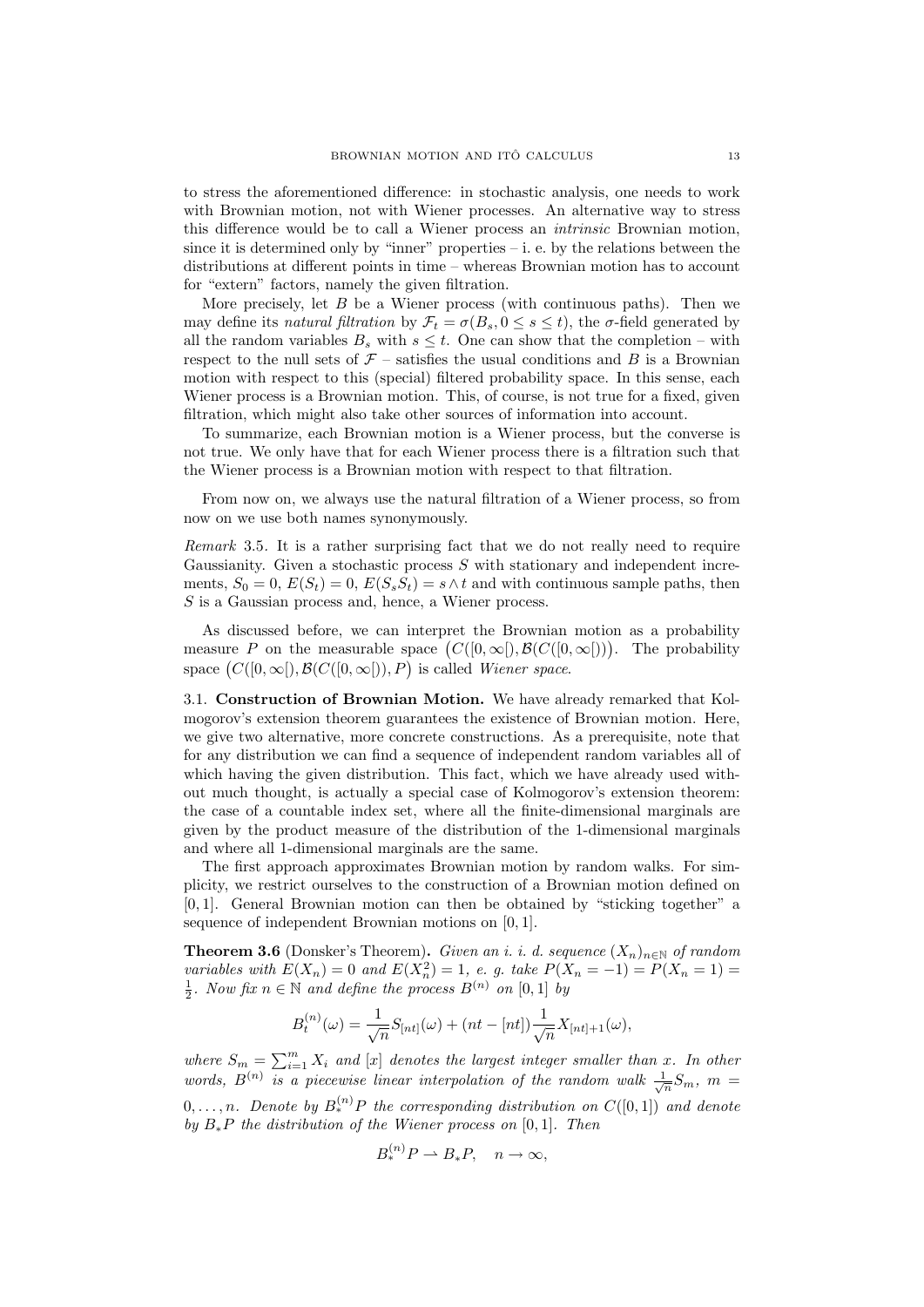again in the sense of weak convergence.

*Proof.* For a proof of Donsker's Theorem see Billingsley[\[2\]](#page-38-4).  $\Box$ 

Remark 3.7. Donsker's Theorem is also known as functional central limit theorem. Indeed, it resembles the central limit theorem quite a lot, with the law of Brownian motion playing the rôle of the standard normal law.

The following, more abstract approach is appealing since it already prepares the construction of the Itô integral. This time, let  $(X_n)_{n\in\mathbb{N}}$  denote an i. i. d. sequence of  $\mathcal{N}(0, 1)$ -distributed random variables. Furthermore, let  $(e_n)_{n\in\mathbb{N}}$  denote some ONB of the Hilbert space  $L^2([0,\infty[, \mathcal{B}([0,\infty[, dt])$ . We define a map

(3.1) 
$$
\eta: L^2([0,\infty[, \mathcal{B}([0,\infty[, dt]) \to L^2(\Omega, \mathcal{F}, P), \quad \eta(e_n) = X_n, n \in \mathbb{N}.
$$

It is not difficult to check that  $\eta$  is well-defined as a linear, continuous map and even gives an isometry in the sense that

$$
\forall f, g \in L^2([0,\infty[): \langle f, g \rangle_{L^2([0,\infty[)} = \langle \eta(f), \eta(g) \rangle_{L^2(\Omega)}.
$$

The image  $\eta(L^2([0,\infty]))$  of  $\eta$  is a Gaussian subspace of  $L^2(\Omega)$ , i. e. for  $n \in \mathbb{N}$  and  $f_1, \ldots, f_n \in L^2([0,\infty[)$  the vector  $(\eta(f_1), \ldots, \eta(f_n))$  is jointly Gaussian with mean value 0. Note that  $\mathbf{1}_{[0,t]} \in L^2([0,\infty])$ ,  $\forall t \in [0,\infty],$  and define  $B_t = \eta(\mathbf{1}_{[0,t]})$ . The process  $(B_t)_{t \in [0,\infty[}$  is Gaussian with

$$
E(B_t)=0
$$

and

$$
E(B_t B_s) = \big\langle \eta(\mathbf{1}_{[0,t]}) \, , \eta(\mathbf{1}_{[0,s]}) \big\rangle_{L^2(\Omega)} = \int_0^\infty \mathbf{1}_{[0,t]}(u) \mathbf{1}_{[0,s]}(u) du = t \wedge s
$$

for  $t, s \in [0, \infty]$ . Thus, B defines a Brownian motion. Note that this construction does not immediately give a continuous process: we need to pass to a continuous version.

<span id="page-13-0"></span>3.2. Regularity of Brownian Motion. Apart from Hölder continuity, the paths of Brownian motion exhibit rather irregular behaviour. We start with a heuristic argument from Billingsley[\[3\]](#page-38-2).

Given a Brownian motion B and a real number  $c > 0$ , define the process B' by

<span id="page-13-2"></span>
$$
B_t'(\omega) = \frac{1}{c} B_{c^2 t}(\omega), \quad t \in [0, \infty[.
$$

B' is again a Brownian motion. Note that time is contracted with a factor  $c^2$ , whereas scale is contracted by  $c$ , a relation which is often written as

$$
dB_t \approx \sqrt{dt}.
$$

It seems reasonable that – for c large enough – B should somewhere on  $[0, c]$  have a chord with slope exceeding 1 with probability close to 1. But this means that  $B'$ has, with the same high probability, a chord with a slope exceeding  $c$  on the timeinterval  $[0, \frac{1}{c}]$ . Consequently, Brownian motion should have chords with arbitrarily large slope on every arbitrarily small interval!

We collect some of the path properties of Brownian motion in the next theorem. The proofs are often rather technical and therefore omitted, with the exception of the first property, which will be proved later on.

<span id="page-13-1"></span>Theorem 3.8. (1) The paths of Brownian motion have a. s. infinite variation on each bounded interval. In particular,  $P(V(B)_t = +\infty) = 1$  for each  $t \in [0, \infty)$ . (2) The paths of Brownian motion are a. s. nowhere differentiable. (3) Given  $\varepsilon > 0$ . B a. s. crosses 0 infinitely often on the interval  $[0, \varepsilon]$ .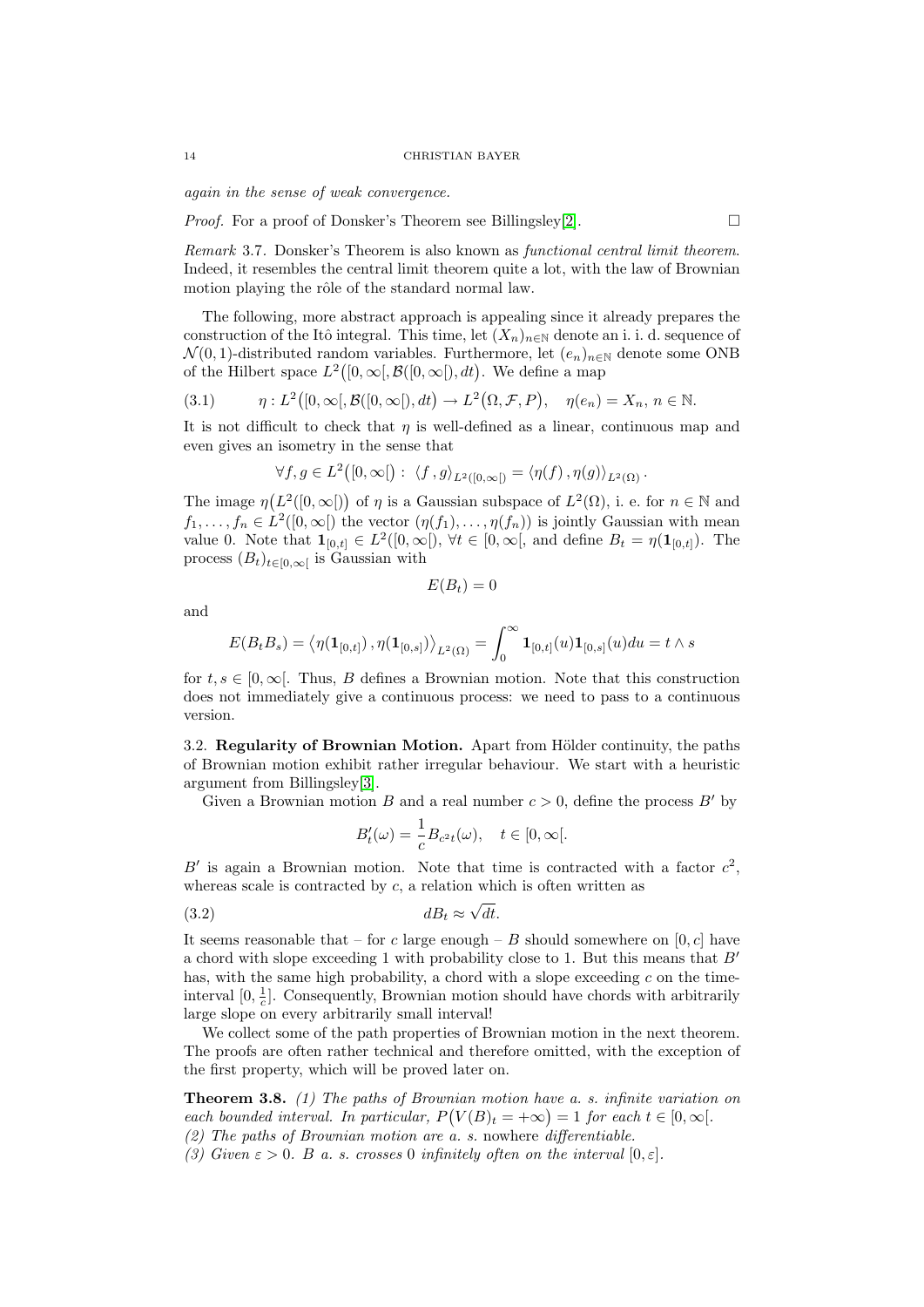(4) Let  $Z(\omega) = \{t \in [0, \infty[ \mid B_t(\omega) = 0\}$ . Z is a. s. an unbounded, nowhere dense, perfect set with Lebesgue measure 0.

Theorem [3.8,](#page-13-1) (2) means that the pathological case of a continuous function which is nowhere continuous is the generic, usual case of a continuous function, at least if measured by the Wiener measure. Recall that a set is perfect if it is closed and has no isolated points. A set  $A$  is nowhere dense if for each open interval  $I$  there is an open interval  $J \subset I$  such that  $J \cap A = \emptyset$ .

Given a stochastic process S. For any partition  $\Delta = \{0 = t_0 < \cdots < t_n = t\}$  of  $[0, t]$  let

$$
T_t^{\Delta}(S) = \sum_i (S_{t_{i+1}} - S_{t_i})^2
$$

and

<span id="page-14-0"></span>
$$
|\Delta| = \max_{i=0,...,n-1} (t_{i+1} - t_i).
$$

**Definition 3.9.** S is of finite quadratic variation if there is a finite process  $\langle S, S \rangle$ such that for all  $t \in [0,\infty]$  and any sequence  $\Delta_n$  of partitions of  $[0,t]$  such that  $|\Delta_n| \to 0$  we have

(3.3) 
$$
\lim_{n \to \infty} T_t^{\Delta_n}(S) = \langle S, S \rangle_t.
$$

The process  $\langle S, S \rangle$  is called the *quadratic variation process* associated with S. The limit should actually be understood as a limit in probability, uniform in  $t$ , but for our purposes it is enough to consider limits in  $L^2(\Omega)$ , separately for each t.

Theorem 3.10. The Wiener process B has finite quadratic variation

$$
\left\langle B\,,B\right\rangle_t=t,\quad\forall t\in[0,\infty[.
$$

Moreover, along uniform partitions of the form  $\Delta_n = \{0, \frac{1}{2^n}t, \ldots, \frac{2^n-1}{2^n}t, t\}$  the convergence in  $(3.3)$  also holds in the sense of a. s. convergence.

*Proof.* We only prove the first part. Given any partition  $0 = t_0 < t_1 < \cdots <$  $t_{n-1} < t_n = t$  and call it  $\Delta$ . Then

$$
||T_t^{\Delta}(B) - t||_{L^2(\Omega)}^2 = E\Big[\Big(\sum_{i=0}^{n-1} (B_{t_{i+1}} - B_{t_i})^2 - t\Big)^2\Big]
$$
  
= 
$$
E\Big[\Big(\sum_{i=0}^{n-1} \big((B_{t_{i+1}} - B_{t_i})^2 - (t_{i+1} - t_i)\big)\Big)^2\Big]
$$

Multiplying out the last line gives

<span id="page-14-1"></span>
$$
(3.4) \quad ||T_t^{\Delta}(B) - t||_{L^2(\Omega)}^2 = \sum_{i=0}^{n-1} E\Big[\Big((B_{t_{i+1}} - B_{t_i})^2 - (t_{i+1} - t_i)\Big)^2\Big] +
$$
  
+ 
$$
2 \sum_{0 \le i < j \le n-1} E\Big[\Big((B_{t_{i+1}} - B_{t_i})^2 - (t_{i+1} - t_i)\Big)\Big((B_{t_{j+1}} - B_{t_j})^2 - (t_{j+1} - t_j)\Big)\Big].
$$

By independence of the increments of Brownian motion, we get

$$
\sum_{0 \le i < j \le n-1} E\Big[\Big((B_{t_{i+1}} - B_{t_i})^2 - (t_{i+1} - t_i)\Big)\Big((B_{t_{j+1}} - B_{t_j})^2 - (t_{j+1} - t_j)\Big)\Big] = \sum_{0 \le i < j \le n-1} E\Big[(B_{t_{i+1}} - B_{t_i})^2 - (t_{i+1} - t_i)\Big]E\Big[(B_{t_{j+1}} - B_{t_j})^2 - (t_{j+1} - t_j)\Big] = 0.
$$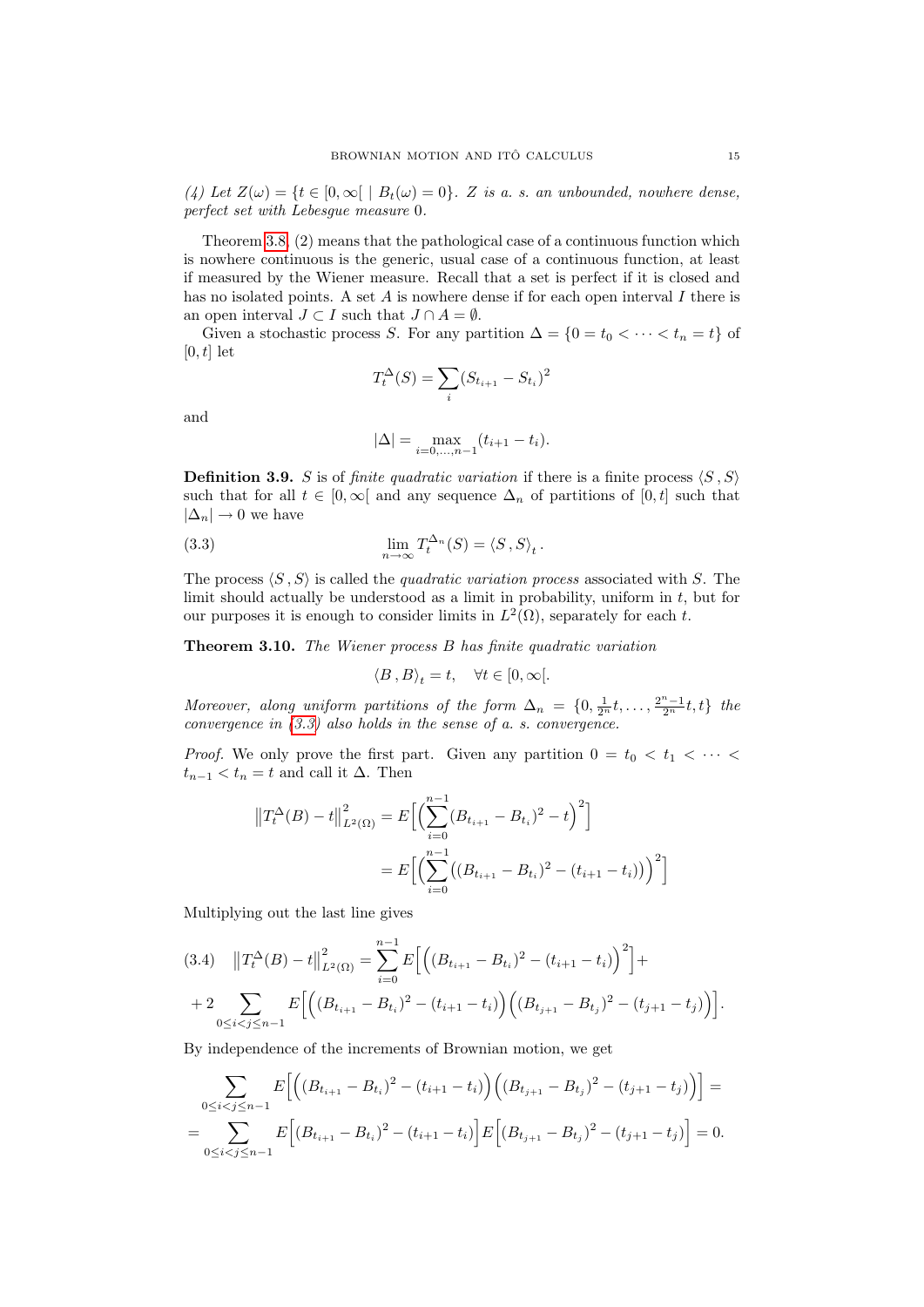For each  $i = 0, \ldots, n - 1$ , the corresponding part of the first term gives, using  $E((B_{t_{i+1}} - B_{t_i})^4) = 3(t_{i+1} - t_i)^2$  and  $E((B_{t_{i+1}} - B_{t_i})^2) = t_{i+1} - t_i$ ,

$$
E\left[\left((B_{t_{i+1}}-B_{t_i})^2-(t_{i+1}-t_i)\right)^2\right]=
$$
  
= 
$$
E\left[(B_{t_{i+1}}-B_{t_i})^4-2(t_{i+1}-t_i)(B_{t_{i+1}}-B_{t_i})^2+(t_{i+1}-t_i)^2\right]
$$
  
= 
$$
2(t_{i+1}-t_i)^2.
$$

Inserting these intermediate results into [\(3.4\)](#page-14-1), we get

$$
(3.5) \t ||T_t^{\Delta}(B) - t||_{L^2(\Omega)}^2 = 2 \sum_{i=0}^{n-1} (t_{i+1} - t_i)^2 \le 2t |\Delta| \to 0, \text{ for } |\Delta| \to 0.
$$

As promised, we now prove that paths of Brownian motion are a. s. of infinite variation.

<span id="page-15-1"></span>Corollary 3.11. The Wiener process a. s. is of infinite variation on every interval  $[s, t], s < t.$ 

*Proof.* Since  $\langle B, B \rangle_t - \langle B, B \rangle_s = t - s$ , where convergence of [\(3.3\)](#page-14-0) is understood in  $L^2(\Omega)$ , there is a sequence  $\Delta_m = \{t_i^m\}$  of partitions of the interval [s, t] such that (3.6)  $\lim_{m \to \infty} T^{\Delta_m}(B) = t - s, \quad a. s.$ 

Along this sequence of partitions we may estimate

$$
\sum_{i} (B_{t_{i+1}^m} - B_{t_i^m})^2 \le \max_i \left| B_{t_{i+1}^m} - B_{t_i^m} \right| \times \sum_i \left| B_{t_{i+1}^m} - B_{t_i^m} \right|
$$
  

$$
\le \max_i \left| B_{t_{i+1}^m} - B_{t_i^m} \right| (V(B)_t - V(B)_s).
$$

The left hand side converges to the positive number  $t-s$ , whereas on the right hand side max<sub>i</sub>  $\left| B_{t_{i+1}^m} - B_{t_i^m} \right| \to 0$  for  $m \to \infty$  by uniform continuity of B on [s, t]. This is only possible, if the variation of B on [s, t] is a. s. infinite, i. e.  $V(B)_t - V(B)_s =$ ∞.

Corollary [3.11](#page-15-1) shows that it is not possible to define integrals with respect to Brownian motion in a pathwise sense using Lebesgue-Stieltjes integrals.

<span id="page-15-0"></span>3.3. The Law of Iterated Logarithms. The law of iterated logarithms gives the long- and short-time asymptotics of the paths of Brownian motion. Note that for a Brownian motion B, the process B' defined by  $B'_t = tB_{1/t}$  for  $t > 0$  and  $B'_0 = 0$ is a Brownian motion. This allows us to infer the long-time behaviour from the short-time behaviour and vice-versa.

The strong law of large numbers implies that

$$
\lim_{t \to \infty} \frac{B_t}{t} = 0, \quad \text{a. s.}
$$

The law of iterated logarithms gives the precise rate of growth, at least in some sense.

**Theorem 3.12.** For a Brownian motion B on  $[0, \infty)$ , the following equations hold with respect to almost sure convergence.

$$
\limsup_{t \to \infty} \frac{B_t}{\sqrt{2t \log \log t}} = +1, \qquad \liminf_{t \to \infty} \frac{B_t}{\sqrt{2t \log \log t}} = -1
$$
\n
$$
\limsup_{t \to 0+} \frac{B_t}{\sqrt{2t \log \log(1/t)}} = +1, \qquad \liminf_{t \to 0+} \frac{B_t}{\sqrt{2t \log \log(1/t)}} = -1.
$$

*Proof.* For a proof see Bauer[\[1\]](#page-38-0) or Revuz-Yor[\[8\]](#page-38-5).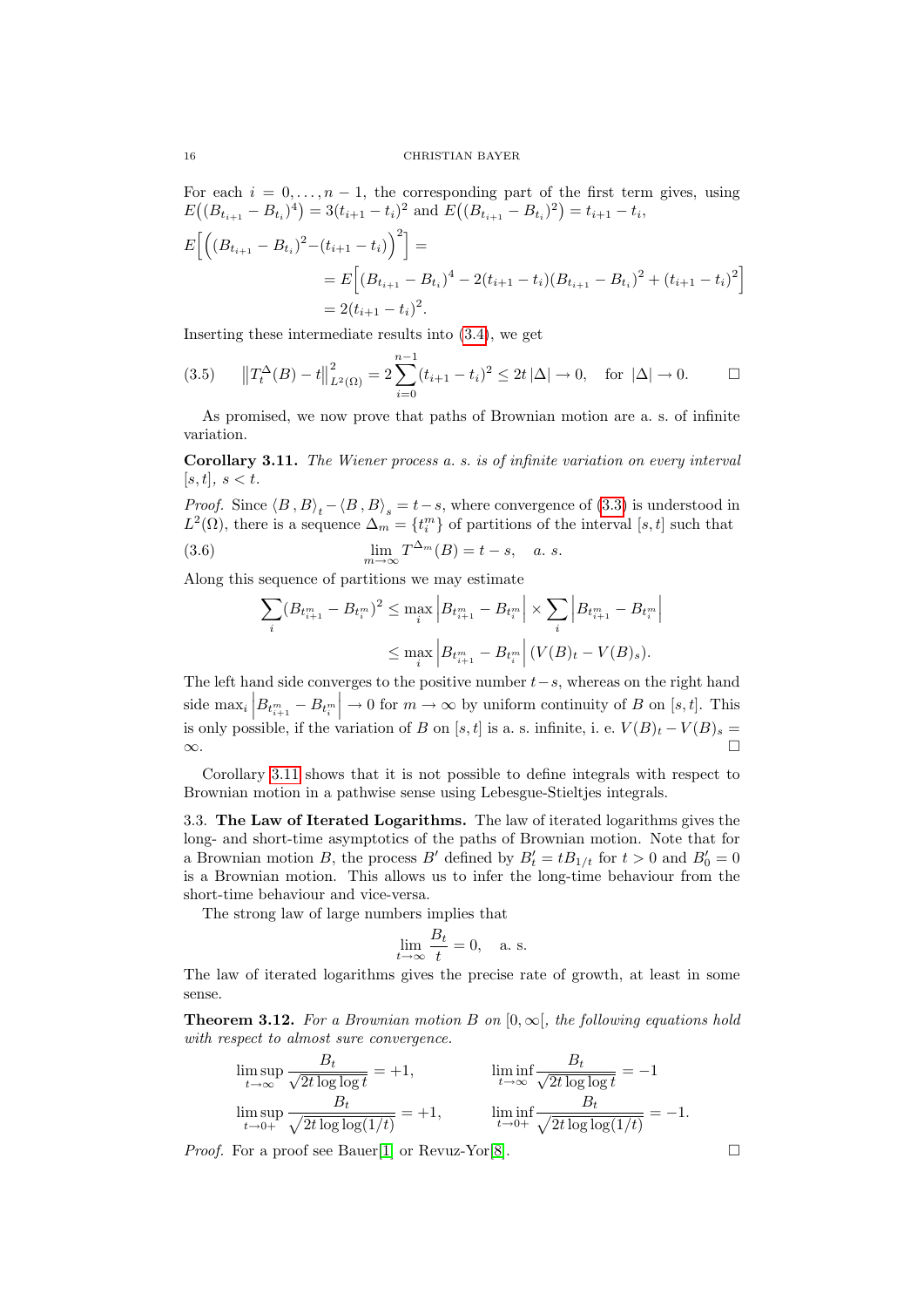<span id="page-16-0"></span>3.4. Markov Processes. Before we continue our discussion of Brownian motion, we need to define an important class of processes, the Markov processes. Start with a stochastic process  $S = (S_t)_{t \in [0,\infty]}$  defined on a probability space  $(\Omega, \mathcal{F}, P)$  which we endow with the natural filtration of S, i. e. with the filtration  $\mathcal{F}_t = \sigma(S_s, 0 \leq$  $s \leq t$ ). As usual, we restrict ourselves to R-valued processes and remark that a generalization is straightforward.

Definition 3.13. S is a Markov-process if and only if for all bounded, measurable functions f

 $E(f(S_u)|\mathcal{F}_t) = E(f(S_u)|S_t), \quad \forall u \ge t \in [0, \infty[$ 

In other words: the conditional distribution of  $S_u$  with respect to  $\mathcal{F}_t$  is the same as the conditional distribution with respect to  $S_t$ .

This means that the process is without memory in the sense that complete knowledge of the process up to time  $t$  does not give us more information on the process at some future time  $u > t$  than only knowledge of the process at time t, the process has forgotten the past (before t). Alternatively,  $S$  is a Markov process if and only if  $\mathcal{F}_t$  and  $\sigma(S_u, u \geq t)$  are conditionally independent given  $S_t$ ,  $\forall t \in [0, \infty[$ . For  $x \in \mathbb{R}$ ,  $A \in \mathcal{B}(\mathbb{R})$  and  $t < u$  define

(3.7) 
$$
P_{t,u}(x,A) = E(S_u \in A | S_t = x).
$$

 $P_{t,u}$  is a *Markov kernel*, i. e. for fixed A the function  $x \mapsto P_{t,u}(x, A)$  is Borelmeasurable, and for fixed x the function  $A \mapsto P_{t,u}(x, A)$  is a probability measure on  $(\mathbb{R}, \mathcal{B}(\mathbb{R}))$ . We interpret  $P_{t,u}(x, A)$  as the probability for the process to be within the set A at time u provided that the process starts at point x at time t.

Furthermore,  $P_{t,u}$  is a transition function, i. e. it satisfies the *Chapman-Kolmogorov* equation

<span id="page-16-1"></span>(3.8) 
$$
P_{t,u}(x,A) = \int_{\mathbb{R}} P_{v,u}(y,A) P_{t,v}(x,dy),
$$

for any  $t < v < u$ .

For the following considerations we need to go back to the canonical representation of the stochastic process S. We choose  $\Omega = R^{[0,\infty)}$ ,  $\mathcal{F} = \mathcal{B}(\mathbb{R})^{\otimes [0,\infty]}$  and we may assume that  $S_t$  is the evaluation functional on  $\mathbb{R}^{[0,\infty[}$ , i. e.  $S_t(\omega) = \omega(t)$ . As before, we choose the natural filtration  $(\mathcal{F}_t)_{t>0}$ . Recall that we identify a stochastic process with a probability measure on  $\mathbb{R}^{[0,\infty]}$ . Before, we used the probability measure P to define the transition functions  $P_{t,u}$ . Now we want to go the other way round: given the transition functions, can we construct a Markov process with these transition functions?

<span id="page-16-2"></span>**Theorem 3.14.** Given family  $(P_{t,u})_{0 \le t \le u \le \infty}$  of transition functions, i. e. of Markov kernels satisfying the Chapman-Kolmogorov equation [\(3.8\)](#page-16-1), and a probability measure  $\mu$  on  $\mathbb{R}$ . Then there is a unique probability measure  $P^{\mu}$  on the path space  $(\Omega, \mathcal{F})$  such that S is a Markov process with transition function  $(P_{t,u})_{0 \le t \le u \le \infty}$  and initial distribution  $\mu$ , *i. e.* 

$$
(S_0)_*P^{\mu}(A) = P^{\mu}(S_0 \in A) = \mu(A), \quad \forall A \in \mathcal{B}(\mathbb{R}).
$$

In particular, we write  $P^x$  for the probability measure on path space such that  $P^x(S_0 = x) = 1$  for  $x \in \mathbb{R}$ .

From now on we assume that the Markov process is time homogeneous, i. e. that  $P_{t,u}$  only depends on the difference  $u - t$  for all  $t < u$ . With  $P_t = P_{0,t}$  we get  $P_{t,u} = P_{u-t}$ . For a bounded measurable function f define

(3.9) 
$$
P_t f(x) = \int_{\mathbb{R}} f(y) P_t(x, dy) = E(f(S_t) | S_0 = x), \quad x \in \mathbb{R},
$$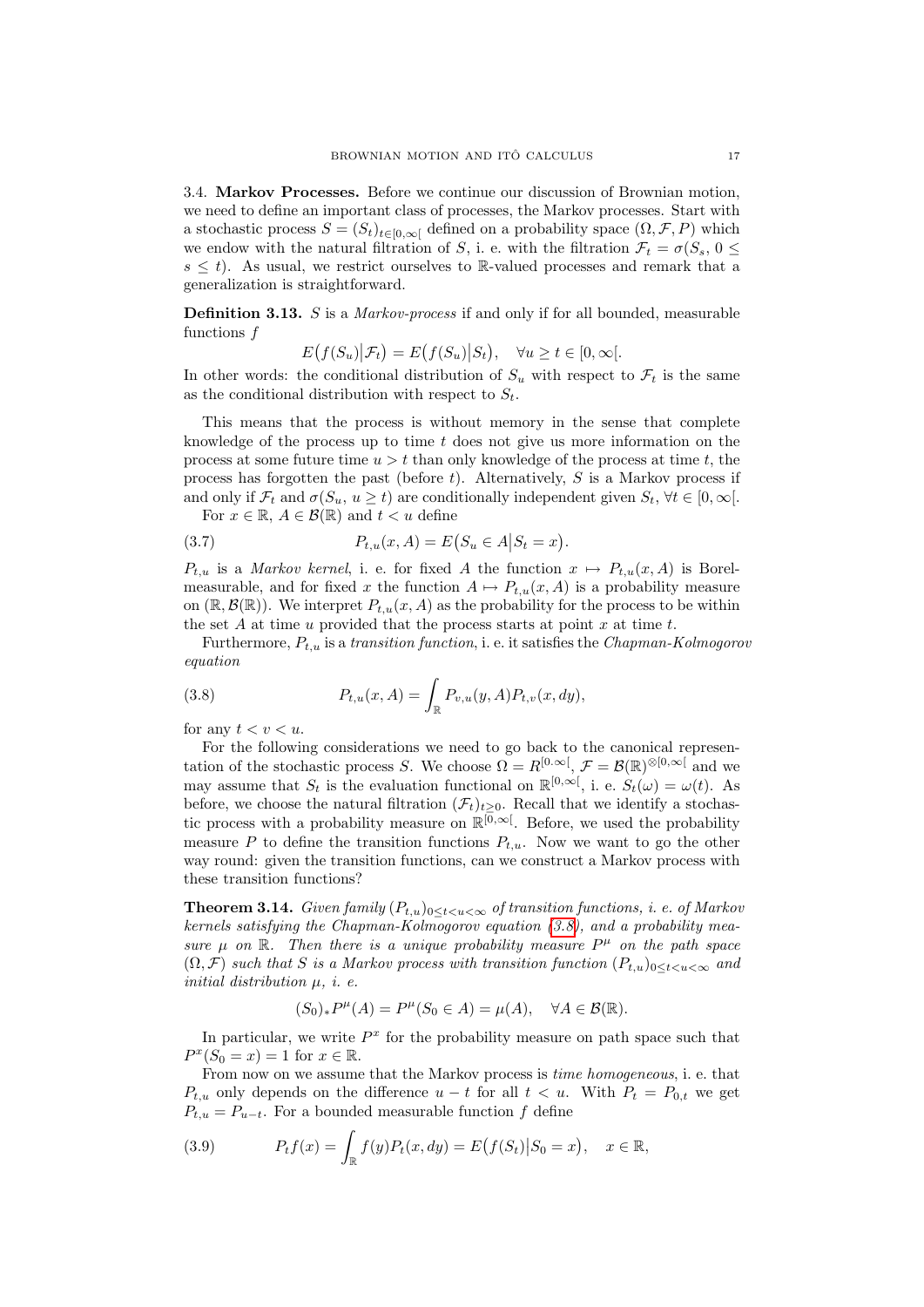with the convention that

(3.10) 
$$
E(f(S_t)|S_0=x)=\int_{\Omega}f(S_t(\omega))P^x(d\omega).
$$

The Chapman-Kolmogorov equation [\(3.8\)](#page-16-1) implies that  $P_tP_sf=P_{t+s}f$ , thus  $(P_t)_{t\geq0}$ defines a semi-group, the transition semi-group.

Recall that a function  $f : \mathbb{R} \to \mathbb{R}$  is a  $C_0$ -function – a continuous function vanishing at infinity – if f is continuous and  $\lim_{|x|\to\infty} f(x) = 0$ . We denote the set of all  $C_0$ -functions by  $C_0(\mathbb{R})$ .

**Definition 3.15.** A Markov process  $S$  is called Feller process if

(1) its transition semi-group maps  $C_0$ -functions to  $C_0$ -functions, symbolically  $P_t(C_0(\mathbb{R})) \subset C_0(\mathbb{R})$ , and

(2) for each  $C_0$ -function f and each  $x \in \mathbb{R}$  we have  $P_t f(x) \to f(x)$  as  $t \to 0+$ .

The transition semi-group of a Feller process defines a contraction semi-group on the space  $C_0(\mathbb{R})$  in the sense of functional analysis.

**Definition 3.16.** The *infinitesimal generator* of a Feller process  $S$  is the infinitesimal generator A of the corresponding transition semi-group, i. e. the operator  $A: \mathcal{D}_A \subset C_0(\mathbb{R}) \to C_0(\mathbb{R})$  defined by

$$
Af(x) = \lim_{t \to 0+} \frac{P_t f(x) - f(x)}{t} = \lim_{t \to 0+} \frac{E(f(S_t) | S_0 = x) - f(x)}{t}.
$$

Dynkin's formula for the Feller process S says that for each function  $f \in \mathcal{D}_A$ , the process  $(M_t^f)_{t \in [0,\infty[}$  defined by

$$
M_t^f = f(S_t) - f(S_0) - \int_0^t A f(S_s) ds
$$

is a martingale. Note that the converse is true, too: Given a Feller process S and some function  $f \in C_0(\mathbb{R})$ . If there is a  $C_0$ -function g such that

$$
f(S_t) - f(S_0) - \int_0^t g(S_s)ds
$$

defines a martingale, then  $f \in \mathcal{D}_A$  and  $Af = g$ . In particular,

$$
P_t f(x) = f(x) + \int_0^t P_s(Af)(x)ds.
$$

We skip the discussion of Markov processes here, although there is still a lot to say, and return to Brownian motion. The reader is referred to Revuz-Yor[\[8\]](#page-38-5) for more information on this topic.

<span id="page-17-0"></span>3.5. Brownian Motion as a Markov Process. We begin by proving that Brownian motion is a Markov process.

## Theorem 3.17. Brownian motion B is a Markov process.

Proof. Since a distribution is uniquely characterized by its moment generating function, it is enough to show that the moment generating functions  $-$  i. e. Laplace transforms – of  $P(B_{t+s} \in \cdot | \mathcal{F}_t)$  and  $P(B_{t+s} \in \cdot | B_t)$  coincide for  $t, s > 0$ . For  $u \in \mathbb{R}$ calculate

$$
E(\exp(uB_{t+s})|\mathcal{F}_t) = \exp(uB_t)E(\exp(u(B_{t+s} - B_t))|\mathcal{F}_t)
$$
  
\n
$$
= \exp(uB_t)E(\exp(u(B_{t+s} - B_t)))
$$
  
\n
$$
= \exp(uB_t)\exp(u^2s/2)
$$
  
\n
$$
= \exp(uB_t)E(\exp(u(B_{t+s} - B_t))|B_t)
$$
  
\n
$$
= E(\exp(uB_{t+s})|B_t).
$$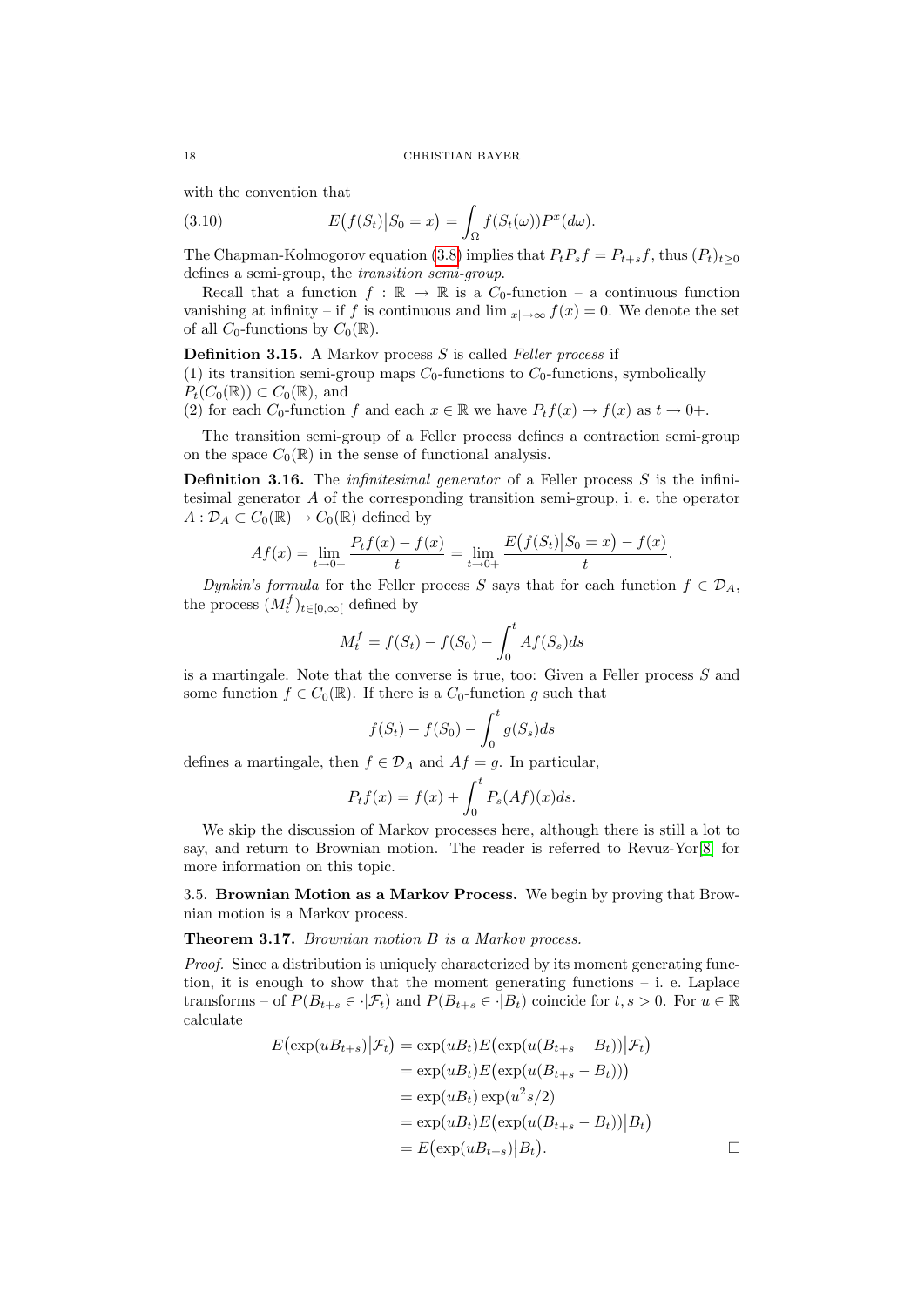In fact, we even have for any fixed stopping time  $\tau$  and measurable bounded function f and  $t > 0$ 

(3.11) 
$$
E(f(B_{\tau+t})|\mathcal{F}_{\tau}) = E(f(B_{\tau+t})|B_{\tau}),
$$

a fact known as strong Markov property. (Recall that the Markov property is [\(3.11\)](#page-18-1) for deterministic times  $\tau$  only.)

**Corollary 3.18.** Fix  $t > 0$  and define a stochastic process  $B'$  by

<span id="page-18-1"></span>
$$
B'_u = B_{t+u} - B_t, \quad u \ge 0.
$$

B' is a Brownian motion independent of  $\mathcal{F}_t$ . The same holds true when t is replaced by some stopping time  $\tau$ .

Next we want to compute the infinitesimal generator of the Brownian motion. For this we need to understand the conditional distribution  $P(B_t \in \cdot | B_0 = x)$ , which is only well-defined for  $x = 0$ . Somehow, we need to harmonize the point of view regarding Markov processes with the point of view regarding Brownian motion.

Recall that we can always understand Brownian motion as a probability measure P on  $(C([0,\infty),\mathcal{B}(C([0,\infty]))$ . Then,  $B_t(\omega)=\omega(t), \omega\in C([0,\infty])$ , is nothing else but the evaluation functional at t. For each real number  $x$ , define a probability measure  $P^x$  on  $\Omega = C([0,\infty])$  by  $P^x(A) = P(A-x)$  for  $A \in \mathcal{B}(C([0,\infty]))$ , i. e.  $P^x$ is the law of the process  $x + B_t$ . The transition semi-group of Brownian motion is now defined by

(3.12) 
$$
P_t f(x) = E(f(x + B_t)) = \int_{C([0,\infty[)} f(B_t(\omega)) P^x(d\omega).
$$

Note that  $P^x$  is exactly the  $P^x$  given by Theorem [3.14](#page-16-2) for the initial distribution  $B_0 \equiv x$  a. surely.

It turns out that the infinitesimal generator of Brownian motion is  $\frac{1}{2}\Delta$ , one half times the Laplace operator, which is a reformulation of the fact that the heat kernel is a Gaussian density (modulo the factor  $\frac{1}{2}$ ). More precisely, for a  $C_0$ -function f, we have

<span id="page-18-2"></span>(3.13) 
$$
P_t f(x) = E(f(x + B_t)) = \int_{\mathbb{R}} f(y) \frac{1}{\sqrt{2\pi t}} \exp\left(-\frac{(y - x)^2}{2t}\right) dy
$$

and it is well-known that the generator of the semi-group [\(3.13\)](#page-18-2) is  $\frac{1}{2}\Delta$ . Put differently, we have learned that we can write the solution to the heat equation  $\frac{\partial}{\partial t}u(t,x) = \frac{1}{2}\Delta u(t,x)$  with  $u(0,x) = f(x)$  by

(3.14) 
$$
u(t,x) = E(f(x + B_t)).
$$

We will come back to this later, in a more general setting.

#### <span id="page-18-0"></span>3.6. Reflection Principle.

**Theorem 3.19** (Reflection principle). Let  $\tau$  be a stopping time and define a stochastic process  $B'$  by

$$
B'_t(\omega) = \begin{cases} B_t(\omega), & t \le \tau(\omega) \\ 2B_{\tau(\omega)}(\omega) - B_t(\omega), & t > \tau(\omega) \end{cases}.
$$

Then  $B'$  is a Brownian motion, too.

For a proof of the reflection principle see Revuz-Yor[\[8\]](#page-38-5). The name comes from the observation that B' follows the same paths as B until time  $\tau$ , then it follows the reflected path along the horizontal line passing through  $(\tau, B_{\tau})$ , since

$$
B'_t - B_\tau = -(B_t - B_\tau).
$$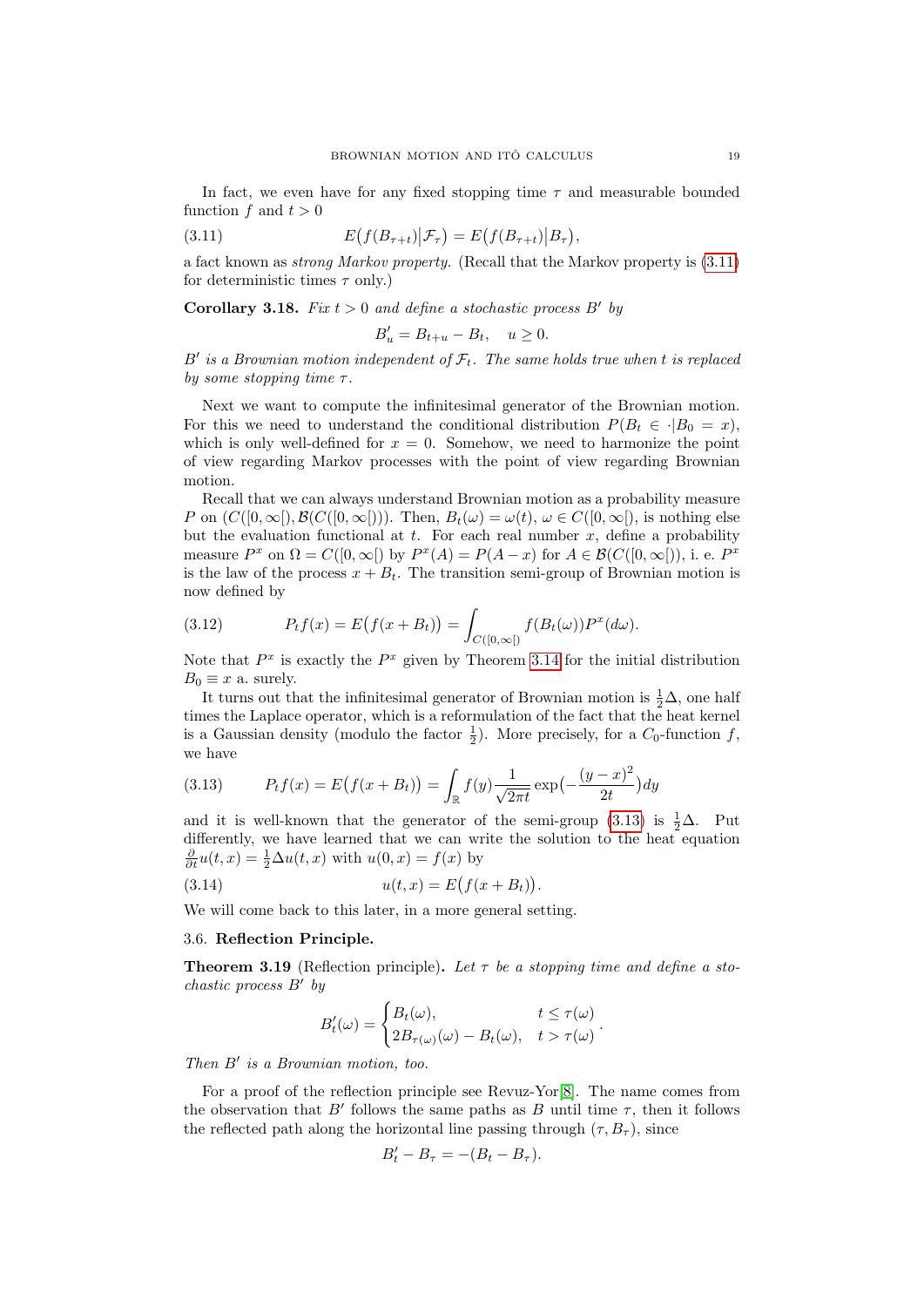For example, let  $\tau$  be the first time B takes the value 1, i. e.

$$
\tau(\omega) = \inf\{t \in [0, \infty[ \mid B_t(\omega) = 1\}
$$

with the convention that inf  $\emptyset = \infty$ . Note that  $P(\tau < \infty) = 1$ . Then  $B_t' = B_t$  until  $B_t = 1$  for the first time. Afterwards,  $B'_t = 2 - B_t$ .

<span id="page-19-0"></span>3.7. Multidimensional Brownian Motion. By a  $d$ -dimensional Brownian motion we understand a stochastic process  $B = (B_t)_{t \in [0,\infty[} = ((B_t^1, \ldots, B_t^d))_{t \in [0,\infty[}$ with values in  $\mathbb{R}^d$  such that each of components  $(B_t^1)_{t\in[0,\infty[},\ldots,(B_t^d)_{t\in[0,\infty[}$  is a one-dimensional Brownian motion and the Brownian motion  $B^1, \ldots, B^d$  are independent.

We remark that multi-dimensional Brownian motion does not share all the properties of one-dimensional Brownian motion. For example, one- and two-dimensional Brownian motions are *recurrent*: given an open set  $O \subset \mathbb{R}$  (or  $O \subset \mathbb{R}^2$ ) and a onedimensional (two-dimensional) Brownian motion  $B$ , then  $B$  a. s. hits  $O$  infinitely often. On the other hand for  $d \geq 3$ , Brownian motion is *transient*: given an open ball  $O \subset \mathbb{R}^d$  and a d-dimensional Brownian motion B starting outside  $O$ , then there is a positive probability that  $B$  never hits  $O$ .

All the properties mentioned so far remain, however, true for  $d$ -dimensional Brownian motion with minor modifications, e. g. the quadratic variation is  $d \times t$ instead of t and the infinitesimal generator is d-dimensional Laplacian times  $\frac{1}{2}$ .

## 4. Stochastic Integration

<span id="page-19-1"></span>In this section, we introduce the stochastic integral with respect to Brownian motion. For simplicity, we restrict ourselves to the  $L^2$ -theory. The strategy closely resembles the strategy for defining the Lebesgue integral for general measures: we first identify a class of processes, for which there is a natural choice for the integral, then we extend it to the closure of this class of simple integrands using limits.

We only define the stochastic integral of real-valued stochastic processes with respect to one-dimensional Brownian motion and remark that the extension to the multi-dimensional case is straightforward.

The standing assumption in this section is that we are given a filtered probability space  $(\Omega, \mathcal{F}, (\mathcal{F}_t), P)$  and a Brownian motion B with respect to the filtration. We assume the usual conditions to be in force.

# <span id="page-19-2"></span>4.1. Stochastic Integral for Simple Processes.

**Definition 4.1.** A stochastic process  $H = (H_t)_{t \in [0,\infty]}$  is called *simple predictable* process if it is of the form

<span id="page-19-3"></span>(4.1) 
$$
H_t = \sum_{i=0}^{n-1} H_i \mathbf{1}_{]t_i, t_{i+1}]}(t)
$$

for some  $n \in \mathbb{N}$ ,  $0 \le t_0 < t_1 < \cdots < t_n < \infty$ , and  $H_i \in L^2(\Omega, \mathcal{F}, P)$  with  $H_i$  being  $\mathcal{F}_{t_i}$ -measurable,  $i = 0, \ldots, n-1$ . We denote the space of all simple predictable processes by  $\mathcal{E}$ .

We define the Itô-integral on  $\mathcal E$  using Riemannian sums.

<span id="page-19-4"></span>**Definition 4.2** (Itô integral for simple predictable processes). Let  $H \in \mathcal{E}$  with the representation [\(4.1\)](#page-19-3). Then we define the Itô integral of H with respect to B by

(4.2) 
$$
I(H) = \sum_{i=0}^{n-1} H_i(B_{t_{i+1}} - B_{t_i}).
$$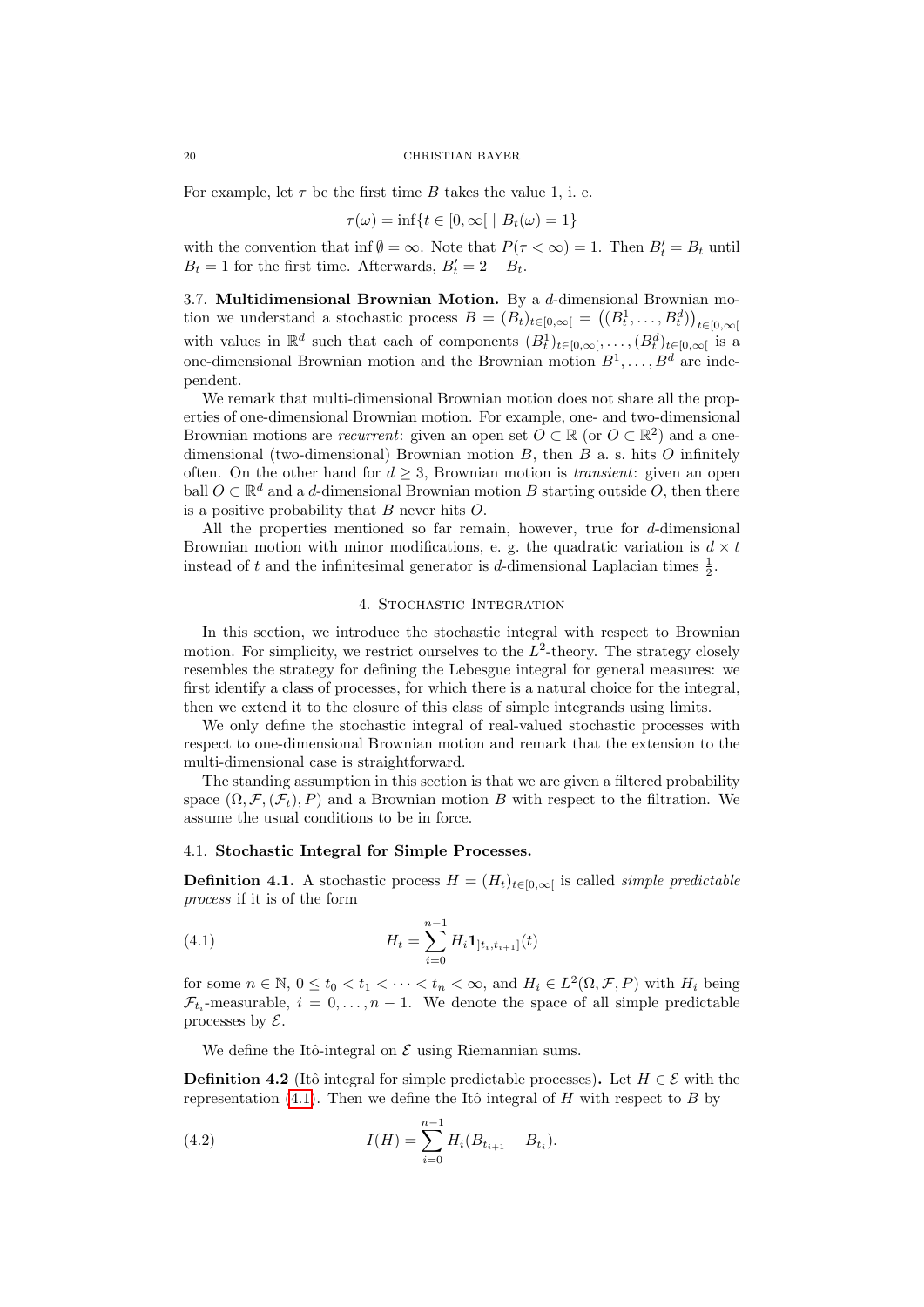The time dependent Itô integral of  $H$  with respect to  $B$  evaluated at time  $t$  is defined by

(4.3) 
$$
I(H)_t = \sum_{i=0}^{n-1} H_i(B_{t_{i+1}\wedge t} - B_{t_i \wedge t}) = I(H\mathbf{1}_{[0,t]}).
$$

We also introduce the notations

$$
I(H) = \int_0^\infty H_s dB_s = H \cdot B, \quad I(H)_t = \int_0^t H_s dB_s = (H \cdot B)_t.
$$

We collect some properties of the stochastic integral for simple predictable processes.

<span id="page-20-2"></span>**Lemma 4.3.** For all  $H \in \mathbb{E}$  the process  $(I(H)_t)_{t \in [0,\infty[}$  is a continuous martingale, which is linear in H. We have the following formulas:

(4.4) 
$$
E\left(\int_0^\infty H_s dB_s\right) = 0
$$

and

(4.5) 
$$
E\left[\left(\int_0^\infty H_s dB_s\right)^2\right] = \int_0^\infty E\left(H_s^2\right)ds.
$$

*Proof.* We start with the proof of equation [\(4.4\)](#page-20-0). Let  $H \in \mathcal{E}$  have the representation [\(4.1\)](#page-19-3). Then,

<span id="page-20-1"></span><span id="page-20-0"></span>
$$
E\left(\int_0^\infty H_s dB_s\right) = E\left(\sum_{i=0}^{n-1} H_i(B_{t_{i+1}} - B_{t_i})\right)
$$
  
= 
$$
\sum_{i=0}^{n-1} E\left(E(H_i(B_{t_{i+1}} - B_{t_i}) | \mathcal{F}_{t_i})\right)
$$
  
= 
$$
\sum_{i=0}^{n-1} E\left(H_i E((B_{t_{i+1}} - B_{t_i}) | \mathcal{F}_{t_i})\right) = 0,
$$

where we used  $\mathcal{F}_{t_i}$ -measurability of  $H_i$  and  $(B_{t_{i+1}} - B_{t_i}) \perp \mathcal{F}_{t_i}$  in the last step. For the proof of equation [\(4.5\)](#page-20-1) we proceed in a similar way.

$$
E\Big[\Big(\int_0^\infty H_s dB_s\Big)^2\Big] = E\Big[\Big(\sum_{i=0}^{n-1} H_i(B_{t_{i+1}} - B_{t_i})\Big)^2\Big]
$$
  
\n
$$
= \sum_{i=0}^{n-1} E\Big(H_i^2 (B_{t_{i+1}} - B_{t_i})^2\Big)
$$
  
\n
$$
+ 2 \sum_{i < j} E\Big(H_i H_j (B_{t_{i+1}} - B_{t_i}) (B_{t_{j+1}} - B_{t_j})\Big)
$$
  
\n
$$
= \sum_{i=0}^{n-1} E\Big(H_i^2 E\big((B_{t_{i+1}} - B_{t_i})^2 | \mathcal{F}_{t_i}\big)\Big)
$$
  
\n
$$
+ 2 \sum_{i < j} E\Big(H_i H_j (B_{t_{i+1}} - B_{t_i}) E\big(B_{t_{j+1}} - B_{t_j} | \mathcal{F}_{t_j}\big)\Big)
$$
  
\n
$$
= \sum_{i=0}^{n-1} E(H_i^2)(t_{i+1} - t_i) = \int_0^\infty E(H_s^2) ds,
$$

where we again used independence of  $B_{t_{j+1}} - B_{t_j}$  of  $\mathcal{F}_{t_j}$  and that  $H_i$ ,  $H_j$ ,  $B_{t_{i+1}}$ and  $B_{t_i}$  are  $\mathcal{F}_{t_j}$ -measurable for  $j > i$ .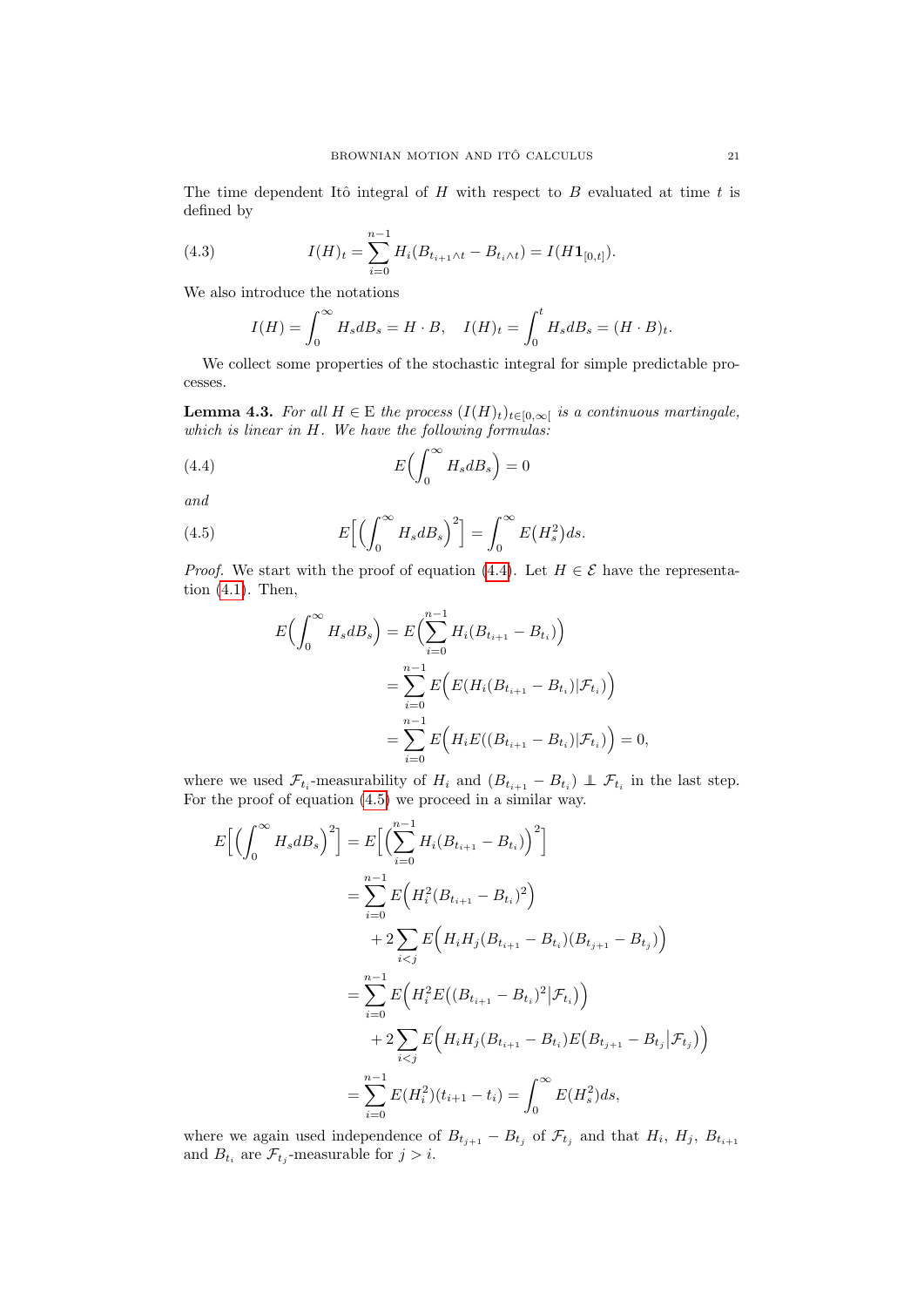Continuity and linearity of the stochastic integral are obvious, the martingale property follows from  $E(B_{t_{i+1}\wedge t}-B_{t_i\wedge t}|\mathcal{F}_s)=B_{t_{i+1}\wedge s}-B_{t_i\wedge s}$  for  $0\leq t, s<\infty$ .  $\Box$ 

Remark 4.4. Note that the formulas corresponding to  $(4.4)$  and  $(4.5)$  for finite time t instead of infinite time follow immediately by replacing H by  $H1_{[0,t]}$ .

We can summarize Lemma [4.3](#page-20-2) by saying that the Itô-integral

 $I: \mathcal{E} \subset L^2([0,\infty[\times \Omega,\mathcal{B}(0,\infty[)\otimes \mathcal{F},dt\otimes P) \to L^2(\Omega,\mathcal{F},P))$ 

is an isometry. Note that we use the interpretation of a stochastic process  $H$ as a map  $(t, \omega) \mapsto H_t(\omega)$  here. The extension of the stochastic integral to the norm-closure of  $\mathcal E$  is then just abstract nonsense, provided we have identified the norm-closure.

# <span id="page-21-0"></span>4.2. Extension of the Stochastic Integral.

**Definition 4.5.** The *predictable*  $\sigma$ -field  $\mathcal P$  is the  $\sigma$ -field on  $[0,\infty[\times\Omega]$  generated by all adapted, left-continuous processes, i. e. by all processes  $S$  satisfying

- $\forall t \in [0, \infty[ : S_t : \Omega \to \mathbb{R} \text{ is } \mathcal{F}_t\text{-measurable},$
- $\forall \omega \in \Omega : S(\omega) : [0, \infty] \to \mathbb{R}$  is left-continuous (actually, we only need left-continuity on a set of probability 1).

A stochastic process  $S$  is called *predictable*, if it is measurable with respect to the predictable  $\sigma$ -field  $\mathcal{P}$ .

**Definition 4.6.** A process S defined on  $[0, \infty) \times \Omega$  is progressively measurable, if  $\forall t \in [0,\infty],$  the restriction of S to  $[0,t] \times \Omega$  is  $\mathcal{B}([0,t]) \otimes \mathcal{F}_t$ -measurable. The progressive  $\sigma$ -field is the  $\sigma$ -field on  $[0,\infty[\times\Omega]$  generated by all progressively measurable processes. We denote the progressive  $\sigma$ -field by Prog.

Remark 4.7. A process  $(S_n)_{n\in\mathbb{N}}$  is called predictable if  $S_n$  is  $\mathcal{F}_{n-1}$ -measurable for each  $n$ , and we immediately understand the rationale for the name: we know the value of S at time n already only given the information  $\mathcal{F}_{n-1}$  already available at time  $n-1$ . In the continuous case, the value of a left continuous process S at time t satisfies  $S_t = \lim_{\epsilon \to 0+} S_{t-\epsilon}$ , so the value is known given the information available immediately before time  $t$ , the information known an infinitesimal time befor  $t$ , so to say.

In finance, the predictable processes ar often also called strategies.

Remark 4.8. In our case, for the purpose of defining the stochastic integral with respect to Brownian motion, we can work with the progressive  $\sigma$ -field. In general, this is not possible and one can only define the stochastic integral for predictable processes. Note that each progressively measurable process and each predictable process is adapted. We have the chain of inclusions

$$
\mathcal{P} \subset \mathrm{Prog} \subset \mathcal{B}([0,\infty[)) \otimes \mathcal{F}.
$$

Example 4.9. Each simple predictable process is adapted and left-continuous, therefore each simple predictable process is predictable, symbolically

$$
\mathcal{E} \subset L^2([0,\infty[\times\Omega,\mathcal{P},dt\otimes P]).
$$

**Theorem 4.10.**  $\overline{\mathcal{E}} = L^2([0,\infty[\times\Omega,\mathcal{P},dt\otimes P), i.\ e.\ the\ simple\ predictable\ processes$ are dense in the space of predictable, square integrable processes.

This means, we are able integrate all predictable, square-integrable processes with respect to Brownian motion. For a proof see Teichmann[\[10\]](#page-38-1). We use the same notation as introduced in Definition [4.2.](#page-19-4) The following two theorems follow easily by abstract nonsense or by approximation of predictable processes by simple predictable processes.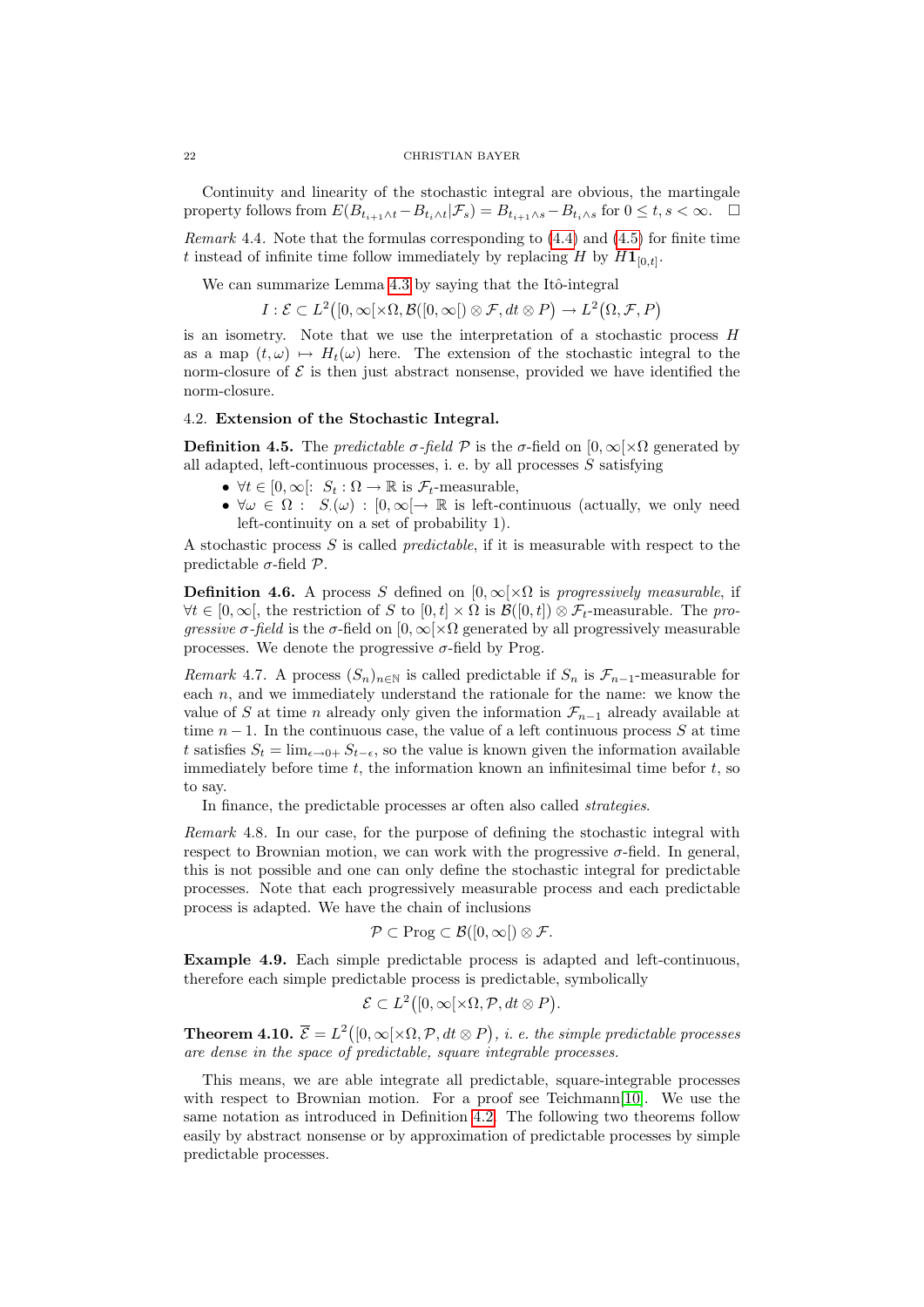**Theorem 4.11.** For all  $H \in L^2(\mathcal{P})$  the Itô integral  $t \mapsto (H \cdot B)_t$  is a continuous  $L^2$ -martingale.

**Theorem 4.12** (Itô's Lemma). For each  $H \in L^2([0,\infty[\times\Omega,\mathcal{P}_{\text{d}}t\otimes P)]$  we have

$$
E\left(\int_0^\infty H_s dB_s\right) = 0
$$
  

$$
E\left[\left(\int_0^\infty H_s dB_s\right)^2\right] = \int_0^\infty E(H_s^2)ds.
$$

Given a process  $H \in L^2([0,\infty[\times\Omega,\mathcal{P},dt\otimes P])$  with continuous trajectories. Then we can calculate the Itô integral of  $H$  as follows

(4.6) 
$$
\int_0^t H_s dB_s = \lim_{N \to \infty} \sum_{i=0}^{2^N - 1} H_{\frac{ti}{2^N}} (B_{\frac{t(i+1)}{2^N}} - B_{\frac{ti}{2^N}}),
$$

where the limit is understood in  $L^2(\Omega)$ .

Remark 4.13. The first possible extension of the stochastic integral is to predictable processes  $H$  satisfying

$$
P\Bigl(\int_0^\infty H_s^2 ds < \infty\Bigr) = 1
$$

instead of the stronger square-integrability condition. The stochastic integral for processes like this is well-defined. Obviously, Itô's lemma is no longer valid, and the integrated process

$$
t\mapsto \int_0^t H_s dB_s
$$

is a local martingale instead of a true martingale.

<span id="page-22-0"></span>4.3. Itô's Formula. Itô's formula is the change of variables formula for stochastic integration theory. We start with a reminder on the change of variables formula for functions of finite variation. Let  $x : \mathbb{R} \to \mathbb{R}$  be a function of finite variation and let  $f : \mathbb{R} \to \mathbb{R}$  be a  $C^1$ -function. Then the change of variables formula reads

<span id="page-22-1"></span>
$$
df(x(t)) = f'(x(t))dx(t)
$$

or in another formulation

(4.7) 
$$
f(x(t)) - f(x(0)) = \int_0^t f'(x(s))dx(s).
$$

**Example 4.14.** The integral of a finite-variation function x with  $x(0) = 0$  with respect to itself satisfies

$$
\int_0^t x(s)dx(s) = \frac{x(t)^2}{2},
$$

since

$$
x(t)^{2} = \int_{0}^{t} 2x(s)\dot{x}(s)ds = 2\int_{0}^{t} x(s)dx(s).
$$

Let us do the same calculation for Brownian motion. Fix a partition  $0 = t_0 < \cdots <$  $t_n = t$  and calculate

$$
\sum_{i=0}^{n-1} B_{t_i} (B_{t_{i+1}} - B_{t_i}) = \frac{1}{2} \sum_{i=0}^{n-1} \left( B_{t_{i+1}}^2 - B_{t_i}^2 - (B_{t_{i+1}} - B_{t_i})^2 \right)
$$
  
= 
$$
\frac{1}{2} \sum_{i=0}^{n-1} (B_{t_{i+1}}^2 - B_{t_i}^2) - \frac{1}{2} \sum_{i=0}^{n-1} (B_{t_{i+1}} - B_{t_i})^2.
$$

Note that  $\sum_{i=0}^{n-1} (B_{t_{i+1}}^2 - B_{t_i}^2)$  is a telescopic sum equal to  $B_t^2$ .  $\sum_{i=0}^{n-1} (B_{t_{i+1}} - B_{t_i})^2$ converges to t in  $L^2(\Omega)$  for the fineness of the partition going to 0, as we have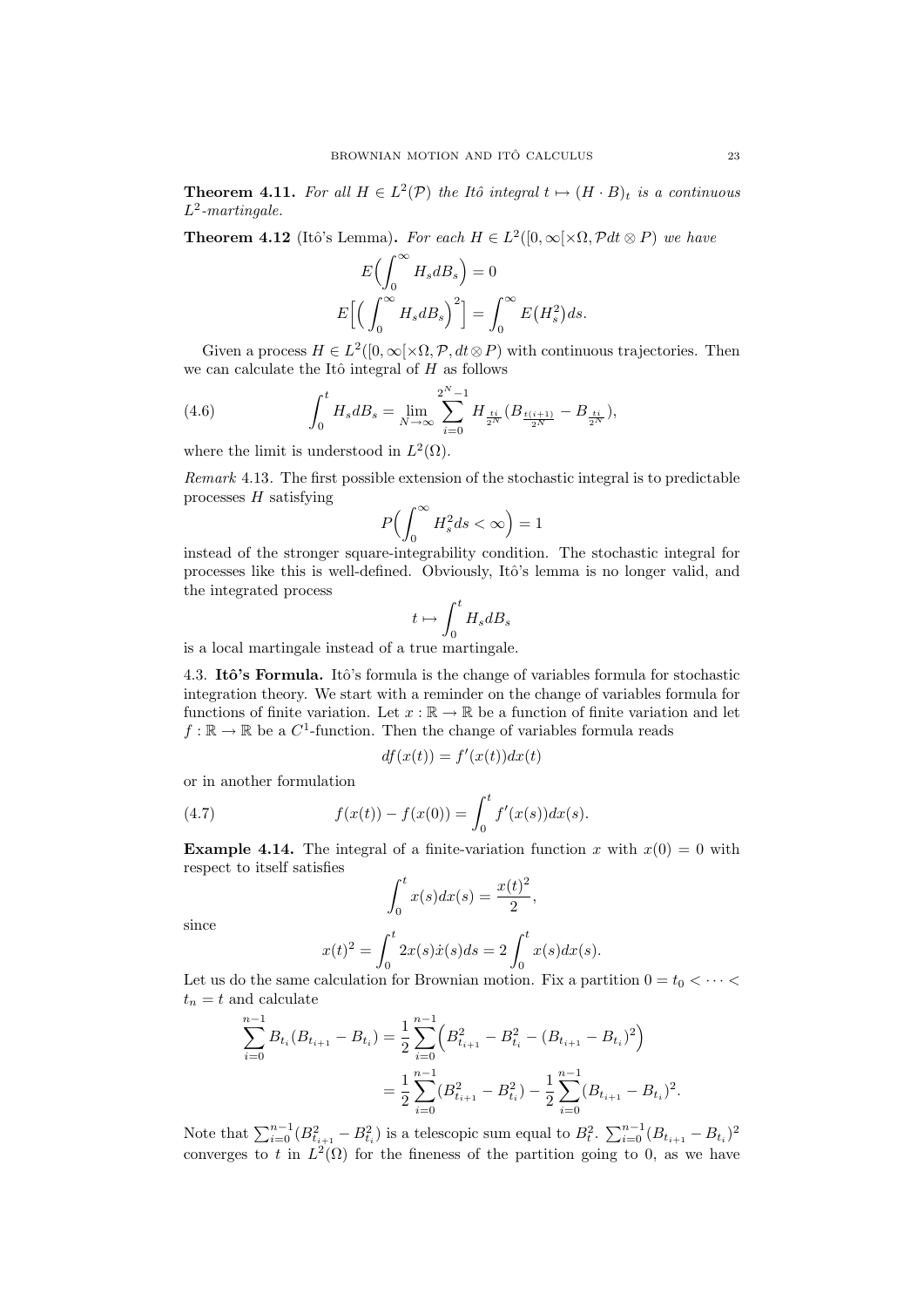seen while computing the quadratic variation of Brownian motion. Again for the fineness of the partition going to 0, the left hand side converges in  $L^2(\Omega)$  to the integral of Brownian motion with respect to itself. So we have shown that

<span id="page-23-0"></span>(4.8) 
$$
\int_0^t B_s dB_s = \frac{1}{2}(B_t^2 - t).
$$

How do we get the extra t-term in equation [\(4.8\)](#page-23-0) as compared to the result for finite-variation functions? Let us first recall why the change of variables formula  $(4.7)$  holds in the case of finite variation. Fix time t and a small time-increment  $\Delta t > 0$  and assume additional regularity on f and x. By Taylor's formula,

<span id="page-23-2"></span>(4.9) 
$$
\Delta f(x(t)) = f'(x(t))\Delta x(t) + \frac{1}{2}f''(x(t))(\Delta x(t))^2 + o((\Delta x(t))^2),
$$

where  $\Delta f(x(t)) = f(x(t + \Delta t)) - f(x(t))$  and  $\Delta x(t) = x(t + \Delta t) - x(t)$ . Again by Taylor's formula we get

<span id="page-23-1"></span>(4.10) 
$$
\Delta x(t) = \dot{x}(t)\Delta t + \ddot{x}(t)(\Delta t)^2 + o((\Delta t)^2).
$$

Equation [\(4.10\)](#page-23-1) shows that  $(\Delta x(t))^2 = o(\Delta t)$ , so we may neglect the second order term in equation [\(4.9\)](#page-23-2) because it is very small as compared to the time increment. Formally, this gives the change of variables formula for finite variation functions.

If we try the same reasoning for Brownian motion  $B$  instead of  $x$ , we recall that If we try the same reasoning for Brownian motion B instead of x, we recall that  $\Delta B_t$  is of the order  $\sqrt{\Delta t}$ , see [\(3.2\)](#page-13-2). This means that the second order term in [\(4.9\)](#page-23-2) is of the order of  $\Delta t$  and cannot be neglected. All the higher order terms in Taylor's formula can, however, still be neglected as compared to the time increment. This formal reasoning yields the change of variables formula

<span id="page-23-3"></span>(4.11) 
$$
f(B_t) = f(0) + \int_0^t f'(B_s) dB_s + \frac{1}{2} \int_0^t f''(B_s) ds.
$$

This is a first special case of  $It\delta's formula$ . Before formulating the general result, we apply formula [\(4.11\)](#page-23-3) to our above example.

**Example 4.15.** Let  $f(x) = x^2$ . Then formula [\(4.11\)](#page-23-3) applied to the process  $B_t$ reads

<span id="page-23-4"></span>
$$
B_t^2 = 2\int_0^t B_s dB_s + \int_0^t ds,
$$

which immediately gives the correct result  $\int_0^t B_s dB_s = \frac{1}{2}(B_t^2 - t)$ .

**Theorem 4.16** (Itô's Formula, one dimensional case). Let  $u, v \in L^2([0,\infty[\times \Omega, \mathcal{P}, dt \otimes$ P) be two predictable, square-integrable processes, let  $X_0$  be an  $\mathcal{F}_0$ -measurable, square-integrable random variable. Define the stochastic process  $X$  by

(4.12) 
$$
X_t = X_0 + \int_0^t u_s ds + \int_0^t v_s dB_s.
$$

For a function  $f : [0, \infty[ \times \mathbb{R} \to \mathbb{R}$  which is  $C^1$  in time and  $C^2$  in the space variable, we get

$$
f(t, X_t) = f(0, X_0) + \int_0^t f_t(s, X_s)ds + \int_0^t f_x(s, X_s)u_s ds +
$$
  
+ 
$$
\int_0^t f_x(s, X_s)v_s dB_s + \frac{1}{2} \int_0^t f_{xx}(s, X_s)v_s^2 ds,
$$

where  $f_t$  denotes the derivative of f with respect to the time variable and  $f_x, f_{xx}$ denote the first and second derivative of f with respect to the space variable, respectively.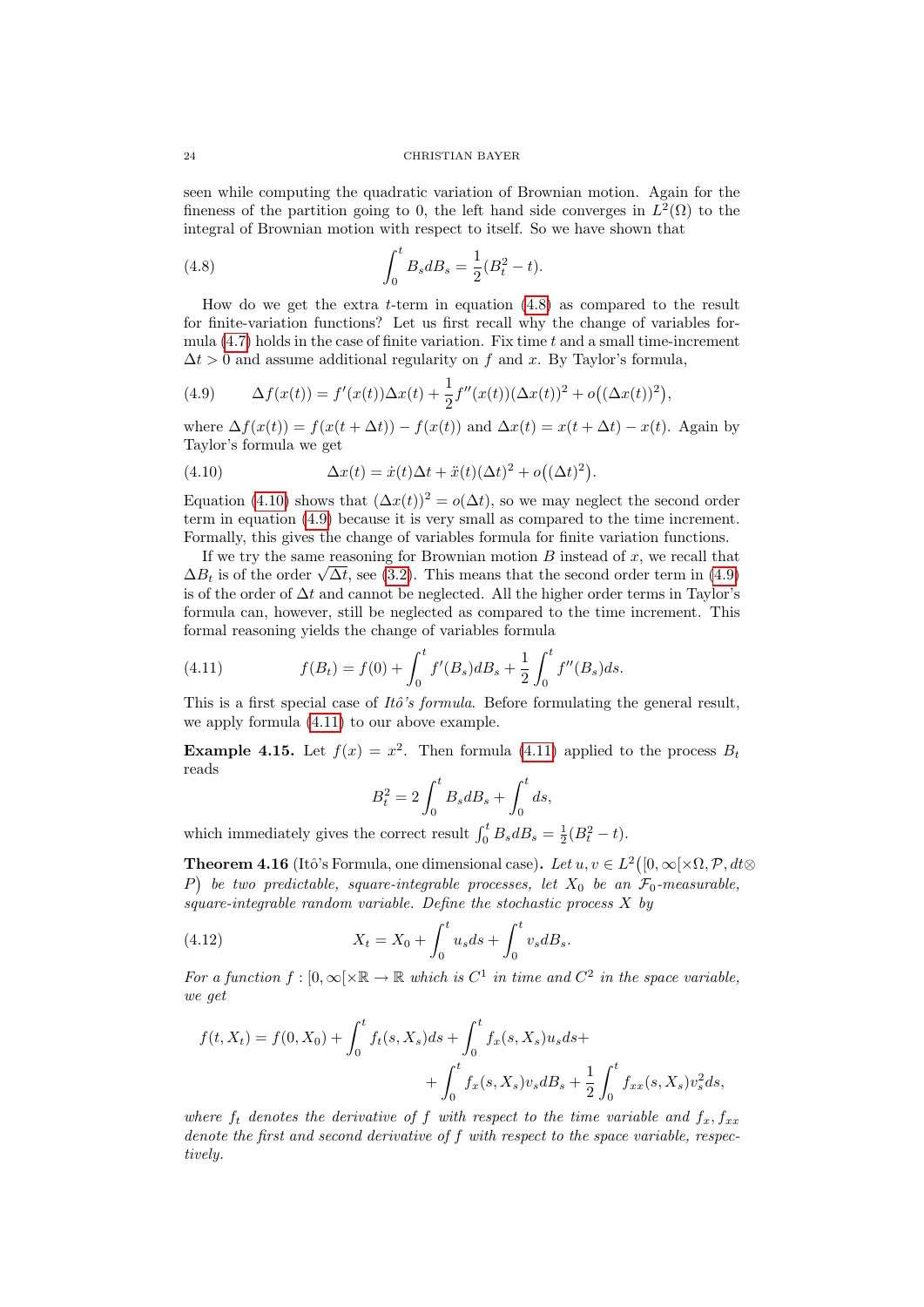We remark that the formal argument presented above can be made precise: approximate f by  $C^3$ -functions in space and u and v by simple predictable processes and write the the Taylor-expansion of order 3 for  $f(t, X_t)$ . Then one can show that the second order term converges to the one in Itô's formula and that the rest term vanishes in the limit, see Protter[\[7\]](#page-38-6) for a detailed proof in full generality.

Remark 4.17. Processes of the form  $(4.12)$  are also called Itô processes. There is an often used shorthand notation for Itô's formula: introduce the notation

$$
dX_t = u_t dt + v_t dB_t,
$$

then Itô's formula reads

(4.13) 
$$
df(t, X_t) = f_t(t, X_t) + f_x(t, X_t) dX_t + \frac{1}{2} f_{xx}(t, X_t) (dX_t)^2,
$$

with the formal multiplication rules " $(dt)^2 = dt dB_t = 0$ " and " $(dB_t)^2 = dt$ " applied for the calculation of  $(dX_t)^2$ .

**Theorem 4.18** (Itô's Formula, multi-dimensional case). Let B denote d-dimensional Brownian motion, let u be an n-dimensional predictable, square integrable process and let v be an  $\mathbb{R}^{n \times d}$ -dimensional predictable, square integrable process (using any norms on  $\mathbb{R}^n$  and  $\mathbb{R}^{n \times d}$ . Furthermore, let  $X_0$  be an n-dimensional,  $\mathcal{F}_0$ -measurable square integrable random variable and define

(4.14) 
$$
X_t = X_0 + \int_0^t u_s ds + \int_0^t v_s dB_s,
$$

an n-dimensional process  $(v_s dB_s$  is to be understood as a matrix-vector multiplication). For a given function  $f : [0, \infty[\times \mathbb{R}^n \to \mathbb{R}$  assumed to be  $C^1$  in the time variable and  $C^2$  in the space variables, we get

$$
df(t, X_t) = \frac{\partial f}{\partial t}(t, X_t)dt + \sum_{i=1}^n \frac{\partial f}{\partial x^i}(t, X_t)dX_t^i + \frac{1}{2}\sum_{i,j=1}^n \frac{\partial^2 f}{\partial x^i \partial x^j}(t, X_t)dX_t^i dX_t^j,
$$

where  $x = (x^1, \ldots, x^n)$ , and we use the formal multiplication rules  $\partial^2 u = dt d_t$  $0$ ",  $i = 1 \ldots, d$ , and " $dB_t^i dB_t^j = \delta_{ij}$ ",  $i, j = 1 \ldots, d$ , with  $\delta_{ij}$  being the Kronecker  $\delta$ .

## 5. Stochastic Differential Equations

<span id="page-24-0"></span>In this section we briefly study a special class of Itô process given by so-called stochastic differential equations (SDEs).

<span id="page-24-1"></span>5.1. **Existence of Solutions.** We fix a finite time horizon  $T > 0$ . Let B be a ddimensional Brownian motion,  $a : \mathbb{R}^n \to \mathbb{R}^n$ ,  $\sigma : \mathbb{R}^n \to \mathbb{R}^{n \times d}$  measurable functions. Sometimes we will call a the drift and  $\sigma$  the volatility. By a stochastic differential equation we understand an equation

<span id="page-24-2"></span>(5.1) 
$$
X_t^x = x + \int_0^t a(X_s^x)ds + \int_0^t \sigma(X_s^x)dB_s, \quad t \in [0, T],
$$

where  $x \in \mathbb{R}^n$  is the initial value of the SDE. We also introduce the short-hand notation

(5.2) 
$$
dX_t^x = a(X_t^x)dt + \sigma(X_t^x)dB_t.
$$

Of course, it is also possible to consider non-autonomous SDEs, where a and  $\sigma$ depend on  $x$  and  $t$ . Most of the theorems hold for this case, too, sometimes the conditions need to be slightly adjusted. It is even possible to introduce SDEs where the data are stochastic, i. e.  $a = a(\omega, t, x)$ ,  $\sigma = \sigma(\omega, t, x)$ , but then the theory gets more difficult.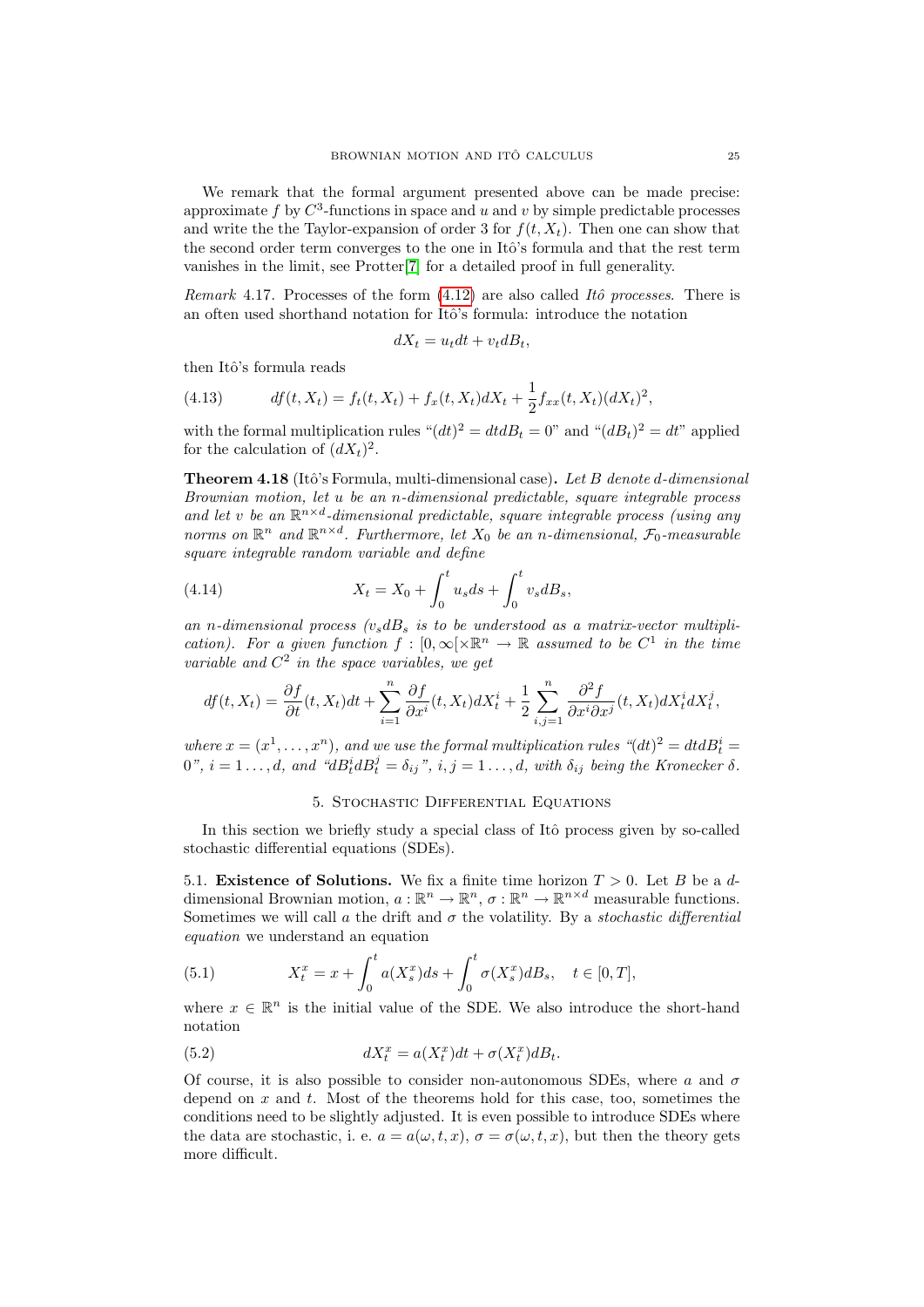**Definition 5.1.** A stochastic process  $X^x$  is called *strong solution* to the SDE [\(5.1\)](#page-24-2) if  $X^x$  is predictable, satisfies

$$
\int_0^T E(|a(X_s^x)|)ds + \int_0^T E(|\sigma(X_s^x)|^2)ds < \infty
$$

and

$$
X_t^x=x+\int_0^t a(X_s^x)ds+\int_0^t \sigma(X_s^x)dB_s,\quad \forall t\in [0,T],
$$

where the equality holds almost surely. Note that  $|\cdot|$  denotes some norms on  $\mathbb{R}^n$ and  $\mathbb{R}^{n \times d}$ .

Remark 5.2. There is also the notion of a *weak solution* to the SDE  $(5.1)$ . A weak solution is a triple consisting of a filtered probability space satisfying the usual conditions, a Brownian motion  $B$  defined thereon and, finally, a process  $X^x$  defined thereon satisfying the SDE. Intuitively, the idea is that for a strong solution, the probability space and the Brownian motion are fixed and the solution is a function of the Brownian motion in a sense that can be made precise.

On the other hand, the concept of a weak solution is more flexible and allows, for example, also that the Brownian motion is a function of the solution process  $X$ , or more generally, both influence each other. Without proof, we remark that the SDE

<span id="page-25-0"></span>(5.3) 
$$
X_t = \int_0^t \text{sign}(X_s) dB_s
$$

does not have a strong solution, but it has weak solutions. Note that each weak solution of [\(5.3\)](#page-25-0) is itself a Brownian motion.

<span id="page-25-1"></span>**Theorem 5.3** (Existence and Uniqueness). Let the coefficients a and  $\sigma$  be Lipschitz with at most linear growth, i. e. there is a constant  $C > 0$  such that

(5.4) 
$$
|a(x) - a(y)| + |\sigma(x) - \sigma(y)| \le C |x - y|, \quad \forall x, y \in \mathbb{R}^n
$$

and

(5.5) 
$$
|a(x)| + |\sigma(x)| \leq C(1+|x|), \quad \forall x \in \mathbb{R}^n.
$$

Then there is a unique strong solution  $X^x$  of the SDE [\(5.1\)](#page-24-2). This strong solution has continuous paths and satisfies

(5.6) 
$$
E\left(\sup_{0 \le t \le T} |X_t^x|^2\right) < D(1+|x|^2)
$$

for some constant D depending only on  $T$  and  $C$  – and the chosen norms.

For a proof we refer to  $\emptyset$ ksendal[\[6\]](#page-38-7).

The conditions of Theorem [5.3](#page-25-1) are the same as for the global existence and uniqueness theorem for ODEs. Note that the Lipschitz condition for the volatility can be slightly weakened: it is enough to assume a Hölder condition of order greater or equal  $\frac{1}{2}$ .

**Example 5.4** (Geometric Brownian Motion). Given constants  $\mu, \sigma \in \mathbb{R}$ , let  $S =$  $(S_t)_{t\in[0,T]}$  denote the solution of the SDE

(5.7) 
$$
dS_t = \mu S_t dt + \sigma S_t dB_t,
$$

with initial value  $S_0 > 0$ . It is possible to derive the exact, explicit formula

(5.8) 
$$
S_t = S_0 \exp\left((\mu - \frac{1}{2}\sigma^2)t + \sigma B_t\right)
$$

using Itô's formula. In particular, for  $\mu = 0$ , the process

<span id="page-25-3"></span><span id="page-25-2"></span>
$$
\mathcal{E}(\sigma B)_t = \exp\left(\sigma B_t - \frac{1}{2}\sigma^2 t\right)
$$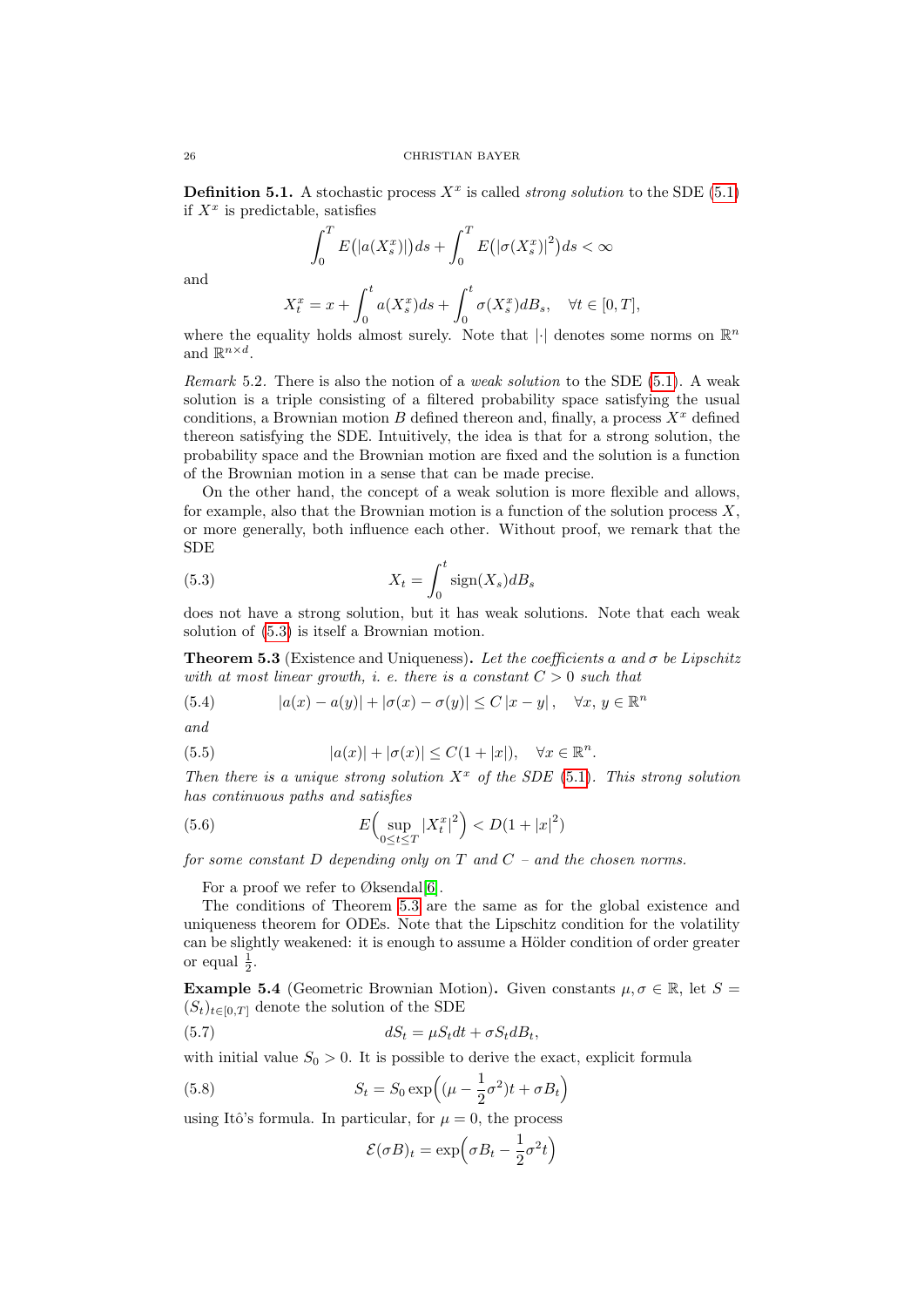satisfies the "exponential" SDE

$$
d\mathcal{E}(\sigma B)_t = \sigma \mathcal{E}(\sigma B)_t dB_t.
$$

For this reason,  $\mathcal{E}(\sigma B)$  is called the "stochastic exponential" of  $\sigma B$ . Note the difference between stochastic and ordinary exponential, which is again a consequence of the second order correction term in Itˆo's formula. The concept of the stochastic exponential can be defined, in exactly the same way, for more general processes such as continuous martingales and plays an important rôle in the theory.

We will come back to the geometric Brownian motion later, when we discuss a more extensive example from mathematical finance.

Although the theory of stochastic differential equations has many similarities with the theory of ordinary differential equations, there are several important differences, many of them caused by the second order term in the stochastic change-ofvariables formula, i. e. Itô's formula. We have already exhibited one instance of this behaviour in the previous example, namely the form of the stochastic exponential.

<span id="page-26-2"></span>Example 5.5. Let us study the solution to the two-dimensional SDE

$$
dX_t = \begin{pmatrix} 0 & -1 \\ 1 & 0 \end{pmatrix} X_t dB_t,
$$

where  $B$  denotes a one-dimensional Brownian motion. Note that the driving matrix is a rotation, so we would expect – in analogy to the deterministic case – the solution to stay on the circle around the origin where its starting point is located. let us fix  $X_0 = (1, 0)^T$ . Then we can check that

$$
X_t = e^{\frac{t}{2}} \begin{pmatrix} \cos B_t \\ \sin B_t \end{pmatrix},
$$

the solution looks like an outwards winding spiral, c. f. Figure [1.](#page-27-0) The reason for this is that the high variation of the Brownian increments makes the process leave the circle all the time, it drives the solution outwards. If we want the solution to stay on the circle, we have to add an inward-pointing drift. Indeed, the solution to the SDE

$$
dY_t = \begin{pmatrix} 0 & -1 \\ 1 & 0 \end{pmatrix} Y_t dB_t - \frac{1}{2} Y_t dt
$$

with initial value  $Y_0 = (1,0)^T$  is given by  $Y_t = (\cos B_t, \sin B_t)^T$  and stays on the circle.

<span id="page-26-0"></span>5.2. Markov Property and Infinitesimal Generators. In the course of this subsection, let us assume we are given functions a and  $\sigma$  satisfying the conditions of Theorem [5.3](#page-25-1) and let  $X^x$  denote the solution to the SDE [\(5.1\)](#page-24-2) with initial value  $x \in \mathbb{R}^n$ .

<span id="page-26-1"></span>**Theorem 5.6.** The strong solution  $X = (X_t^x)_{t \in [0,T], x \in \mathbb{R}^n}$  satisfies the Markov property, i. e. for  $0 \le s \le t \le T$  and for any bounded, measurable function f:  $\mathbb{R}^n \to \mathbb{R}$  we have

$$
E(f(X_t^x)|\mathcal{F}_s) = E(f(X_{t-s}^y))\big|_{y=X_s^x},
$$

where  $(\mathcal{F}_t)_{t\in[0,T]}$ , as usual, denotes the natural filtration of Brownian motion.

Remark 5.7. The notation in Theorem [5.6](#page-26-1) means the following: Let  $h(y) = E(f(X_{t-s}^y)),$ which is clearly a (deterministic) function in y. Then form the composition  $h \circ X_s^x$ :  $\Omega \to \mathbb{R}$ .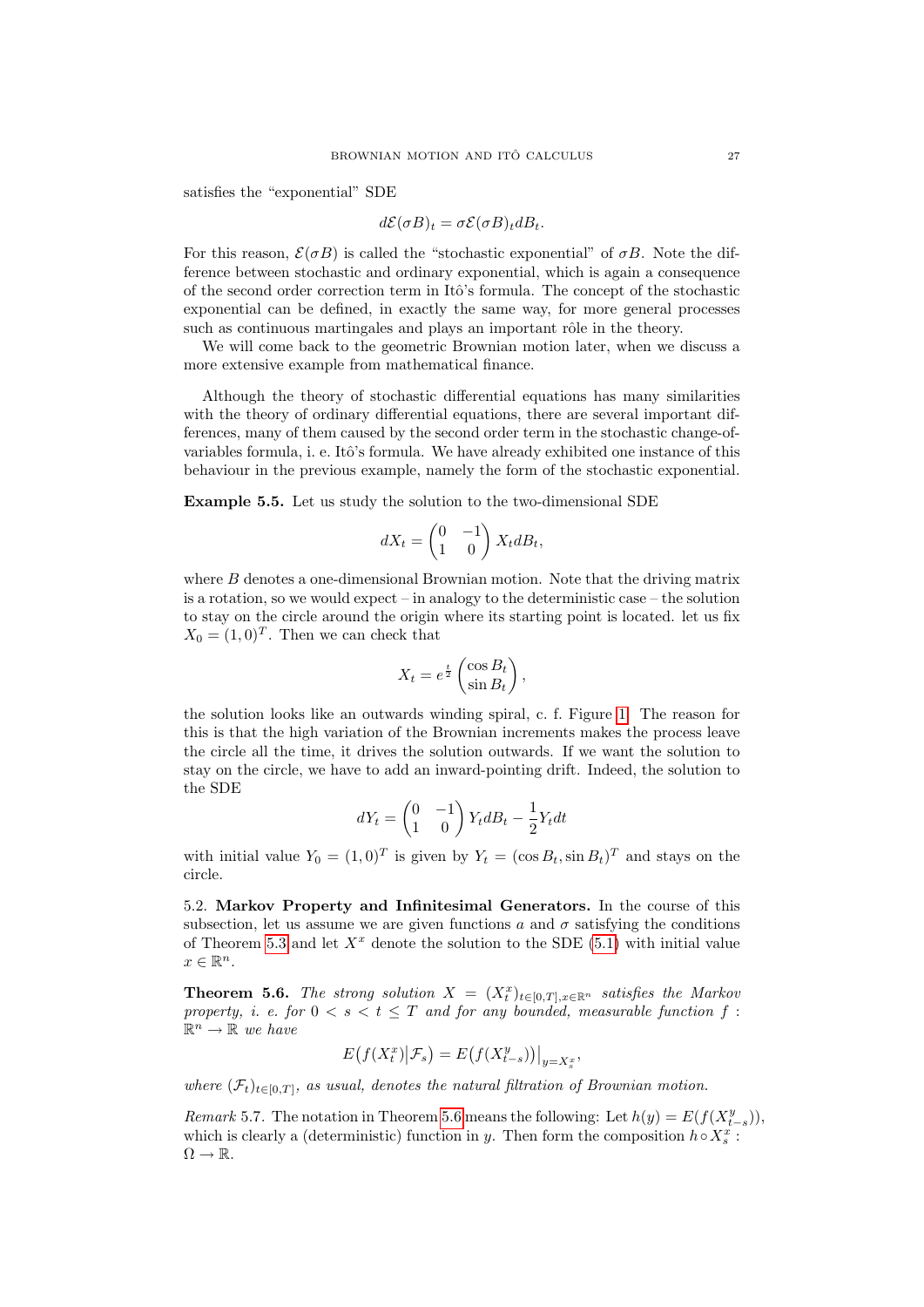

<span id="page-27-0"></span>FIGURE 1. Sample path of the processes  $X$  and  $Y$  of Example [5.5](#page-26-2)

*Proof.* We give the proof as in Øksendal[\[6\]](#page-38-7). The solution to the SDE  $(5.1)$  obviously satisfies

(5.9) 
$$
X_t^x = X_s^x + \int_s^t a(X_u^x) du + \int_s^t \sigma(X_u^x) dB_u,
$$

 $s < t$ . We introduce the notation  $X_t^{s,x}$ ,  $s \in [0,T]$ ,  $t \in [s,T]$ , for the solution to the SDE [\(5.1\)](#page-24-2) started at time s at position  $X_s^{s,x} = x$ , i. e.  $X_t^{s,x}$  satisfies the equation

<span id="page-27-1"></span>
$$
X_t^{s,x} = x + \int_s^t a(X_u^{s,x}) du + \int_s^t \sigma(X_u^{s,x}) dB_u, \quad s \le t \le T.
$$

Then, [\(5.9\)](#page-27-1) implies, by uniqueness of solutions, that

$$
X_t^x = X_t^{s, X_s^x}.
$$

For the sake of clarity, we write  $X_t^{s,x}(\omega) = F(x, s, t, \omega)$ . By independence of the increments of Brownian motion, we can immediately conclude that the random variable  $\omega \mapsto F(x, s, t, \omega)$  is independent of  $\mathcal{F}_s$ , for any  $t \geq s$ . Fix s and t and consider the function  $g: \mathbb{R}^n \times \Omega \to \mathbb{R}^n$ ,  $g(x,\omega) = f(F(x,s,t,\omega))$ . g is  $(\mathcal{B}(\mathbb{R}^n) \otimes \mathcal{F})$ - $\mathcal{B}(\mathbb{R}^n)$ measurable. Consequently – since product- $\sigma$ -fields are generated by measurable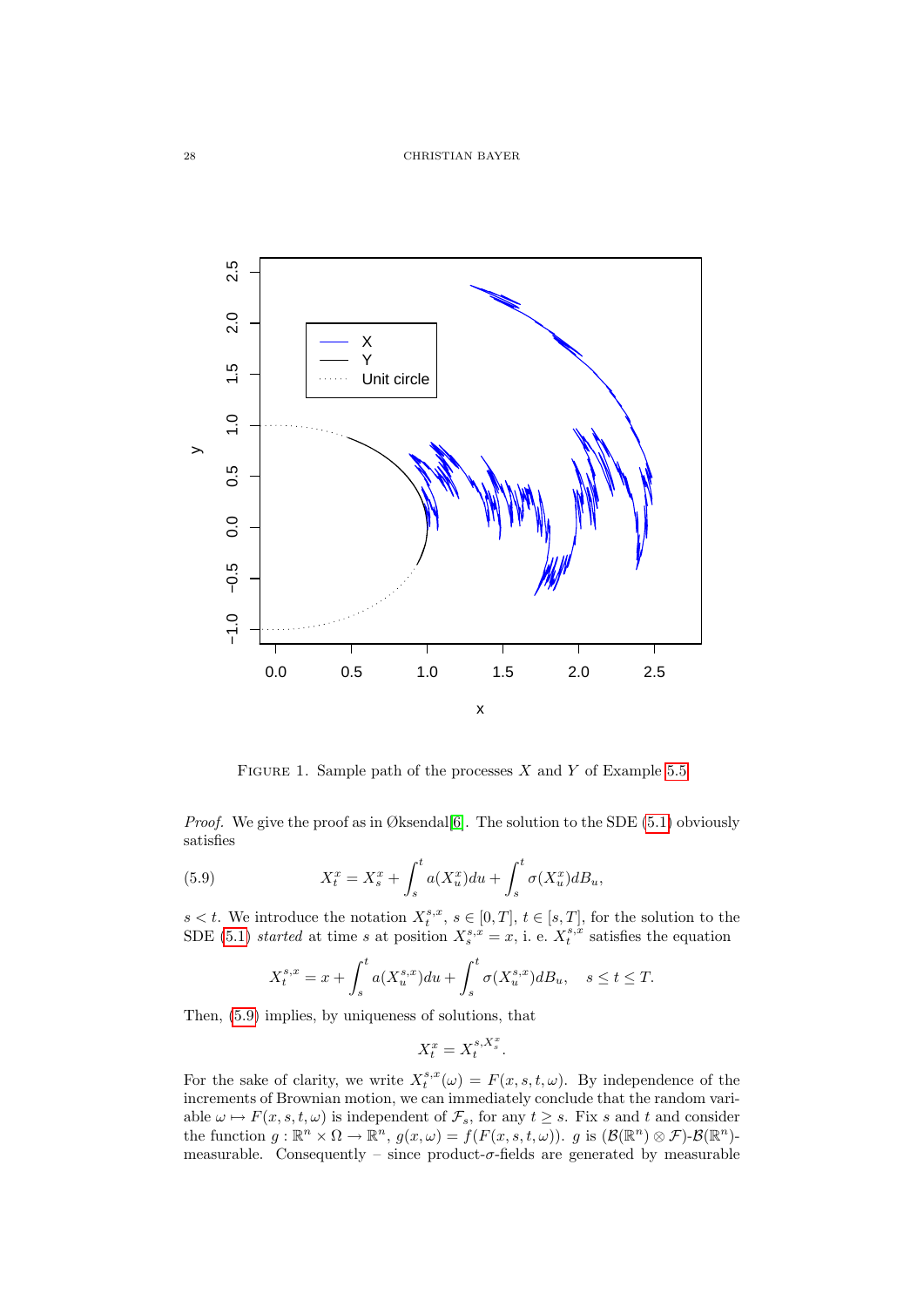rectangles – we can approximate  $q$  by sums of the form

$$
\sum_{k=1}^{m} \phi_k(x) \psi_k(\omega).
$$

This allows us to calculate the conditional expectation of  $g(X_s^x(\omega), \omega)$  given  $\mathcal{F}_s$  as follows.

$$
E(g(X_s^x(\omega), \omega)|\mathcal{F}_s)(\omega) = E\Big(\lim_{k} \sum_{k} \phi_k(X_s^x(\omega))\psi_k(\omega)|\mathcal{F}_s\Big)(\omega)
$$
  

$$
= \lim_{k} \sum_{k} E(\phi_k(X_s^x(\omega))\psi_k(\omega)|\mathcal{F}_s)(\omega)
$$
  

$$
= \lim_{k} \sum_{k} \phi_k(X_s^x(\omega))E(\psi_k(\omega)|\mathcal{F}_s)(\omega)
$$
  

$$
= \lim_{k} \sum_{k} E(\phi_k(y)\psi_k(\omega)|\mathcal{F}_s)(\omega)|_{y=X_s^x(\omega)}
$$
  

$$
= E(g(y, \omega)|\mathcal{F}_s)\Big|_{y=X_s^x(\omega)} = E(g(y, \omega))\Big|_{y=X_s^x(\omega)}
$$

Here we applied several properties of conditional expectations: first we used continuity and linearity, then we used  $\mathcal{F}_s$ -measurability of  $\phi_k(X_s^x(\omega))$  and finally we used independence of  $g(y, \omega)$  and  $\mathcal{F}_s$  for each fixed, deterministic y.

Re-expressing the last equation into our original variables, we have shown the theorem.  $\Box$ 

Since  $X$  is a Markov process, it has an infinitesimal generator, which we denote by L. Recall that according to Dynkin's formula, a given function  $f \in C_0(\mathbb{R}^n)$  is in the domain of L if there is a  $g \in C_0(\mathbb{R}^n)$  such that the process

$$
f(X_t^x) - f(x) - \int_0^t g(X_s^x)ds
$$

is a martingale. In this case we also have  $Lf = g$ . Assume that f is even in  $C_c^2(\mathbb{R}^n)$ , the set of twice continuously differentiable functions with compact support. Then we may apply Itô's formula and get

<span id="page-28-0"></span>(5.10) 
$$
f(X_t^x) = f(x) + \sum_{i=1}^n \int_0^t \frac{\partial f}{\partial x^i} (X_s^x) a^i (X_s^x) ds
$$

$$
+ \sum_{i=1}^n \sum_{j=1}^d \int_0^t \frac{\partial f}{\partial x^i} (X_s^x) \sigma^{ij} (X_s^x) dB_s^j
$$

$$
+ \frac{1}{2} \int_0^t \sum_{i,j=1}^n \frac{\partial^2 f}{\partial x^i \partial x^j} (X_s^x) b^{ij} (X_s^x) ds,
$$

where  $b = \sigma \sigma^T : \mathbb{R}^n \to \mathbb{R}^{n \times n}$ . Recall that the Itô integral of a square integrable, predictable process is a martingale. Therefore, we get the desired result by moving  $f(x)$  and all the dt-integrals to the left hand side in equation [\(5.10\)](#page-28-0): the remainder process on the right hand side then is a martingale. This proves the following theorem.

<span id="page-28-1"></span>**Theorem 5.8.** Let  $L$  be the infinitesimal generator of the SDE  $(5.1)$ . Then  $C_c^2(\mathbb{R}^n) \subset \mathcal{D}(L)$  and for  $f \in C_c^2(\mathbb{R}^n)$  we have

$$
Lf(x) = \sum_{i=1}^{n} a^{i}(x) \frac{\partial f}{\partial x^{i}}(x) + \frac{1}{2} \sum_{i,j=1}^{n} b^{ij}(x) \frac{\partial^{2} f}{\partial x^{i} \partial x^{j}}(x),
$$

.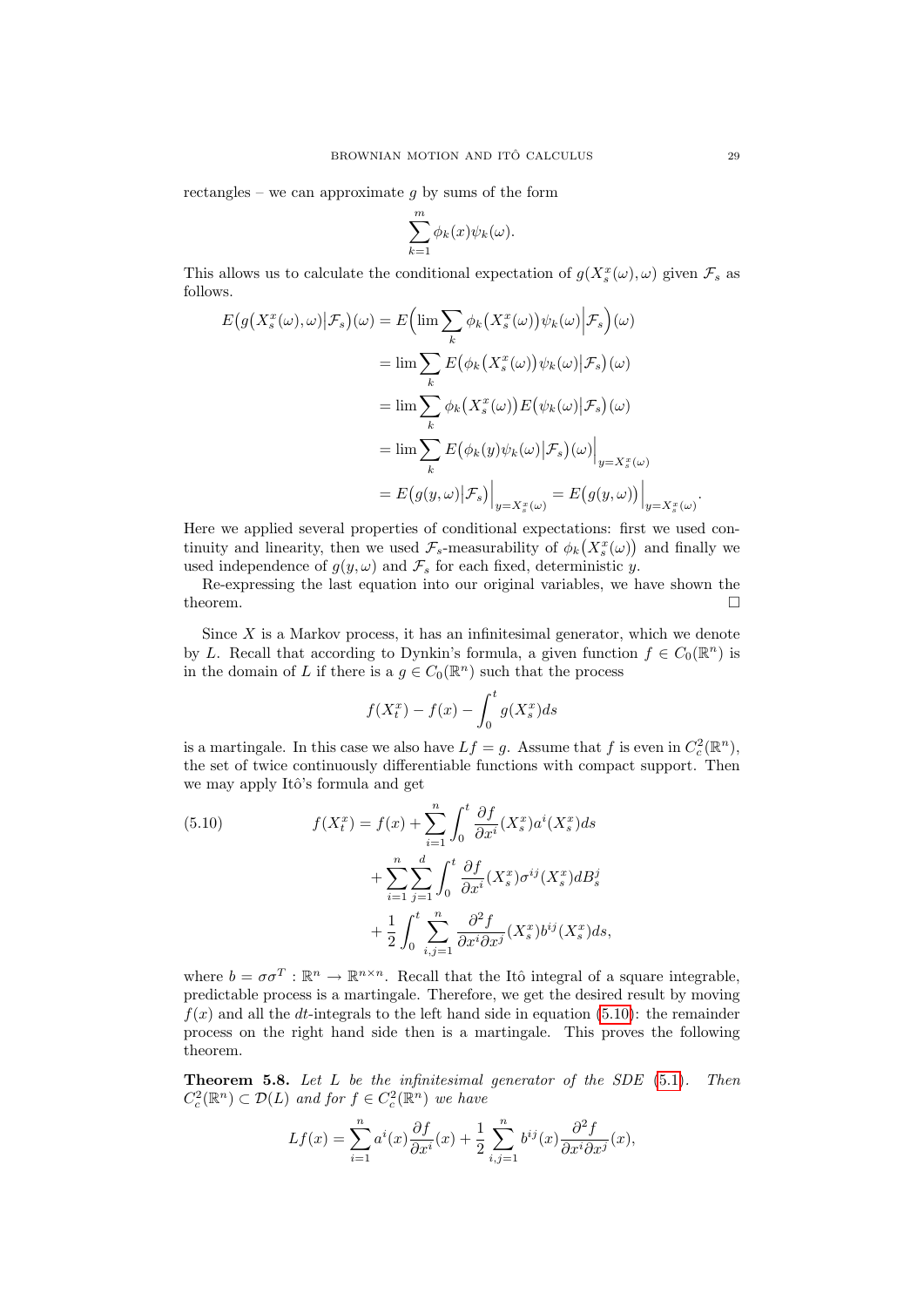where  $a(x) = (a^1(x), \ldots, a^n(x))$  is the drift and  $b(x) = (b^{ij}(x))_{i,j=1,\ldots,n}$  is the matrix defined by  $b = \sigma \sigma^T$ .

<span id="page-29-0"></span>5.3. Feynman Kac Formula. Now we are finally able to clarify the connections between SDEs and parabolic PDEs. More precisely, a certain class of PDEs can be realized as a functional applied to the solution to a corresponding SDE. We call this functional a "stochastic representation" of the PDE. The stochastic representation can be an important tool both for theoretical analysis of the PDE and for numerical calculation of its solutions, as we shall see later on.

In this subsection, we assume the conditions of Theorem [5.3](#page-25-1) to be in force for the functions a and  $\sigma$ . Furthermore, we note that we do not aim for the weakest assumptions possible in the theorem statements. Let  $b = \sigma \sigma^T$  and let L be the second order differential operator defined in Theorem [5.8,](#page-28-1) i. e. L is the infinitesimal generator of the SDE [\(5.1\)](#page-24-2). We start by giving a stochastic representation for the solution of the Cauchy problem associated to  $L$ , i. e. a solution to the problem of finding a function  $u : [0, T] \times \mathbb{R}^n \to \mathbb{R}$  satisfying the equation

<span id="page-29-1"></span>(5.11) 
$$
\begin{cases} \frac{\partial u}{\partial t}(t,x) = Lu(t,x), & t > 0, x \in \mathbb{R}^n \\ u(0,x) = f(x), & x \in \mathbb{R}^n \end{cases}
$$

for a given function  $f : \mathbb{R}^n \to \mathbb{R}$ . Note that L is understood as a differential operator in  $x$ , not in  $t$ .

<span id="page-29-3"></span>**Theorem 5.9** (Kolmogorov's Backward Equation). Given a function  $f \in C_c^2(\mathbb{R}^n)$ and denote the solution of  $(5.1)$  at time t with initial valued x by  $X_t^x$ , as usual. Let

<span id="page-29-2"></span>(5.12) 
$$
u(t,x) = E(f(X_t^x)), \quad t \in [0,T], \ x \in \mathbb{R}^n.
$$

Then u solves the Cauchy problem [\(5.11\)](#page-29-1). In particular,  $u(t, \cdot) \in \mathcal{D}(L)$  for each  $t \in [0, T]$ .

Conversely, given a bounded  $C^{1,2}$ -function v solution to the Cauchy problem [\(5.11\)](#page-29-1). Then  $v(t, x) = E(f(X_t^x)).$ 

*Proof.* We first prove that u given by  $(5.12)$  solves the PDE  $(5.11)$ . First note that u is differentiable in t. Indeed, by Dynkin's formula we have  $f(X_{t+s}^x) - f(X_t^x) =$  $\int_{t}^{t+s} Lf(X_u^x) du +$  martingale for  $s > 0$  and t. By taking the expectation we get

$$
\frac{u(t+s,x) - u(t,x)}{s} = \frac{1}{s} \int_{t}^{t+s} E(Lf(X_u^x)) du,
$$

and the limit for  $s \to 0^+$  exists. Fix t and write  $g(x) = u(t, x)$ . By Theorem [5.6](#page-26-1) we have

$$
g(X_s^x) = E(f(X_t^y))|_{y=X_s^x} = E(f(X_{t+s}^x)|\mathcal{F}_s).
$$

Consequently,

$$
\frac{E(g(X_s^x)) - g(x)}{s} = \frac{1}{s}E\big(E\big(f(X_{t+s}^x)|\mathcal{F}_s\big) - E\big(f(X_t^x)\big)\big)
$$

$$
= \frac{1}{s}\big(E\big(f(X_{t+s}^x)\big) - E\big(f(X_t^x)\big)\big)
$$

$$
= \frac{u(t+s,x) - u(t,x)}{s} \xrightarrow{s \to 0+} \frac{\partial u}{\partial t}(t,x),
$$

since  $t \mapsto u(t, x)$  is differentiable. This proves that

$$
Lu(t, x) = \lim_{s \to 0+} \frac{E(g(X_s^x)) - g(x)}{s}
$$

exists and is equal to  $\frac{\partial u}{\partial t}(t, x)$ , implying that u is a solution to the Cauchy problem [\(5.11\)](#page-29-1).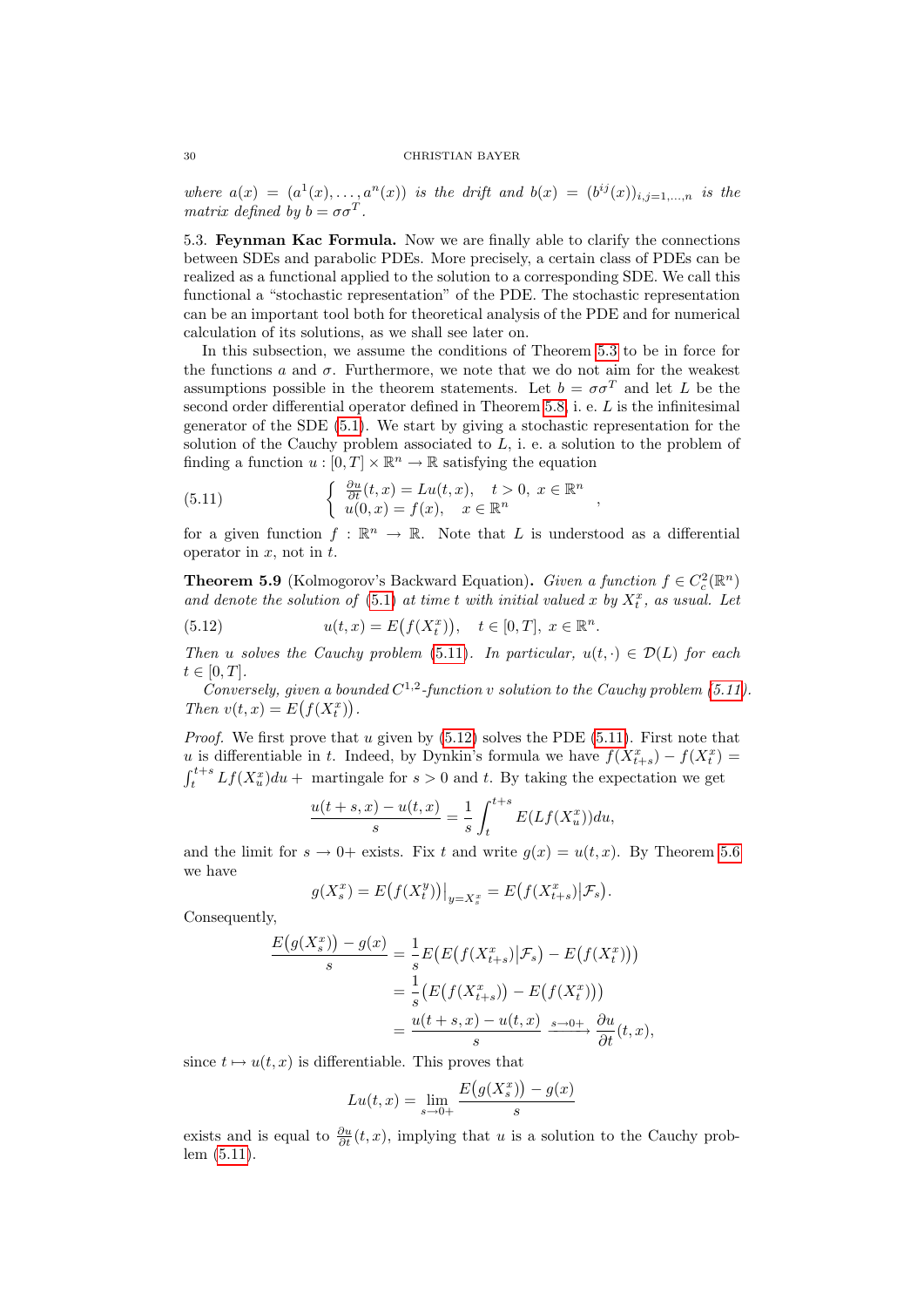Now we prove the converse statement. The function  $v(t, x)$  satisfies the assumptions of Itô's formula. Apply Itô's formula to  $v(T - t, X_t^x)$ :

$$
d_t v(T - t, X_t^x) = -\frac{\partial v}{\partial t}(T - t, X_t^x)dt + Lv(T - t, X_t^x)dt + \sum_{i=1}^n \sum_{j=1}^d \frac{\partial v}{\partial x^i}(T - t, X_t^x)\sigma^{ij}(X_t^x)dB_t^j.
$$

Note that  $-\frac{\partial v}{\partial t} + Lv = 0$  because v satisfies the PDE [\(5.11\)](#page-29-1). Therefore, the right hand side is a martingale with mean 0. Integrating from  $t = 0$  to T and taking the expectation, we get – using  $v(0, X_T^x) = f(X_T^x)$  –

$$
E(f(X_T^x)) = v(T, x),
$$

which shows that the stochastic representation [\(5.12\)](#page-29-2) holds true for  $t = T$ . Note that the same argument as above can be carried for T replaced by  $t \in ]0, T[$ , which concludes the proof.  $\Box$ 

The Feynman-Kac-formula is a generalization of the stochastic representation [\(5.12\)](#page-29-2).

**Theorem 5.10** (Feynman-Kac Formula). Given  $f \in C_c^2(\mathbb{R}^n)$  and  $q \in C(\mathbb{R}^n)$ bounded from below. Define

<span id="page-30-1"></span>(5.13) 
$$
u(t,x) = E\Big(\exp\Big(-\int_0^t q\big(X_s^x\big)ds\Big) f\big(X_t^x\big)\Big), \quad t \in [0,T], \ x \in \mathbb{R}^n.
$$

u satisfies the PDE

<span id="page-30-0"></span>(5.14) 
$$
\frac{\partial u}{\partial t}(t,x) = Lu(t,x) - q(x)u(t,x)
$$

with initial condition  $u(0, x) = f(x), t \in [0, T], x \in \mathbb{R}^n$ .

Conversely, given a bounded  $C^{1,2}$ -solution v to the PDE [\(5.14\)](#page-30-0) with initial condition  $v(0, x) = f(x)$ . Then v satisfies the stochastic representation [\(5.13\)](#page-30-1).

Remark 5.11. Note that we can also find stochastic representations of the corresponding Cauchy problems for [0, T] replaced by [0,  $\infty$ [.

Remark 5.12. With a time change  $t \to T - t$ , [\(5.11\)](#page-29-1) becomes

<span id="page-30-2"></span>(5.15) 
$$
\frac{\partial u}{\partial t}(t,x) + Lu(t,x) = 0, \quad t \in [0,T], \ x \in \mathbb{R}^n
$$

with terminal condition  $u(T, x) = f(x), x \in \mathbb{R}^n$ . This problem has the stochastic representation

(5.16) 
$$
u(t,x) = E(f(X_T)|X_t = x) = E(f(X_T^{t,x}))
$$

In the non-autonomous case, i. e.  $a = a(t, x)$ ,  $\sigma = \sigma(t, x)$ , we cannot switch between [\(5.11\)](#page-29-1) and [\(5.15\)](#page-30-2) as before. In this case, we call [\(5.15\)](#page-30-2) Kolmogorov's backward equation. Note that in this case we have  $L = L_t$ , i. e. the operator L is time-dependent.

In the more general case of the Feynman-Kac formula, the time change results in the PDE

<span id="page-30-4"></span>(5.17) 
$$
\frac{\partial u}{\partial t}(t,x) + Lu(t,x) + q(x)u(t,x) = 0, \quad t \in [0,T], \ x \in \mathbb{R}^n
$$

with terminal condition  $u(T, x) = f(x), x \in \mathbb{R}^n$ . The stochastic representation in this case reads (5.18)

<span id="page-30-3"></span>
$$
u(t,x) = E\Big(\Big(-\int_t^T q(X_s)ds\Big) f(X_T)\Big|X_t = x\Big) = E\Big(\Big(-\int_t^T q(X_s^{t,x})ds\Big) f(X_T^{t,x})\Big).
$$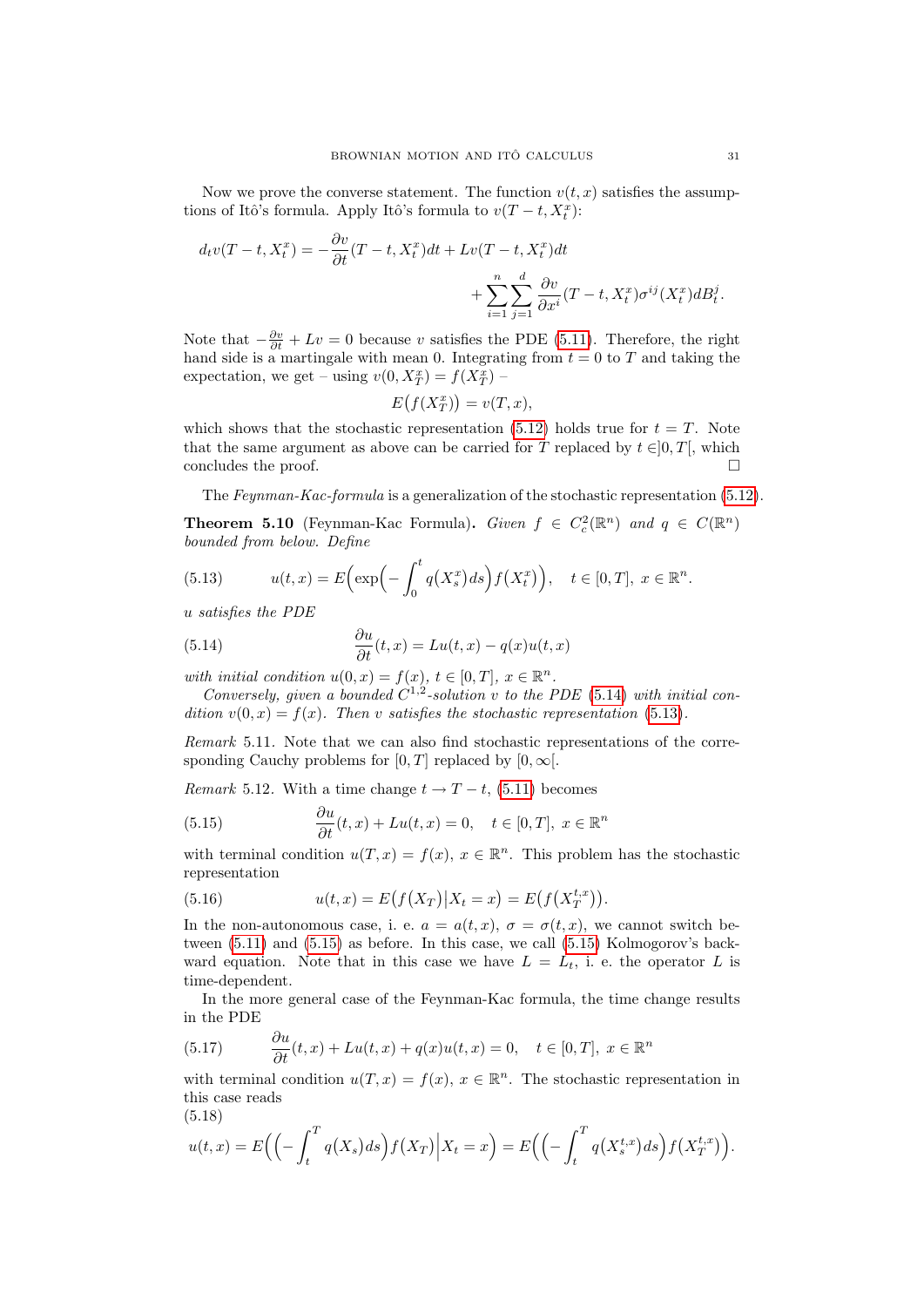In the non-autonomous case, the Feynman-Kac formula is the stochastic representation [\(5.18\)](#page-30-3) for the PDE [\(5.17\)](#page-30-4).

In the next theorem, which we present without proof, we indicate how one can find stochastic representations for Dirichlet problems. Note that this theorem is only one out of a big theory. Let  $X_t^x$ ,  $t \in [0, \infty[$ , denote the solution of the SDE [\(5.1\)](#page-24-2) on  $[0,\infty[$ .

**Theorem 5.13.** Let  $D \subset \mathbb{R}^n$  be a domain, i. e. an open, connected set. For  $x \in D$ let  $\tau_D^x$  denote the first exit time for the process  $X^x$  with respect to D, i. e.

$$
\tau_D^x(\omega) = \inf\{t > 0 \mid X_t^x(\omega) \notin D\}.
$$

Let  $\phi$  be a bounded, continuous function on  $\partial D$ . Assume that the differential operator L is uniformly elliptic, *i. e. the eigenvalues of the matrices*  $(b^{ij}(x))_{i,j=1,\dots,n}$ are positive and bounded away from 0 for  $x \in D$ . Define a function

(5.19) 
$$
u(x) = E\big(\phi\big(X_{\tau_D^x}^x\big)\big), \quad x \in D.
$$

Note that u is well-defined since  $X_{\tau_D^x}^x \in \partial D$  a.s. by continuity of the solution  $X_t^x$ in t.

Then  $u \in C^{2+\alpha}(D)$  for all  $0 \leq \alpha < 1$  and it is a solution to the Dirichlet problem  $\int Lu(x) = 0, \quad x \in D$ 

(5.20) 
$$
\begin{cases} Lu(x) = 0, & x \in D \\ \lim_{x \to y, x \in D} u(x) = \phi(y), & y \in D, y \; regular \end{cases}
$$

where a point  $y \in \partial D$  is called regular if  $P(\tau_D^y = 0) = 1$ .

Note that if L is uniformly elliptic on a neighborhood of  $\overline{D}$ , then each  $y \in \partial D$  is regular.

Recall that Kolmogorov's backward equation is the heat equation for the infinitesimal generator  $L$  of  $X$  and there is a stochastic representation using the process X. Let  $L^*$  denote the (formal) adjoint operator of  $L$ , i. e.

(5.21) 
$$
L^* f(y) = \sum_{i,j=1}^n \frac{\partial^2}{\partial y^i \partial y^j} \left( b^{ij}(y) f(y) \right) - \sum_{i=1}^n \frac{\partial}{\partial y^i} \left( a^i(y) f(y) \right)
$$

for  $f \in C_c^2(\mathbb{R}^n)$ . The heat equation for the second order differential operator  $L^*$  which is called *Kolmogorov's forward equation* or  $Fokker-Plank$  equation – also has a stochastic representation.

Indeed, let us assume that the law of the random variable  $X_t^x$  has a density (with respect to Lebesgue measure) for each  $t \in ]0,T]$  and each  $x \in \mathbb{R}^n$ . For fixed t and x, we denote this density by  $p_t(x, y), y \in \mathbb{R}^n$ , i. e.

$$
E(f(X_t^x)) = \int_{\mathbb{R}^n} f(y) p_t(x, y) dy,
$$

for bounded measurable functions  $f$ . Note that the representation for Kolmogorov's backward equation given in Theorem [5.9](#page-29-3) implies that  $p_t(x, y)$  is the *fundamental* solution of Kolmogorov's backward equation. Thus, the density  $P_t$  is often called heat kernel. This already suggests the following theorem.

<span id="page-31-0"></span>**Theorem 5.14** (Kolmogorov's Forward Equation). Assume that  $y \mapsto p_t(x, y)$  is twice continuously differentiable for each  $t \in ]0,T]$  and each  $x \in \mathbb{R}^n$  and  $C^1$  in t. Then it satisfies the PDE

(5.22) 
$$
\frac{\partial p_t}{\partial t}(x,y) = L^* p_t(x,y), \quad t \in ]0,T], x, y \in \mathbb{R}^n,
$$

where  $L^*$  acts on y.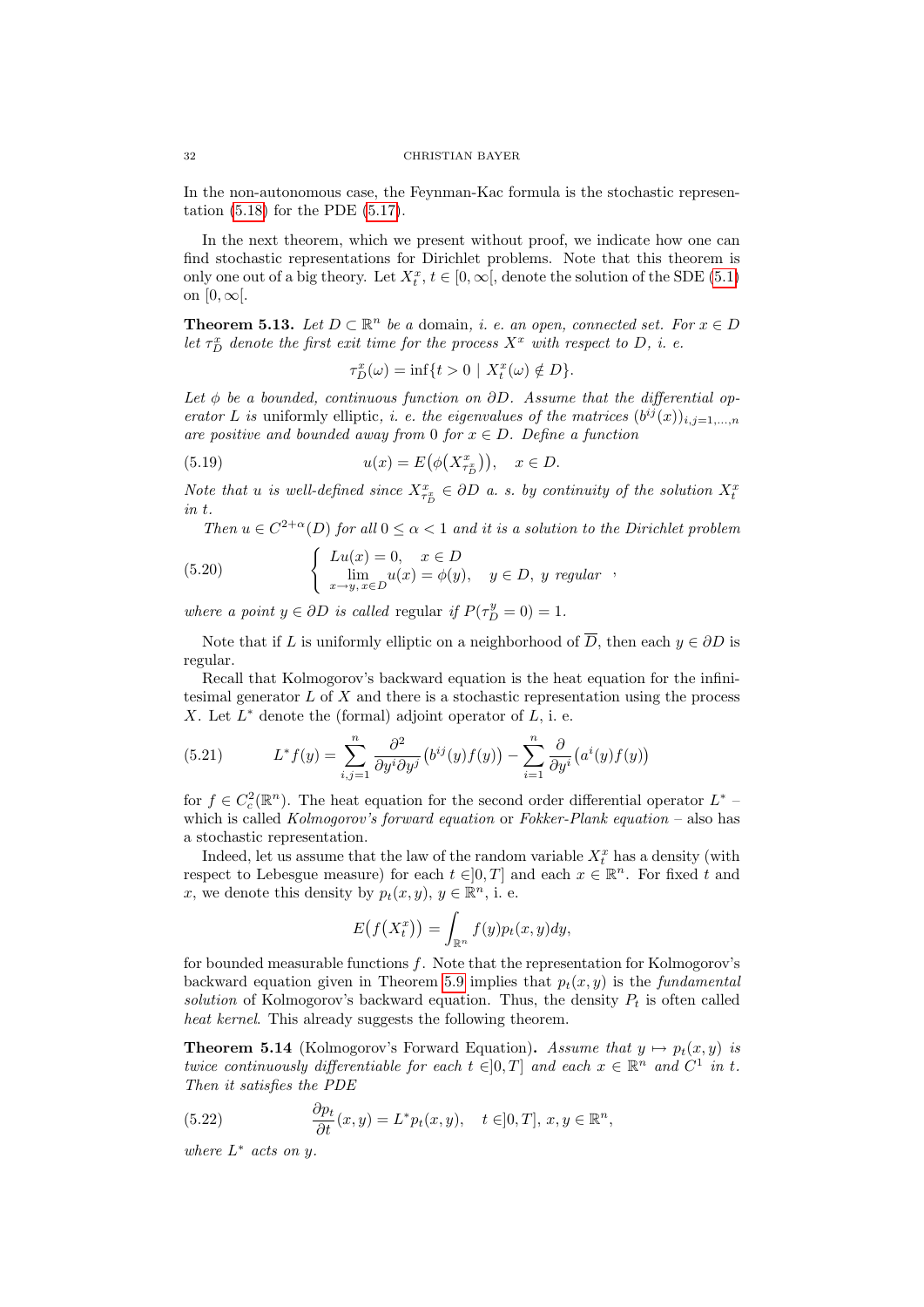Remark 5.15. If the operator L is elliptic in the sense of the theory of partial differential equations, then the conditions of Theorem [5.14](#page-31-0) are satisfied, i. e. the process X has a smooth density.

Paul Malliavin proved that this is also true if the driving vector fields of the SDE  $(5.1)$  satisfy *Hörmander's condition*, i. e. the vector fields and their iterated Lie-brackets span  $\mathbb{R}^n$  at each point  $x \in \mathbb{R}^n$ . In fact, Malliavin gave a probabilistic  $proof$  – and generalization – of Hörmander's Theorem on hypo-ellipticity of sumof-squares operators.

Thus, Hörmander's condition is an algebraic sufficient condition for the assumptions of Theorem [5.14.](#page-31-0) If the conditions fail, Theorem [5.14](#page-31-0) is still true in a disrtibutional sense.

<span id="page-32-0"></span>5.4. Numerics for Stochastic Differential Equations. As before, denote the solution of [\(5.1\)](#page-24-2) starting at  $x \in \mathbb{R}^n$  by  $X_t^x$ ,  $t \in [0,T]$ . In general, we will not be able to give an explicit formula for  $X_t^x$ . This is even more true here as in the case of ODEs. Therefore, we need approximation methods. We will discuss the most simple discretization method in more detail – en passant introducing two different notions of approximation for SDEs – and then we give hints for possible generalizations and higher order methods. The reader is referred to Kloeden-Platen[\[5\]](#page-38-8) for detailed information on this topic.

Obviously, approximations to  $X_t^x$  should also be random variables. So our "discrete" approximations will usually only be discrete in time, but "continuous" – i. e. non-discrete – in  $\omega$ .

The SDE-analogue of the Euler scheme for ODEs is again called Euler scheme or Euler-Maruyama scheme. For simplicity, we only write it down for equidistant meshes in the autonomous case but remark that one can use more general partitions of the time interval and that it is also applicable for non-autonomous SDEs. Fix a starting value  $x \in \mathbb{R}^d$ , the number of time steps N, i. e. we work with the uniform mesh  $0 = t_0 < t_1 < \cdots < t_N = T$ , and define  $\Delta t_i = t_{i+1} - t_i$ ,  $\Delta B_i = B_{t_{i+1}} - B_{t_i}$ ,  $i = 0, \ldots, N - 1$ . Note that  $\Delta t_i = \frac{T}{N}$  for each i in the equidistant case. We define the approximation to  $X^x$  by  $\overline{X}_0^{(N)} = x$  and then recursively by

(5.23) 
$$
\overline{X}_{i+1}^{(N)} = \overline{X}_i^{(N)} + a(\overline{X}_i^{(N)})\Delta t_i + \sigma(\overline{X}_i^{(N)})\Delta B_i,
$$

 $i = 1, \ldots, N - 1.$ 

Naturally, a numerical approximation should converge to the true solution if we let the number of time steps tend to infinity, symbolically

(5.24) 
$$
\lim_{N \to \infty} \overline{X}_N^{(N)} = X_T^x.
$$

In which sense should [\(5.24\)](#page-32-1) hold? Almost sure convergence seems to be problematic, because in order to check almost sure convergence, one would need to calculate the error for infinitely many  $\omega$ 's, which is virtually impossible. The following two concepts are more tractable, at least in a statistical sense, using the strong law of large numbers and the central limit theorem. Note that these definitions are not restricted to Euler schemes but are valid for any discrete approximation of an SDE.

**Definition 5.16.** A discrete approximation  $\overline{X}_{N}^{(N)}$  of  $X^{x}$  at time T converges strongly to  $X^x$  if

<span id="page-32-1"></span>
$$
\lim_{N \to \infty} E(|X_T^x - \overline{X}_N^{(N)}|) = 0.
$$

Let  $\delta_N = \max_{i=0,\dots,N-1} \Delta t_i$  denote the maximal step size. The method is called to converge strongly with order  $\gamma > 0$  if there is a positive constant C independent of  $\delta$  such that

$$
E(|X_T^x - \overline{X}_N^{(N)}|) \le C(\delta_N)^\gamma,
$$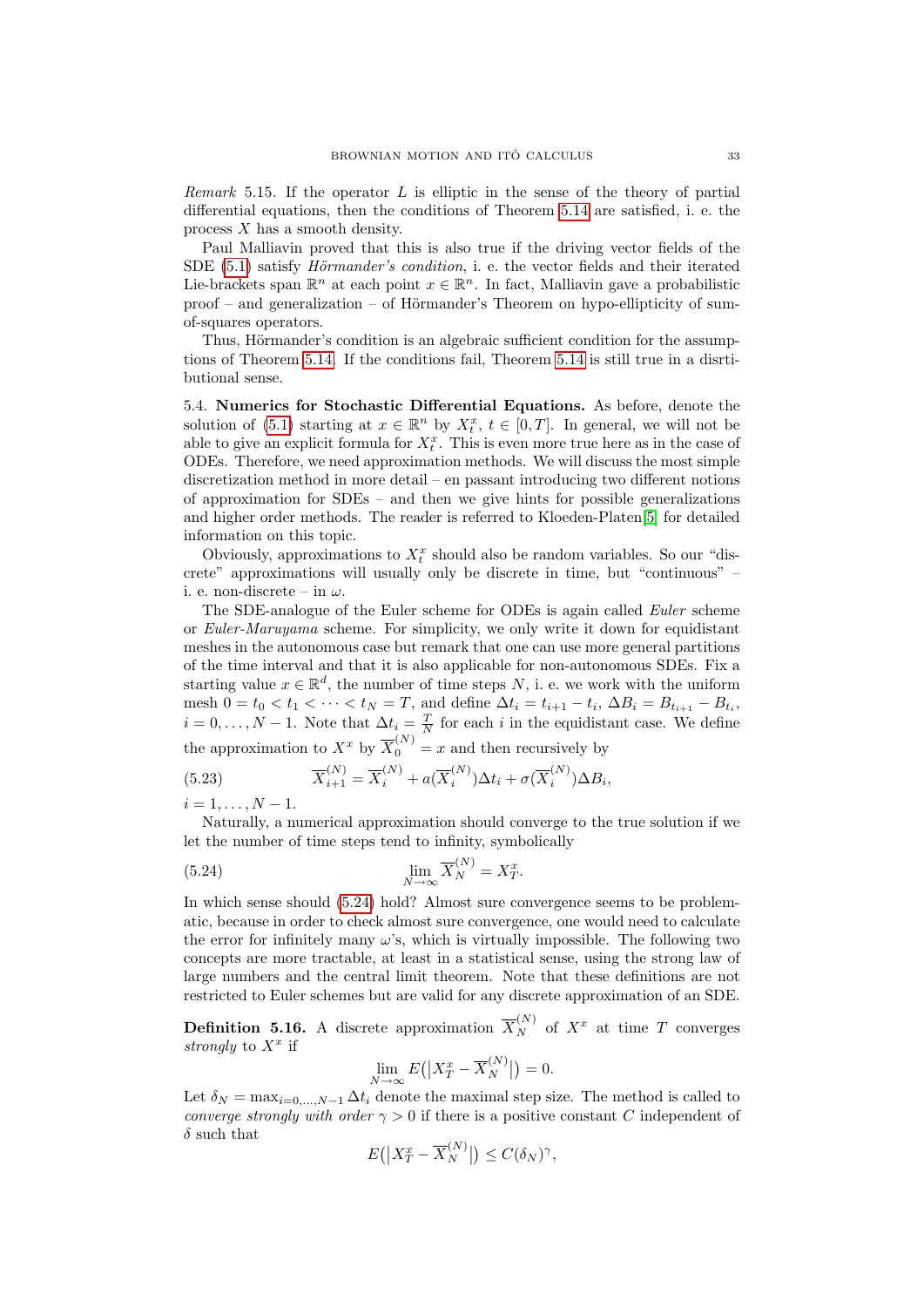for each N.

<span id="page-33-0"></span>Theorem 5.17. Assume that the data satisfy the condition of the existence and uniqueness theorem, Theorem [5.3.](#page-25-1) Then the Euler-Maruyama approximation  $\overline{X}_{N}^{(N)}$ N converges strongly to  $X_T^x$  with order  $\frac{1}{2}$ .

Proof. The proof is tedious but straightforward. The interested reader is referred to Kloeden-Platen[\[5\]](#page-38-8), Theorem 10.2.2.

Theorem [5.17](#page-33-0) is rather disappointing since an order  $\frac{1}{2}$  of convergence in a numerical method is quite slow. Note that strong convergence implies almost sure convergence along a subsequence of Ns.

If we want to solve the given SDE because we want to use the stochastic representation of the corresponding heat equation, i. e. Kolmogorov's backward equation, then, by Theorem [5.9,](#page-29-3) we actually need

<span id="page-33-1"></span>(5.25) 
$$
\lim_{N \to \infty} E(f(\overline{X}_N^{(N)})) = E(f(X_T^x)).
$$

If the SDE is the model of a financial market and we want to calculate the price of a derivative, then, once again, we only need [\(5.25\)](#page-33-1), as we shall see later. Note that strong convergence implies convergence in the sense of equation [\(5.25\)](#page-33-1) for all Lipschitz functions  $f : \mathbb{R}^n \to \mathbb{R}$ , but probability theory has a weaker notion of convergence which is suitable for this purpose.

<span id="page-33-2"></span>**Definition 5.18.** The discrete approximation  $\overline{X}_N^{(N)}$  of  $X_T^x$  is said to *converge weakly* to  $X_T^x$  if

$$
\lim_{N \to \infty} E(f(\overline{X}_N^{(N)})) = E(f(X_T^x)), \quad \forall f \in C_p^l(\mathbb{R}^n),
$$

where  $C_p^l(\mathbb{R}^n)$  denotes the space of all *l*-times continuously differentiable functions  $\mathbb{R}^n \to \mathbb{R}$  which together with their derivatives of order up to l have polynomial growth.  $\overline{X}^{(N)}$  is said to converge to  $X_T^x$  with *weak order*  $\gamma > 0$  if there is a positive constant C such that

$$
\left| E\big(f\big(\overline{X}_{N}^{(N)}\big)\big) - E\big(f\big(X_{T}^{x}\big)\big) \right| \leq C(\delta_{N})^{\gamma}, \quad \forall f \in C_{p}^{2(\gamma+1)}
$$

for each N large enough.

Usually, weak convergence is defined with respect to the space  $C_b(\mathbb{R}^n)$  of bounded, continuous functions. The advantage of Definition [5.18](#page-33-2) is that  $C_p^l(\mathbb{R}^n)$  includes all polynomials, and thus one especially important class of functionals f. The definition is taken from Kloeden-Platen[\[5\]](#page-38-8).

<span id="page-33-4"></span>**Theorem 5.19.** Let the data a and  $\sigma$  of the SDE be four times continuously differentiable. Then the uniform Euler-Maruyama approximation  $\overline{X}_N^{(N)}$  converges weakly of order 1 to the solution  $X^x_T$  of the SDE.

Proof. For the proof see Kloeden-Platen<sup>[\[5\]](#page-38-8)</sup>, Theorem 14.5.2, where one can also find versions of the theorem with less stringent differentiability assumptions.  $\Box$ 

As we have already remarked, often one is not satisfied with an approximation  $\overline{X}_{N}^{(N)}(\omega)$  for  $X_{T}^{x}(\omega)$ ,  $\omega \in \Omega$ . Instead, one needs an approximation for  $E(f(X_{T}^{x}))$  for some function  $\overline{f}$ . Of course, we could take

<span id="page-33-3"></span>
$$
(5.26)\qquad \qquad E\big(f\big(\overline{X}_N^{(N)}\big)\big),
$$

since strong convergence – and weak convergence, if  $f$  is regular enough – implies convergence of the sequence [\(5.26\)](#page-33-3) to the desired number. In general, we are,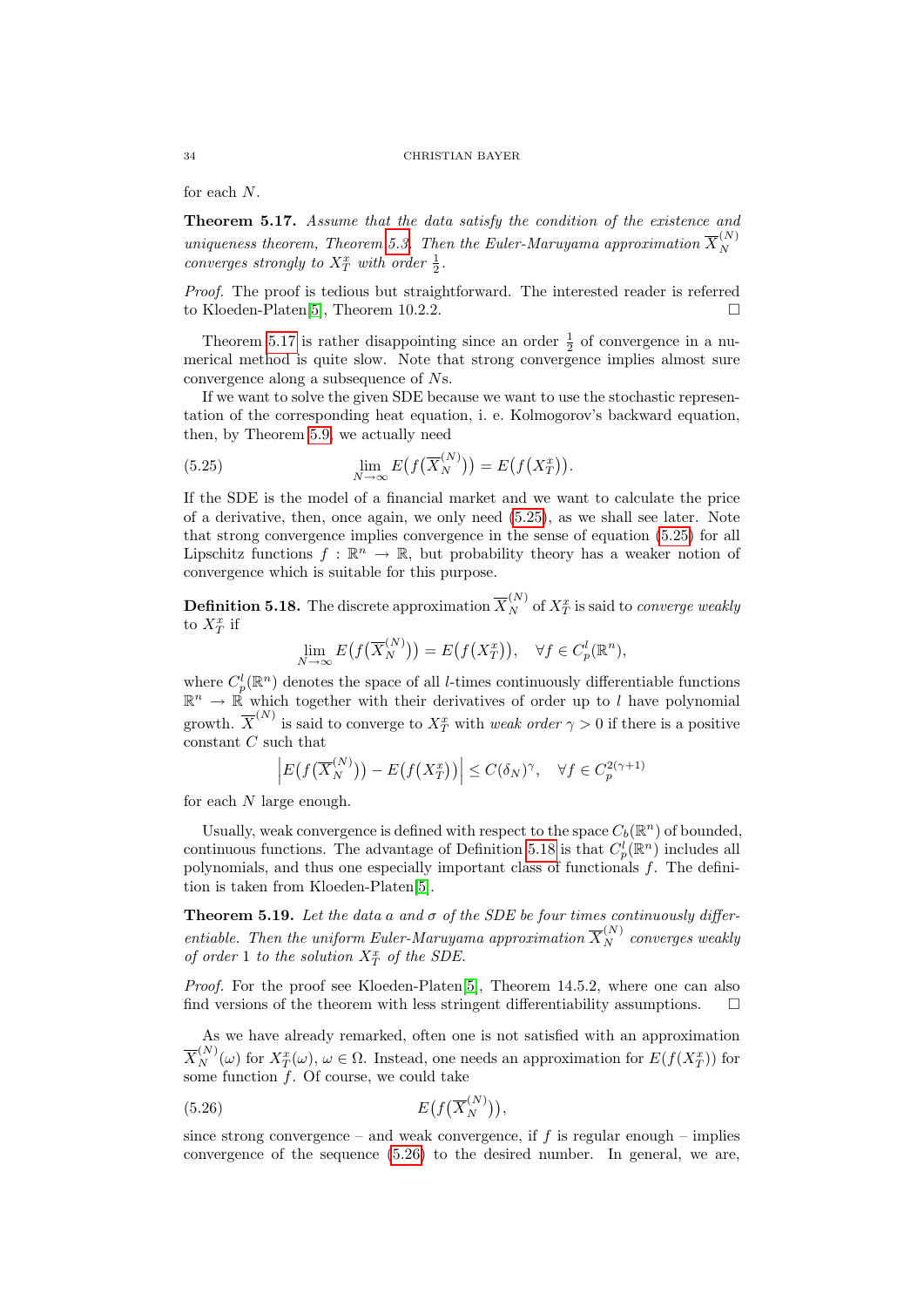however, not able to explicitly calculate  $(5.26)$ . For approximation we can use the strong law of large numbers, see Theorem [1.16,](#page-4-1) i. e. we approximate [\(5.26\)](#page-33-3) by

<span id="page-34-0"></span>(5.27) 
$$
\frac{1}{M} \sum_{m=1}^{M} f(\overline{X}_{N}^{(N,m)}),
$$

where  $(\overline{X}_{N}^{(N,m)})_{m\in\mathbb{N}}$  denotes a sequence of independent copies of  $\overline{X}_{N}^{(N)}$ . Here, N and M are fixed, large enough natural numbers. Note that this introduces another source of error: Indeed, additionally to the error from the approximation [\(5.26\)](#page-33-3) we also have an error from the approximation of  $(5.26)$  by  $(5.27)$ , i. e.

$$
\begin{aligned} \text{Error} &= \left| E(f(X_T^x)) - \frac{1}{M} \sum_{m=1}^M f(\overline{X}_N^{(N,m)}) \right| \\ &\le \left| E(f(X_T^x)) - E(f(\overline{X}_N^{(N)})) \right| + \left| E(f(\overline{X}_N^{(N)})) - \frac{1}{M} \sum_{m=1}^M f(\overline{X}_N^{(N,m)}) \right| \\ &= \text{E}_{\text{disc}} + \text{E}_{\text{stat}}, \end{aligned}
$$

with  $E_{disc}$  being interpreted as the error coming from the time discretization of the SDE and  $E_{stat}$  as the statistical error coming from the application of the strong law of large numbers. Note that the statistical error is a random variable!

We can control the discretization error  $E_{disc}$  using Theorem [5.17](#page-33-0) or Theorem [5.19](#page-33-4) – or rather the underlying error representations. For the control of the statistical error we can use the central limit theorem. Indeed, assume that the random variable  $f(\overline{X}_{N}^{(N)})$  is square integrable, i. e.

$$
\sigma_N(f) = \sqrt{E\left(f\left(\overline{X}_N^{(N)}\right)^2\right) - E\left(f\left(\overline{X}_N^{(N)}\right)\right)^2} < \infty.
$$

Then the central limit theorem, c. f. Theorem [1.14,](#page-4-2) implies that

$$
\sqrt{M} \frac{\frac{1}{M} \sum_{m=1}^{M} f\left(\overline{X}_{N}^{(N,m)}\right) - E\left(f\left(\overline{X}_{N}^{(N)}\right)\right)}{\sigma_{N}(f)} \longrightarrow \mathcal{N}(0, 1)
$$

for  $M \to \infty$ . We continue the argument in a heuristic way. Now assume that  $M$  is already large enough such that the central limit theorem works, i. e. such that the left hand side of the above formula is already a centered Gaussian random variable for fixed M. This means that the statistical error  $E_{stat}$  is the absolute value of an  $\mathcal{N}(0, \sigma_N(f)^2/M)$ -distributed random variable. Now we can control the statistical error as follows: assume we want to make sure that the statistical error satisfies  $E_{stat} \leq \epsilon$  with probability 0.9 for some fixed  $\epsilon > 0$ . Note that for a  $\mathcal{N}(0, 1)$ -distributed random variable Z we have

<span id="page-34-1"></span>
$$
P(|Z| \le 1.65) \approx 0.9
$$

and consequently

(5.28) 
$$
P(|\mathbf{E}_{\text{stat}}| \le 1.65 \frac{\sigma_N(f)}{\sqrt{M}}) \approx 0.9.
$$

Now choose  $M \geq \left(1.65 \frac{\sigma_N(f)}{\epsilon}\right)^2$ . Then the statistical error is with probability 0.9 smaller than  $\epsilon$ .  $\sigma_N(f)$  is not known and needs to be simulated as well.

Remark 5.20. The above method for approximation of an integral – such as the integral  $E(f(\overline{X}_{N}^{(N)})$  – is called *Monte-Carlo simulation*. As we have seen, the error, in the statistical sense of equation  $(5.28)$ , depends on the number M of samples like  $\frac{1}{\sqrt{2}}$  $\frac{1}{M}$ , so it is a method of order  $\frac{1}{2}$ , which is the main disadvantage of Monte-Carlo simulation. On the other hand, note that the dimension of the problem did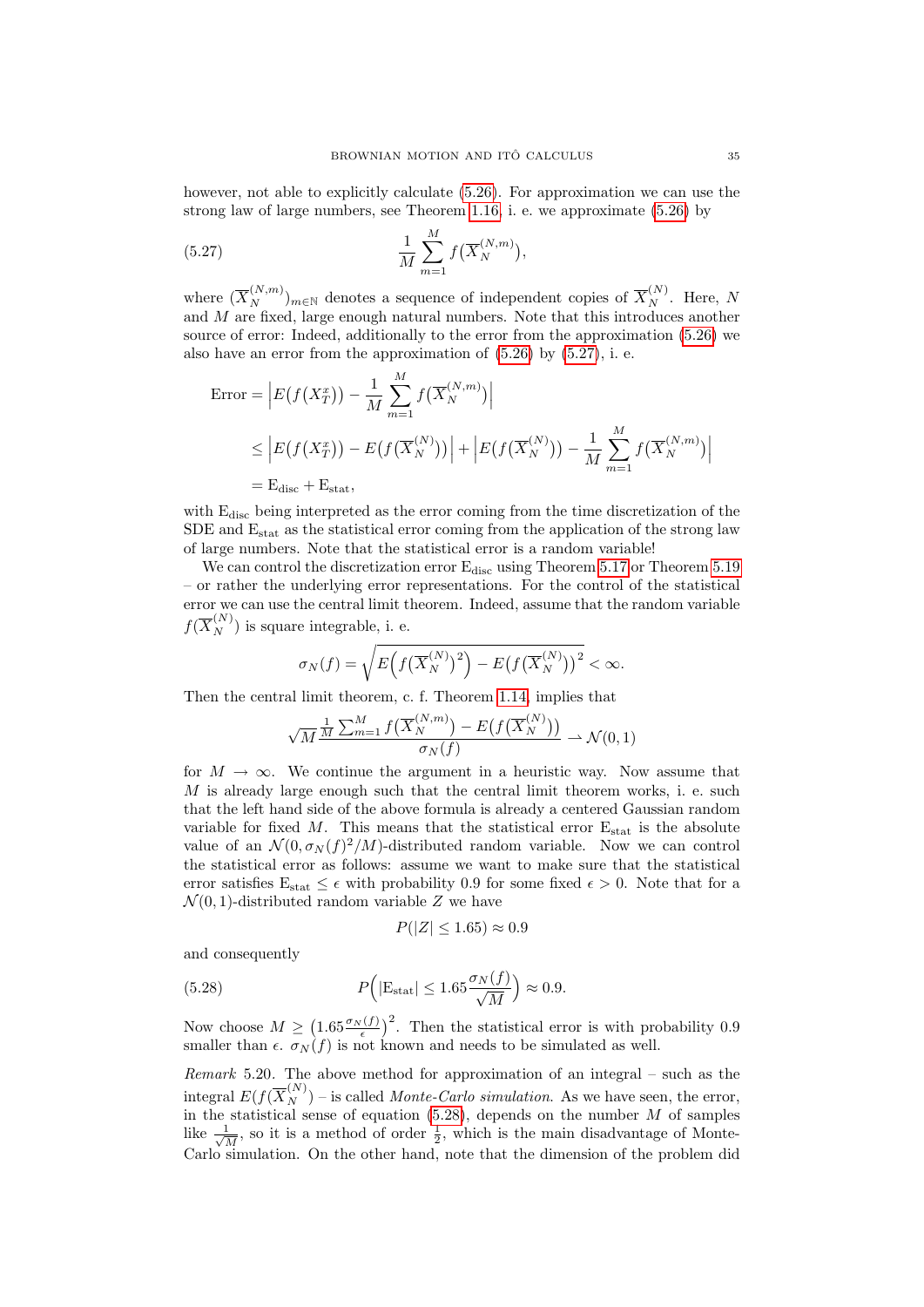not enter into our argument at all. Indeed, the error of Monte-Carlo simulation is independent of the space dimension, which is a distinguished difference to most other methods and often makes Monte-Carlo simulation – and its variants – the only applicable method in high dimensions.

We summarize the Euler-Monte-Carlo method:

- (1) Fix an error tolerance  $\epsilon > 0$  and a probability  $0 < \delta < 1$ . Split the error tolerance into an error tolerance  $\epsilon_1$  for the discretization error and an error tolerance  $\epsilon_2$  for the statistical error. Calculate the  $(1 - \frac{\delta}{2})$ -quantile  $p_0$  for the standard normal distribution, i. e.  $P(|Z| \geq p_0) = \delta$  for  $Z \sim \mathcal{N}(0, 1)$ . Fix N and M.
- (2) For *m* from 1 to *M* generate random numbers  $\eta_1^m, \ldots, \eta_N^m$  independent of each other and distributed according to  $\mathcal{N}(0, \frac{T}{N}I_d)$ . Calculate numbers  $\overline{X}_{N}^{(N,m)}$  according to the rule  $\overline{X}_{0}^{(N,m)}=x$  and

$$
\overline{X}_{i+1}^{(N,m)} = \overline{X}_i^{(N,m)} + a(\overline{X}_i^{(N,m)})\frac{T}{N} + \sigma(\overline{X}_i^{(N,m)})\eta_i^m,
$$

for  $i = 0, ..., N - 1$ .

(3) Calculate the estimates for the discretization error and for  $\sigma_N(f)$  – denoted by  $\hat{\sigma}_N(f)$  – using these numbers. If the estimate for the discretization error exceeds  $\epsilon_1$ , increase the number N and go back to (2). If

$$
M < (p_0 \frac{\hat{\sigma}_N(f)}{\epsilon_2})^2,
$$

i. e. if  $P(\mathrm{E}_{\mathrm{stat}} \geq \epsilon_2) > \delta$ , then increase M and go back to (2).

(4) Calculate and return the approximation value

$$
\frac{1}{M} \sum_{m=1}^{M} f\left(\overline{X}_{N}^{(N,m)}\right).
$$

It is also possible to construct higher order methods for the approximation of SDEs, in the sense of strong or weak convergence. In the Euler method, the Brownian motion is the only source of randomness: in each step, randomness only appears in form of the vector  $\Delta B_i = (\Delta B_i^1, \ldots, \Delta B_i^d)$  and it is easy to generate random numbers according to its distribution for the Monte-Carlo simulation. Already in the simplest higher order method, the Milstein scheme, a method of strong and weak order 1, the probabilistic structure is much more complicated. Indeed, in each step we need the Brownian increment and the increments of the iterated integrals of order two, i. e. the whole vector  $J_i = (\Delta B_i^1, \ldots, \Delta B_i^d, J_i^{11}, J_i^{12}, \ldots, J_i^{dd})$ , where

$$
J_i^{j,l} = \int_{t_i}^{t_{i+1}} (B_s^j - B_{t_i}^j) dB_s^l, \quad j, l = 1, \dots, d.
$$

We know that  $J_i^{ll} = \frac{1}{2}((\Delta B_i^l)^2 - \Delta t_i), l = 1, \ldots, d$ , but there is no such formula for the mixed terms  $(j \neq l)$ . In dimension  $d = 1$ , generation of the random vector  $J_i$ is just as simple as generation of the random vector  $\Delta B_i$ , therefore the Milstein-Monte-Carlo scheme is competitive to the Euler-Maruyama-Monte-Carlo scheme. In general, however, it is not easy to generate random numbers according to the distribution of  $J_i$ . In fact, one needs to sample the vector  $\Delta B_i$  first and then one needs to sample the iterated integrals using Riemannian sums as in the definition of the Itô integral. This makes the Milstein scheme – and all higher order schemes – very expensive compared to the Euler scheme.

Remark 5.21. In some sense, the work from the Monte-Carlo simulation dominates the work from the discretization, and consequently the speed-up of higher order methods are not so dramatic as in the deterministic case. Indeed, assume we use a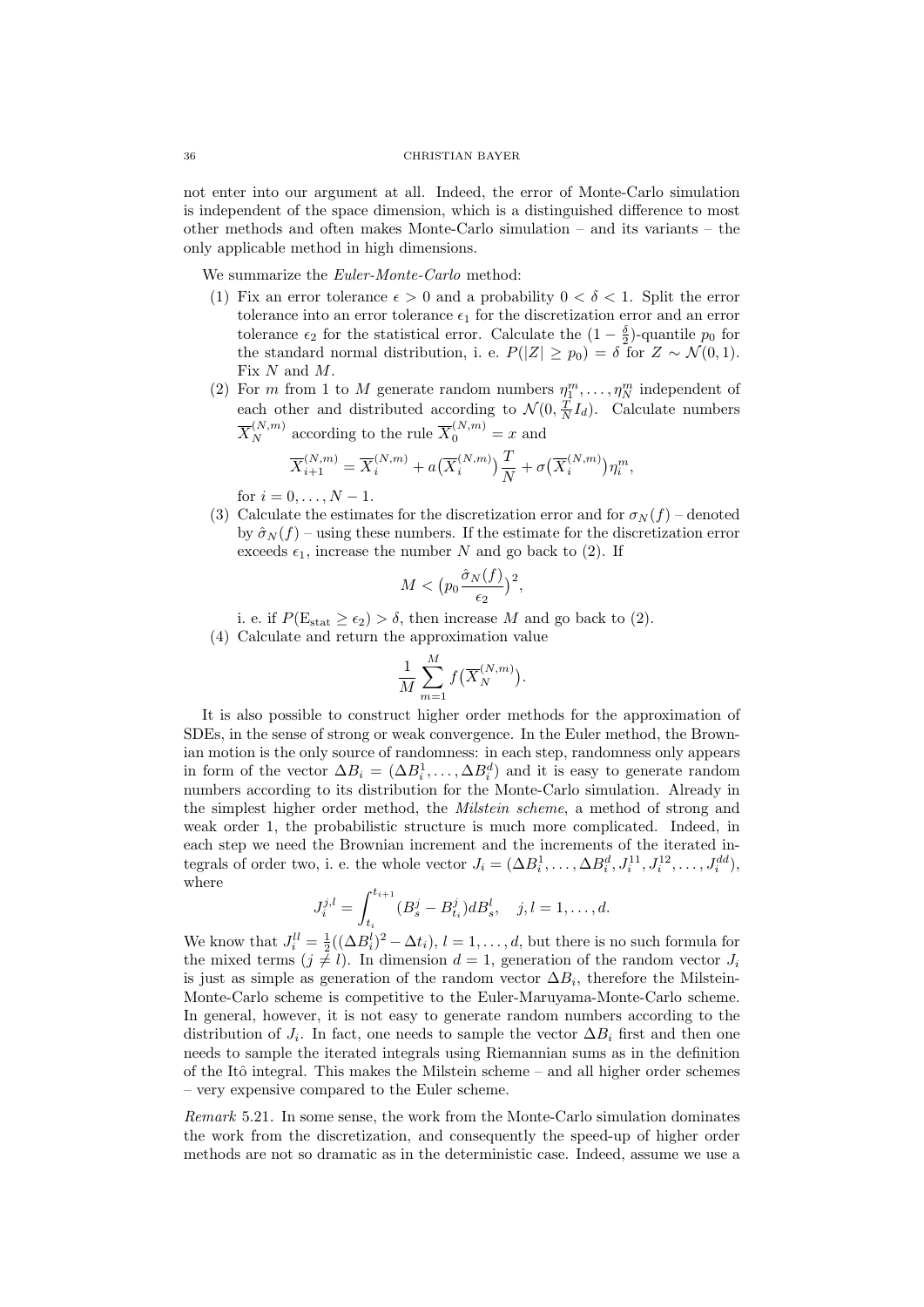method of order  $p > 0$ , i. e. for each realization  $\omega$  the number of time steps – which we identify with the total work – is

$$
N(\epsilon_1) = C_1 \epsilon_1^{-1/p},
$$

for some positive constant  $C_1$  and the time discretization tolerance  $\epsilon_1$  as before. In order to get a statistical error of less than  $\epsilon_2$  – at least with high probability – we need to compute

$$
M(\epsilon_2) = C_2 \epsilon_2^{-2}
$$

realizations, where  $C_2$  is a positive constant. Now let  $\epsilon > 0$  be our tolerance and, consequently,  $\epsilon_1 = \lambda \epsilon$ ,  $\epsilon_2 = (1 - \lambda)\epsilon$  for some  $0 < \lambda < 1$ . The total work is

(5.29) 
$$
A(\lambda) = N(\epsilon_1)M(\epsilon_2) = C_1C_2\lambda^{-1/p}(1-\lambda)^{-2}\epsilon^{-1/p-2}.
$$

This shows that the total work is proportional to  $\epsilon^{-(2+\frac{1}{p})}$ . At least for  $p > 1$ , the gain of using a higher order method becomes increasingly insignificant for the total work. A simple optimization shows that one should choose  $\lambda = \frac{1}{2p+1}$ . For example, if one uses a method of order one, than one third of the total tolerance should be reserved for the discretization error, the rest for the statistical error. A more serious analysis would require taking the dependence of the constants  $C_1$  and  $C_2$  on p into account.

<span id="page-36-0"></span>5.5. An Example: The Black-Scholes Model. The Black-Scholes model is a model for a financial market with one stock and a constant interest rate. Its main advantage is that explicit pricing rules for several important options and hedging strategies are available. The model goes back to Fischer Black and Myron Scholes, using previous work by Paul Samuelson and Robert Merton. Scholes and Merton received the Nobel price for Economy in 1997, Black had died 2 years earlier while Samuelson had already got the Nobel prize earlier.

We are given a constant interest rate  $r > 0$ . We use continuous compounding, therefore the bank account – with  $r$  as interest rate – evolves such that one euro at time 0 becomes  $e^{rt}$  euros at time t. The stock is modeled as a geometric Brownian motion, see Example [\(5.7\)](#page-25-2), i. e.

(5.30) 
$$
dS_t = \mu S_t dt + \sigma S_t dB_t,
$$

where  $\mu$  and  $\sigma$  are constants called *drift* and *volatility*, respectively. B is a Brownian motion on the probability space  $(\Omega, \mathcal{F}, P)$ . The starting value is  $S_0 > 0$ . The explicit formula [\(5.8\)](#page-25-3) shows that  $S_t > 0$  for all t, as should be the case for the price of a stock.

In financial mathematics – especially in the case of constant or deterministic interest rates – one often studies the *discounted* variables, i. e.  $\widetilde{S}_t = e^{-rt}S_t$ . In some sense, this can be understood as a change of currency – the technical term is *change of numeraire –* in which the financial market is traded. Indeed, in our example we change the currency from euros to "discounted euros", which have the same value as euros today and change their values in the future in such a way that the interest rate – in discounted euros – is 0. The SDE for  $\tilde{S}$  is easily seen to be

(5.31) 
$$
dS_t = (\mu - r)S_t dt + \sigma S_t dB_t.
$$

This shows that it is no loss of generality to assume  $r = 0$ , which means starting with the discounted equation.

We want to calculate the price of a *European call option*, i. e. a contract giving the owner (of the option) at the prescribed time  $T$  the right to buy one stock for the prescribed price  $K$ . T is called *maturity* and  $K$  is the strike price. At time  $T$ , the owner takes a look at the quotes for the stock. If  $S_T(\omega) > K$ , then he or she exercises the option and buys the stock, since he only has to pay  $K$  euros instead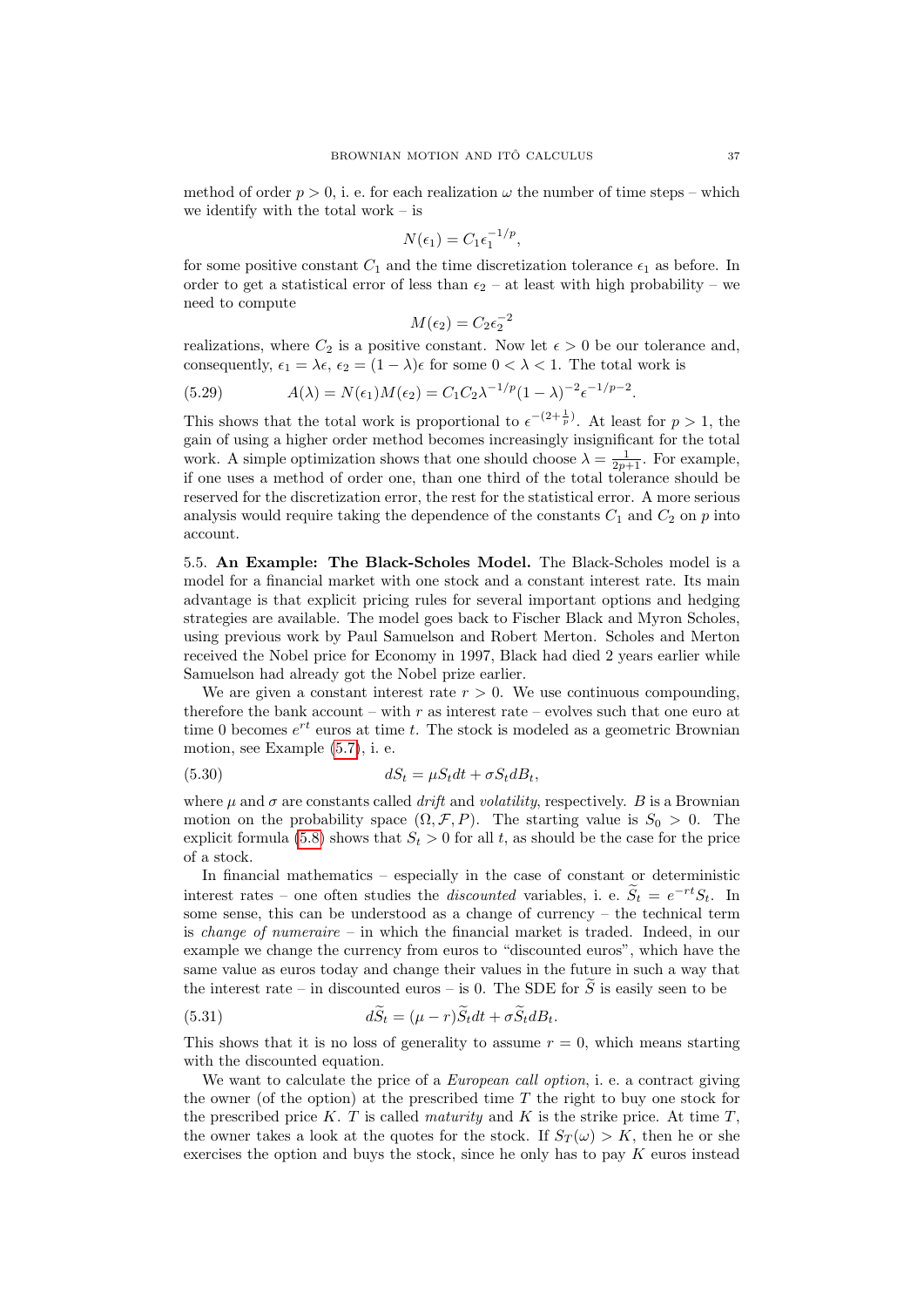of  $S_T(\omega)$  euros, and immediately sells it, giving her  $S_T(\omega)$  euros. If the price of the stock is smaller than  $K$ , then exercising the option does not make sense. In any case, the owner makes a profit of  $(S_T - K)_+$  euros at time T. This is called the payoff of the option.

The European put option is similar, instead of giving the right to buy the option for the strike price, it gives the right to sell it. The payoff of the European put option consequently is  $(K - S_T)_+$ .

Put and call options are the most basic derivatives on stocks. There are much more complicated ones depending on the average of the stock price in some period of time, its maximum or minimum prices and so on. A European option is an option which can only be exercised at one prescribed date. An option which can be exercised at any time prior to a prescribed date is called American option. Pricing of American options is much more complicated since it contains a (stochastic) optimization problem. Therefore, we will concentrate on the European call and put options.

It seems natural to determine the current price (at time 0) of a European call option with maturity  $T$  and strike price  $K$  by

$$
C(0, S_0) = E(e^{-rT}(S_T - K)_+).
$$

More general,  $C(t, x)$  denotes the price of the option at time t subject to the condition that  $S_t = x$  (note that this is a real number, not a random variable!) This is, however, not the correct formula for the price, because we may not use the measure  $P$  here  $-P$  is often called the *physical measure*. Instead, we need to use the so-called risk-neutral measure or martingale measure. If we used the physical measure P for pricing options and introduce the options as new assets in the market, then the market would contain *arbitrage opportunities*, i. e. it would be possible to construct a (self-financing) portfolio with value  $V_t(\omega)$  at time t such that  $P(V_0 = 0) = 1$  and  $P(V_T \ge 0) = 1$  but  $P(V_T > 0) > 0$ . It is the most fundamental assumption of financial mathematics that there are no arbitrage opportunities: it is not possible to make riskless profit!

In the case of the Black-Scholes model, the SDE of the stock under the martingale probability measure Q is

<span id="page-37-0"></span>
$$
(5.32) \t\t dS_t = rS_t dt + \sigma S_t dW_t,
$$

where W denotes a Brownian motion on  $(\Omega, \mathcal{F}, Q)$ . Note the surprising fact that equation  $(5.32)$  – and consequently the option prices – does not depend on the drift  $\mu$  any longer. Instead, the risk-free interest rate plays the rôle of the stock. This gives an intuitive explanation for the term risk-neutral measure: under the physical measure, one typically has  $\mu > r$ , since the investor in the stock takes more risk than the investor on the bank account, thus he gets – on average – a higher profit. The difference  $\mu - r$  is called *risk premium*. Under the risk-neutral measure Q, the investor is no longer risk avers, she only looks at the expected profit and disregards the risk. Therefore, the risk premium is 0 and the drift coincides with the interest rate.

Under Q, the stock price satisfies

$$
S_t = S_0 \exp\left((r - \frac{\sigma^2}{2})t + \sigma W_t\right)
$$

and the price of the European call is given by

$$
C(0, S_0) = e^{-rT} E_Q((S_T - K)_+),
$$